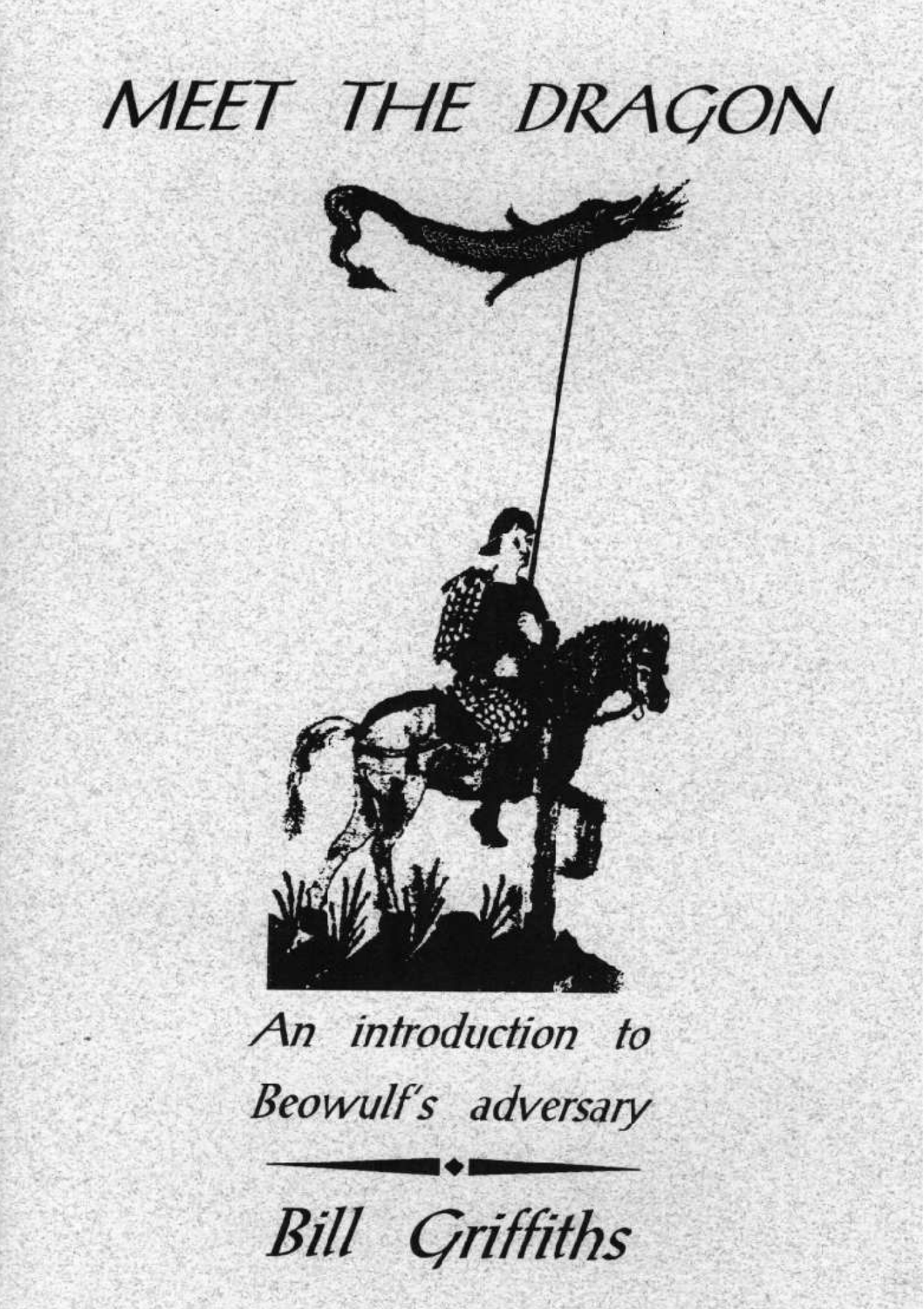#### Bill Griffiths 20 August 1948 – 13 September 2007

This PDF edition of *Meet the Dragon* was prepared in 2015 by kind permission of Bill's literary executor, Joanne Harman. Several typing mistakes and inconsistencies with punctuation in the printed edition have been amended. However the wording and pagination remains the same as the 1996 booklet.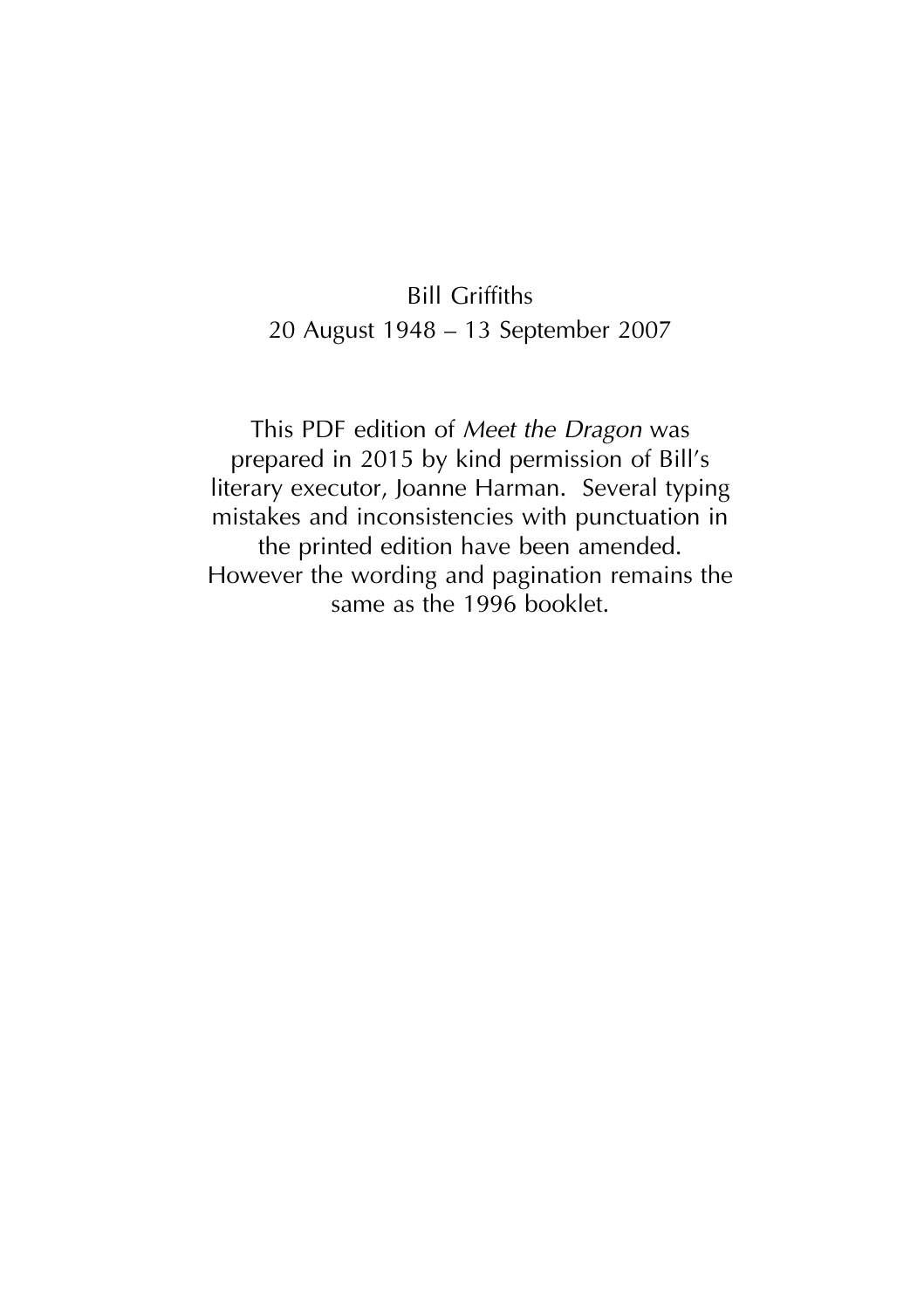# *MEET THE DRAGON*

*An introduction to Beowulf's adversary*

# *Bill Griffiths*



**Heart of Albion**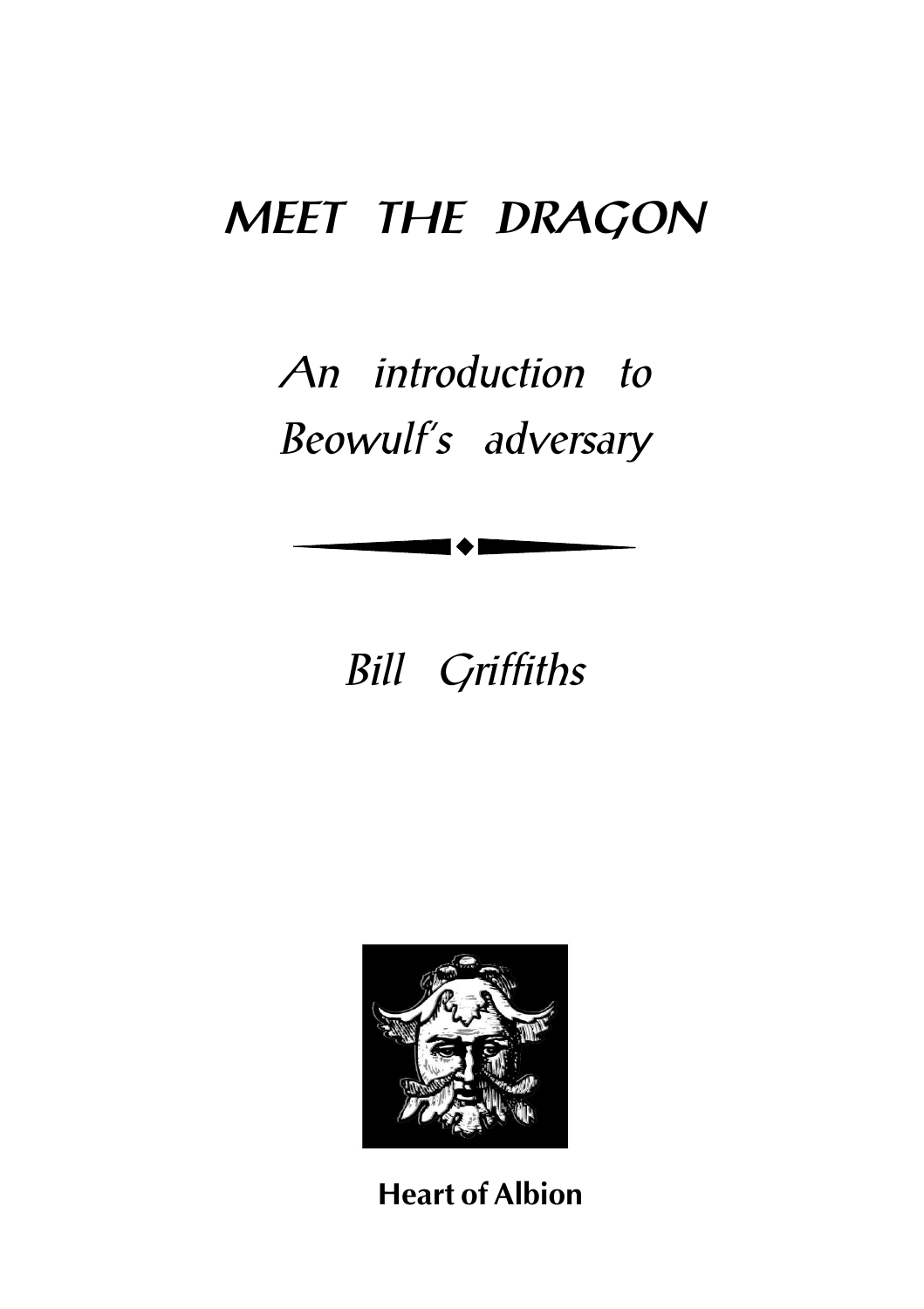#### **Bill Griffiths Meet the dragon: an introduction to Beowulf's adversary**

© Text copyright Bill Griffiths 1996 © Illustrations copyright R.N. Trubshaw 1996 The moral right of the author has been asserted. All rights reserved. No part of this book may be reproduced in any form or by any means without prior written permission from Heart of Albion Press, except for brief passages quoted in reviews. British Library Cataloguing in Publication Data A catalogue record for this book is available from the British Library.

**Also by Bill Griffiths and published by Heart of Albion Press:** *User-Friendly Dictionary of Old English*

#### **Heart of Albion**

113 High Street, Avebury Marlborough, SN8 1RF

web site [www.hoap.co.uk](http://www.hoap.co.uk)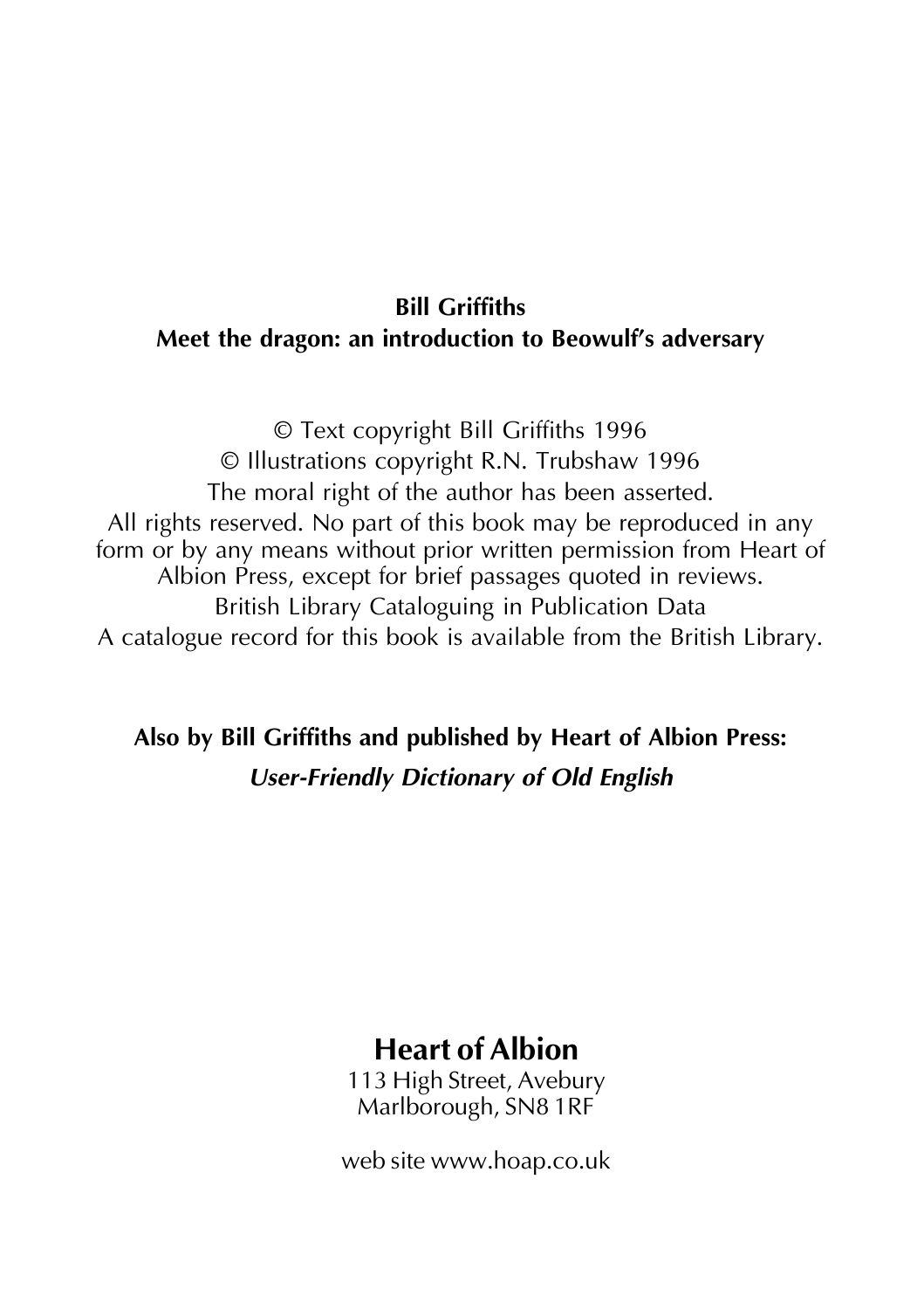# *Contents*

| 1. In general                 | 1  |
|-------------------------------|----|
| 2. The mythic dimension       | 2  |
| 3. Dragon as large serpent    | 4  |
| 4. Eaten alive!               | 7  |
| 5. Dragons and treasure       | 9  |
| 6. Dragons and the dead       | 10 |
| 7. Legs                       | 13 |
| 8. Dragon combat              | 15 |
| 9. The flying dragon          | 17 |
| 10. The fire-drake            | 20 |
| 11. Dragon as Satan           | 26 |
| 12. Anglo-Saxon dragons       | 27 |
| 13. The <i>Beowulf</i> dragon | 30 |
| 14. The hoard                 | 34 |
| 15. Conclusion                | 39 |
| Sources                       | 41 |
| References                    | 43 |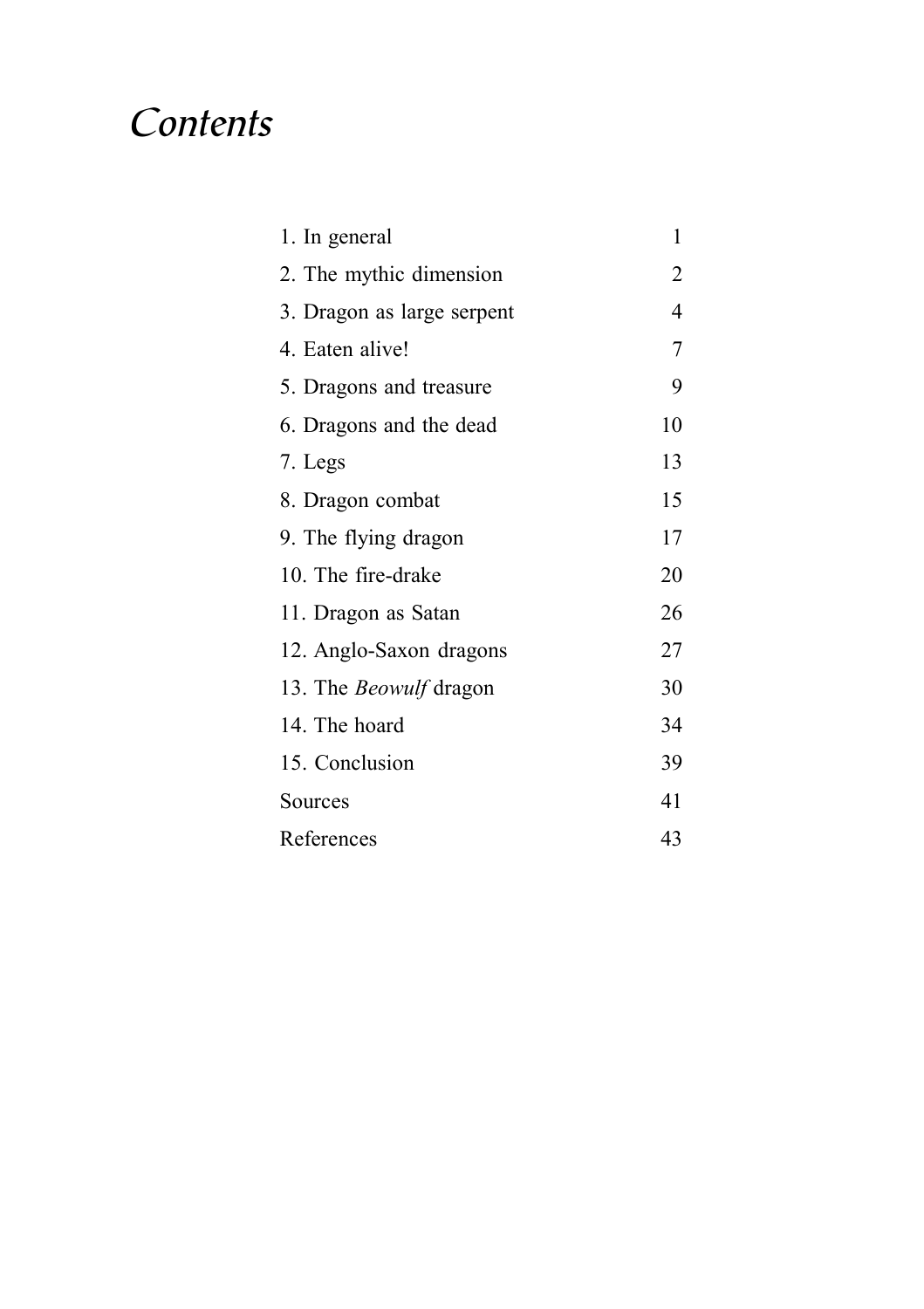

St George and the Dragon from the first edition of Spenser's *The faerie queen* of 1590.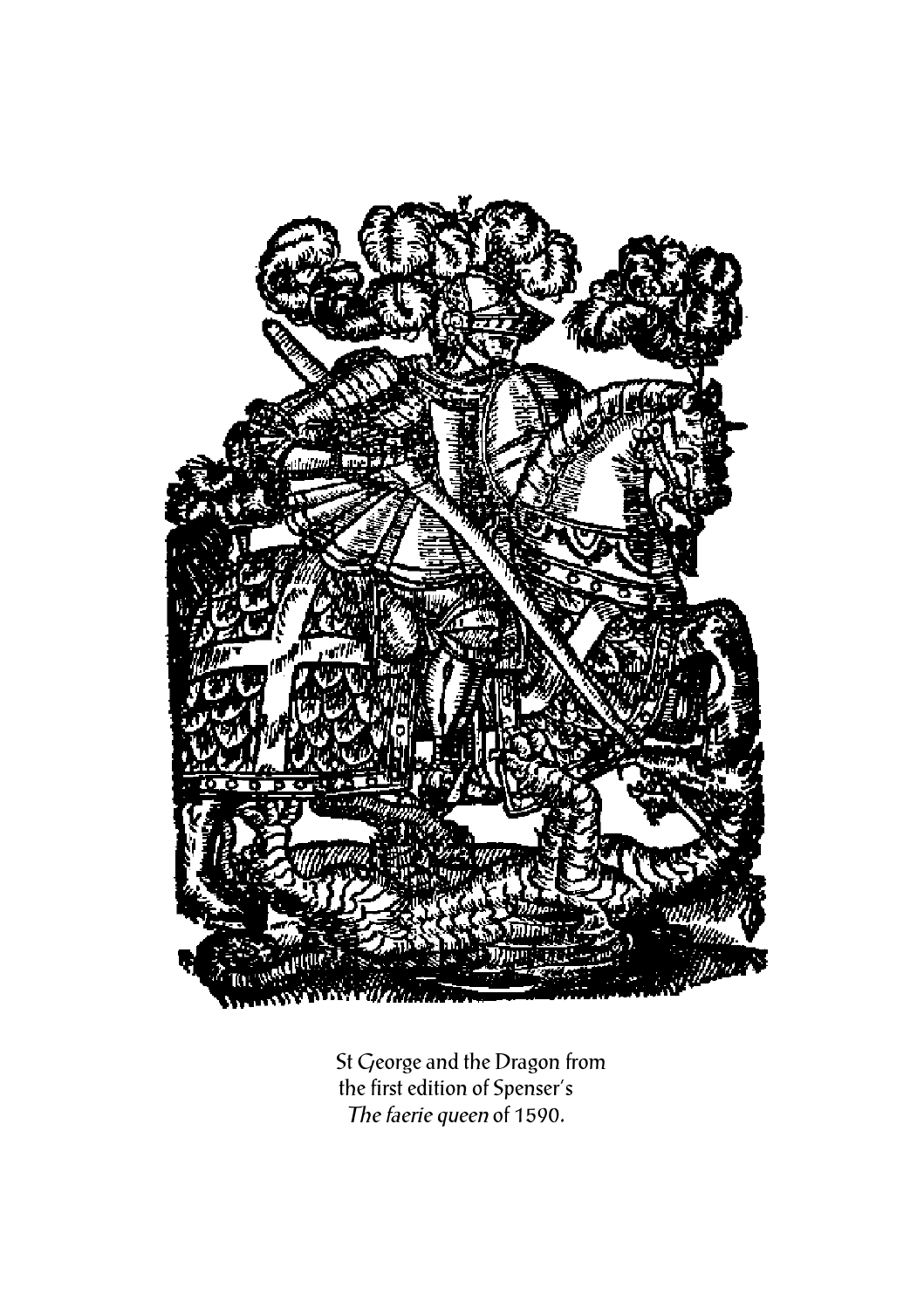# **1. In General**

The 'modern' dragon, if I may so term it, is the sort we are probably all familiar with from Rupert Bear books, or the sort King George V had tattooed on his arm as a budding sailor. Surprisingly, this is not English at all but basically a Chinese or Japanese creation. It has conventionally the head of a camel, horns of a deer, ears of a cow, neck of a snake, body of a fish, scales of a carp, claws of an eagle, eyes of a devil, paws of a tiger. Clearly it belongs to the genera called *Mischwesen* ('composite beings') in German. It is long-bodied, with four legs, but not usually explicit wings. In Chinese they are called *lung*, in Japanese *tatsu*; and both exist in a variety of types, according to their elemental role: for example, the *"t'ien lung* supports the mansion of the Gods; the *shen lung* brings rain; the *ti lung* controls rivers; and the *fu-tsang lung* guards hidden treasures and deposits of precious metal."1 Nor are these various dragons in themselves constant, but each develops over its 1000-plus years of existence, evolving ultimately into a winged dragon or *ying-lung*; nominal wings are found in some depictions, of a wispy or thread-like character; otherwise the power of flight is attributed to a bump located on their head or to possession of a small magical staff.

That this sort of dragon should dominate, pictorially, over our own native European or Western, dragon is apparently a consequence of our forebears' contempt for crude local folk design and admiration for fashionable Eastern ornament over the last two or three centuries. They adopted the pattern for factory ware but did not necessarily appreciate the generally peaceful nature of this Eastern wonder (for example, what could be more self-effacing than the white Chinese snow-dragon on its background of a snow-field?).

It is questionable whether the Western dragon received any direct input from the Far East before the modern period. Some indirect connection may be assumed during the Middle Ages and the Crusades (see Chapter 7). An uncertainty here relates to the role of Persian dragons, which exhibit some of the combative tradition of the West (e.g. in the *Shanama* or 'Book of Kings' of Firdausi, completed in the twelfth century, which may well go back to myths of the Zoroastrian period), but are illustrated in the medieval texts in an oriental fashion, due to influence from Chinese art in Persia from the fourteenth century onwards.<sup>2</sup> The dragons of Firdausi have fiery and venomous breath, no wings, no horns, but in one case, long trailing hair.<sup>3</sup>

The difficulty of demonstrating the transmission of dragon concept or form fits with the visual and conceptual dissimilarity between Western and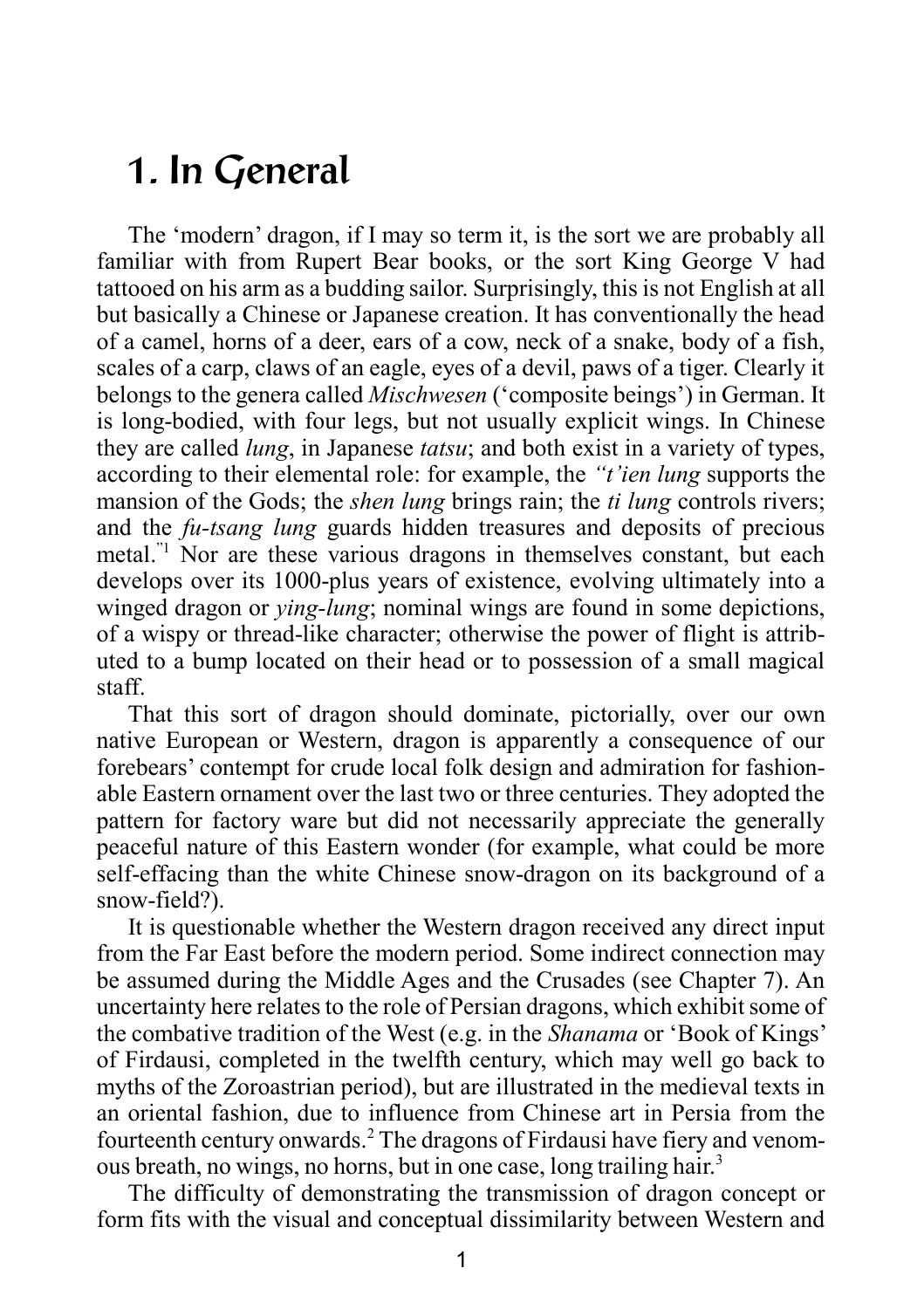

Characteristic Chinese dragon with the Pearl of Wisdom

Eastern dragons. Furthermore, the futility of ascribing to borrowing when mythological matter could have arisen in separate areas spontaneously leads me to reject any dependence in Europe at an early date on a Chinese prototype. Though, as we shall see, there is some input into the Roman image of the dragon from peoples to the North-East of the Empire, we cannot take this as direct influence from China itself or even be certain it forms an indirect link.

# **2. The Mythic Dimension**

Monsters are loved, or love to be feared, all over the world. There is no lack of candidates in the Western world for the origin of the 'dragon', though the tendency to call any monster from the past that is gross and vile enough a 'dragon', can be confusing and misleading.

The trail starts in ancient Egypt where "a huge serpent Apophis, probably a personification of darkness, was thought to oppose the sun-god on his nightly journey through the under-world."4 In Sumerian texts a dragon named Kur is tackled and defeated by various gods in turn. In the Babylonian *Enuma elish* ('When on high . . .' – the opening words of their creation myth), Apsu and Mother Tiamat were among the first primordial entities, and have been deemed to represent the chaotic forces of nature;<sup>5</sup> Tiamat led the opposition to a new regime of gods (representing order?), but was defeated in single combat by Marduk and dis-assembled - cf. Zeus asserting control over the analogous Typhon. Now the Typhon is pictured by the Greeks as a winged human-torso, with double-snake lower body,<sup>6</sup> but it is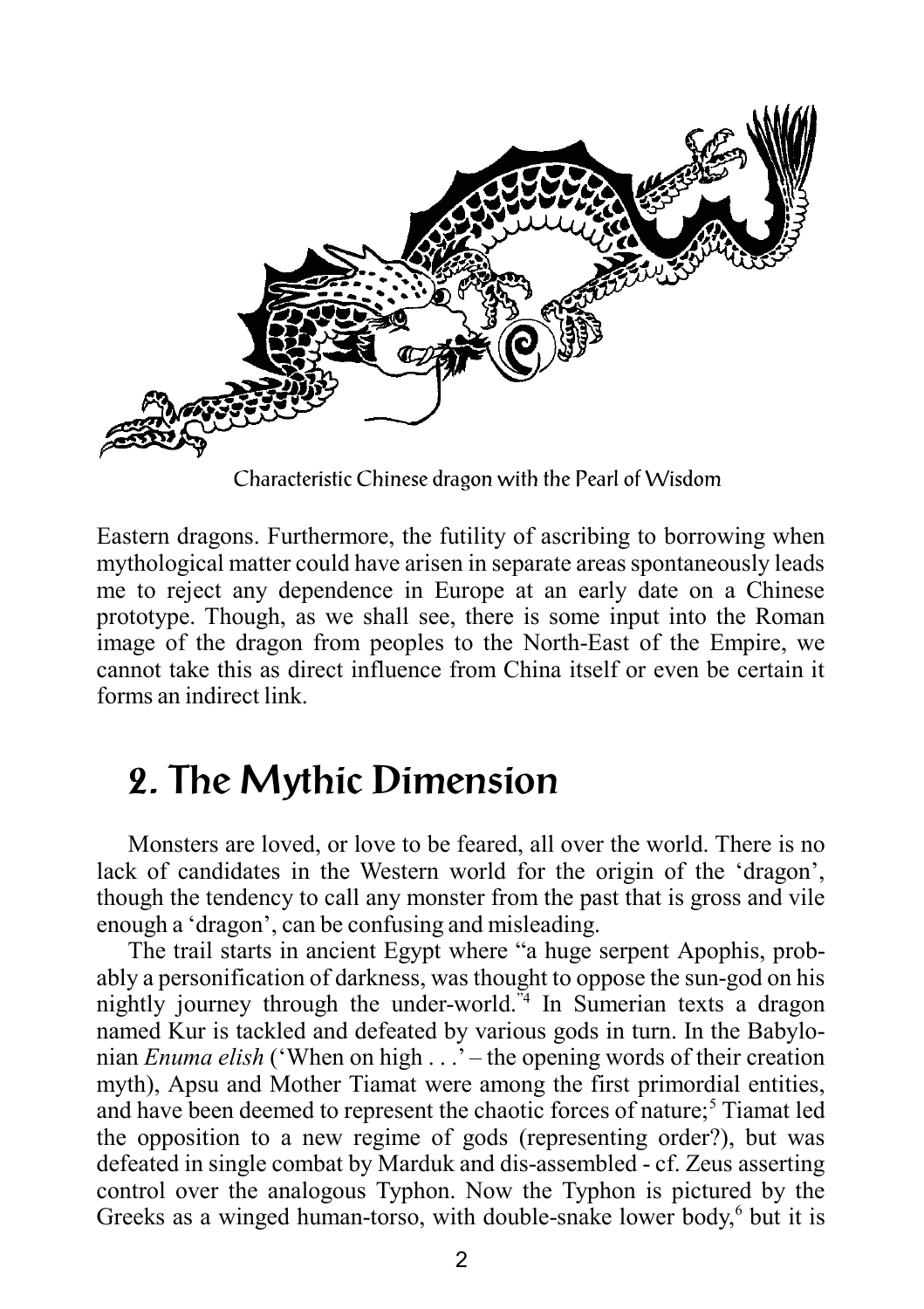uncertain which Babylonian depiction really shows Tiamat. Near-Eastern sculpture abounds in unpleasant scaly-skinned, winged beings (veritable *Mischwesen*), some of which stand on their back legs and have heads like chickens, and could be the ancestors of griffins, and others have seven heads like the Greek hydra; Hogarth<sup>7</sup> labels as 'Tiamat' a bird-like being on two legs with forearms and wings, but the same illustration in Allen  $\&$  Griffiths<sup>8</sup> is said not to be Tiamat, but a demon pursued by Ninurta. Simpson<sup>9</sup> shows the likelier form of Tiamat, from a Babylonian cylinder seal: it has a long tubular snake body, whose forepart rears up, with two almost human forelimbs. To add to the confusion, Tierney suggests that Yahweh, the Hebrew God, started out as a similar snake-based being.<sup>10</sup>

This chaotic or devilish image does not correspond to the Greek role of a 'dragon' though combat with such monsters is common in Greek legend. But the Near Eastern form may be assumed to have influenced Jewish and later Christian belief. Monsters are mentioned in the Old Testament (e.g. Behemoth, Leviathan, Rahab), and when not specifically named are often conventionally translated into English as 'dragons'; and the Christians subsequently identified the dragon with the devil, which could go back through Jewish tradition to Babylonian concepts of the forces of evil, or to the dualism of Persian thought.<sup>11</sup> Medieval depictions of the dragon often show

a beast with two legs only, and although I cannot demonstrate pictorial continuity from the many composite (including winged) animals of Babylon to the Christian era, it is just possible that Tiamat is the origin of one strand of the Western dragon tradition, either through Jewish or Greek intermediaries.

The principal early evidence for the Western tradition of the dragon comes from Greece, and it is there that the name 'dragon' has its certain origin. Greek *drakon* is traced back by Bosworth and Toller<sup>12</sup> to a root in the verb *darkomai* "to flash or gleam" (referring to its shiny reptilian scale – cf. Keats' *Lamia* Book 1 line 54 "rainbow-sided" etc.); Hraba-



From a cup of the Sumerian King Gudea of Lagash dated c.2025BC. Two winged beasts hold back a pair of doors to reveal a caduceus of uniting serpents, incarnations of the god Ningizzida. (After Baring and Cashford)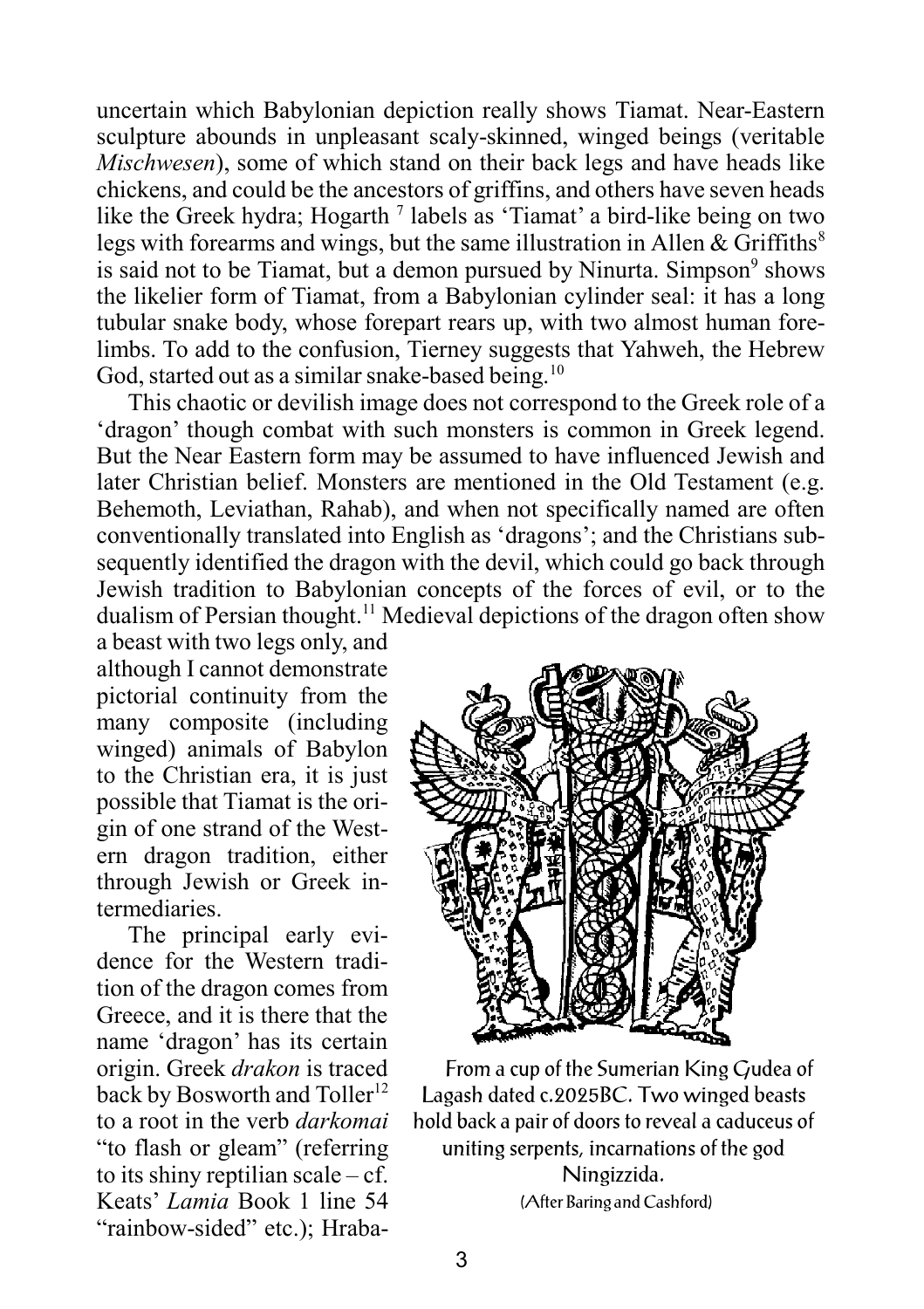nus Maurus<sup>13</sup> derived it from the Greek *derkein* "seeing" (referring to its role as a vigilant guardian). Associated with the Greek root are the Latin *draco*, gen. *draconis*, and thence the Welsh *dreig*<sup>14</sup> and Anglo-Saxon *draca* (oblique  $dracan$ <sup>15</sup> – noted as an early Latin loan-word by Campbell.<sup>16</sup> Also Old High German *trahho*, Old Norse *dreke*. Its role as a loan-word is confirmed by its absence from Wulfilas' Gothic Bible where only the terms *nadre* and *waurms* are used.<sup>17</sup> While we think of such loans as taking place during the contact between Rome and Germania under the height of the Roman Empire, such borrowings could have continued throughout the settlement period, by contact between Gaul and England (see Wollmann 1990).

But the Greek dragon has no limbs or wings, and no particular affinity with fire. In both literature and art it is conceived of as a giant serpent, and the simplicity of this image is still present in the dragon in Beowulf and in Viking carvings of a doubtlessrelated tradition.

The Greek (and Roman) dragon was often a treasure-guard, as in one of the earliest surviving myths, that of Jason and the Golden Fleece. This is a role it shares with the griffin which Herodotus<sup>18</sup> tells us is a gold-guarding beast. In the fourth book of Apollonius' *Voyage of the Argo* (composed about the middle of the third century BC, and so a particularly early literary reference), the fleece hung on an oak in a sacred grove, guarded by a hissing serpent, who "in his sheath of horny scales rolled forward his interminable coils, like the eddies of black smoke that spring from smouldering logs and chase each other from below in endless convolutions." Medea charmed him with magical song and "the giant snake... was soon relaxing the whole length of his serrated spine and smoothing out his multitudinous undulations, like a dark and silent swell rolling across a sluggish sea."<sup>19</sup>

But if the direct ancestor-candidate of the Western dragon was a snakelike being, whose prime unnatural attribute was great size, whence came the almost supernatural features of fire-breathing and flying, which are first noticed in literature in Latin texts of the fourth and fifth centuries AD? There seems to be a composite tradition here, a fusion of different mythical traditions, and to untangle it, it seems best to consider the various attributes of the dragon one by one, to see where, when and how each of these aspects is recorded, and whence perhaps derived.

# *3. Dragon as Large Serpent*

The belief in very large snakes may be viewed as a matter of natural history rather than mythology. Snakes "swa greate swa columnan" are mentioned in the Old English *Letter of Alexander,* itself based on a classical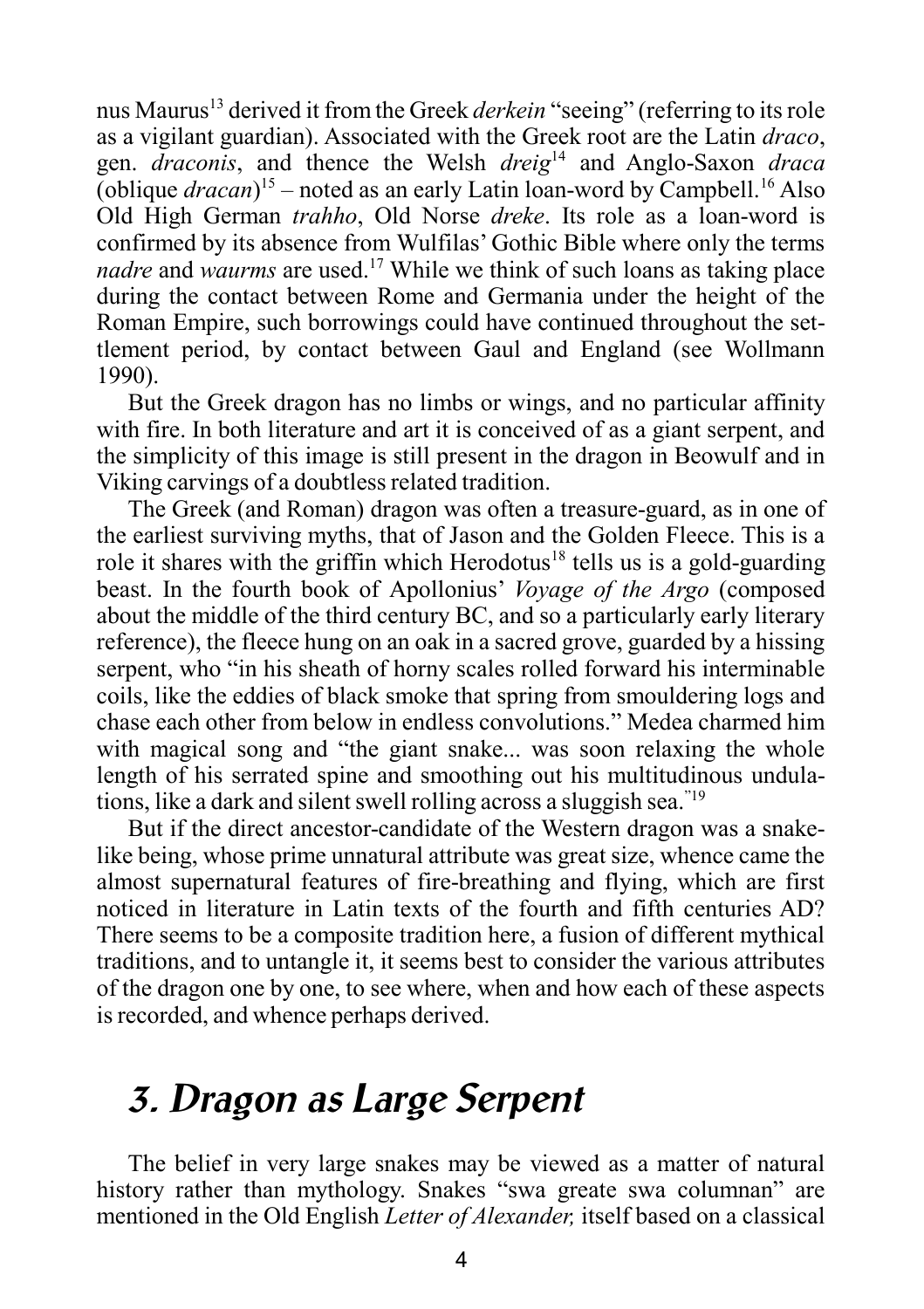

Seventh century Swedish serpent or dragon.

source, perhaps a Greek novel; Pliny (first century AD) in his *Natural History* <sup>20</sup> mentions dragon-elephant combats in India (the dragon squeezes the elephant to death, the elephant then falls and crushes the snake to death, implying parity in size and strength between large snake and elephant). Snakes in nature can have considerable length and strength, so the origin of the serpent-dragon may be no more than the exaggeration of a real marvel. In nature snakes can be poisonous too of course, and this is a standard attribute of the dragon in turn, leading perhaps to an association between dragons and contagious disease (asserted notably in various later saints legends, e.g. as presented in Aldhelm's *De Virginitate* lines 552, 1308, 2385).

The poisonous aspect is emphasised in Statius' (born AD 40) *Thebaid* Book V lines 505ff: "...loosely dragging huge bulk, now bears it forward, now leaves it behind him. A livid gleam is in his eyes, the green spume of foaming poison in his fangs, and a threefold quivering tongue, with three rows of hooked teeth, and a cruel blazonry ["crudelis gloria"] rises high upon his gilded forehead."21

The apparently corrosive nature of poison (whose chemical composition was scarcely understood then) might have led to a connection with heat: thus in subsequent lines (527–8) Statius describes how "percussæ calidis adflatibus herbæ... cadunt" ('the herbiage falls flat, struck by the hot breath [of the dragon]); and from Book V line 521 comes the image "furit igne veneni" ('it rages with the fire of poison'), again associating the two factors. This links too with the thirstiness of snakes ("incensus siti" ibid., 524); perhaps as reptiles that like to bask in the Sun they seem to humans in risk of getting over-hot (thus Sigurd's dragon in *Beowulf*, after its slaying, decomposes: "wyrm hat gemealt" (897) ('the hot body of the dragon melted'); cf. Cassiodorus' mid-sixth century commentary on Psalm 148:7, talking of a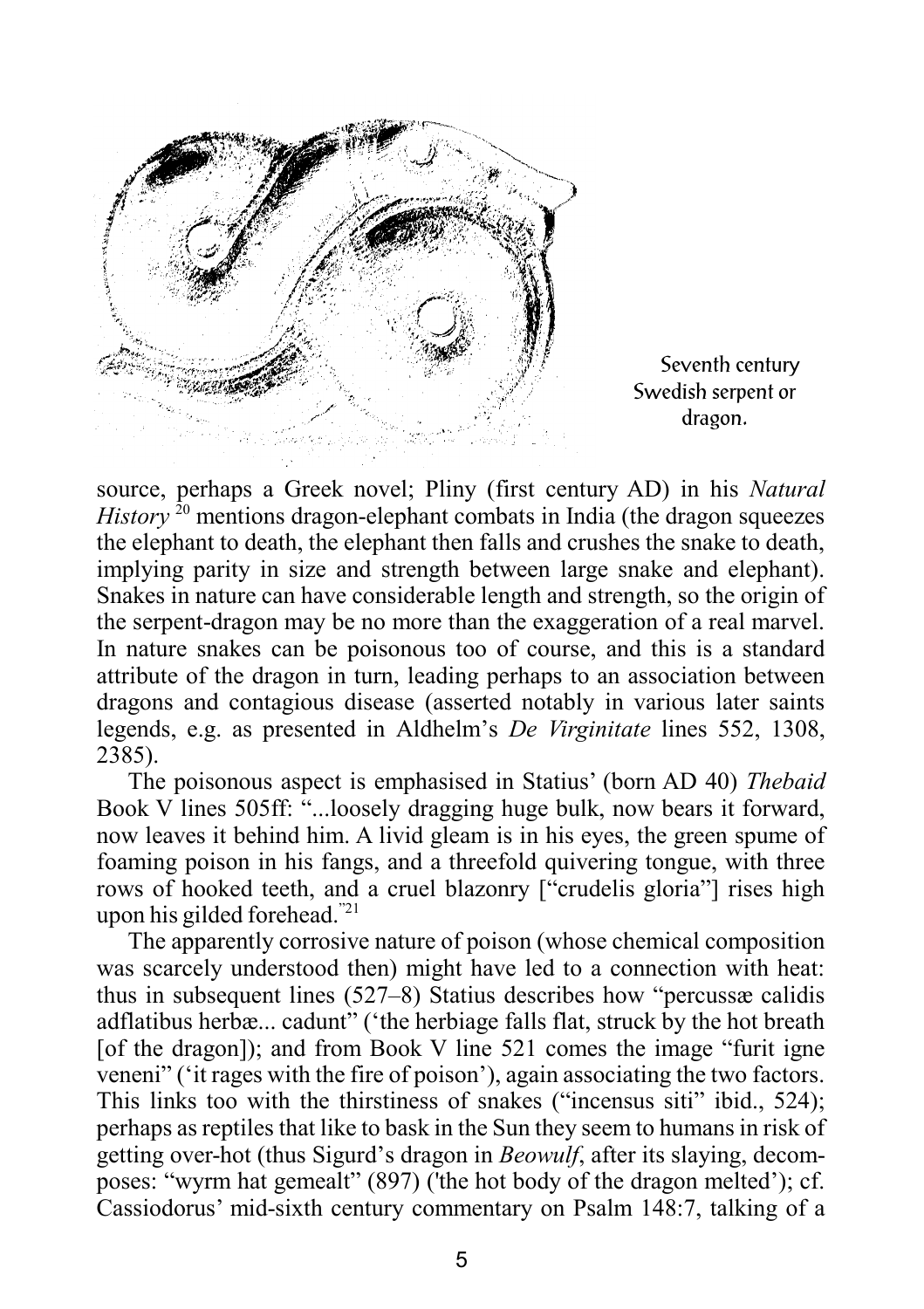dragon as typified by "naturali fervore"); or perhaps the fact that snakes are most often visible to man when they come into the open to drink from a water-source (cf. D.H. Lawrence's poem on the subject), has suggested their thirstiness and thus their hotness. The dragon tackled by Cadmus seems to have been especially the guardian of a spring sacred to Mars;<sup>22</sup> and compare this to Fafnir coming out from his lair to drink in Wagner's opera *Siegfried*. But there seems no explicit reference to fire-breathing in this classical period, and indeed the attributes of poison and fire would seem incompatible on a (modern) commonsense basis.

There are however occasional hints at possible connections with real fire as opposed to simply heat. Thus a domestic hot-water boiler in the late Roman Empire was known as a *draco*; Typhon, after its defeat by Zeus, was imprisoned under Etna; this same Typhon was described in the Homeric Hymns<sup>23</sup> as ravaging and destroying crops, meadows and woods, something most conveniently



Sigurd killing Fafnir on the door jamb of Hylestad stave church, Norway.

achieved by the medium of heat or fire. This association between venom and heat is carried through into or independently present in some later Germanic stories. Thus  $Saxo^{24}$  tells how Frothi attacks a dragon on an island, preparing himself with a shield and clothes of ox hide to afford protection from "the biting venom", so that he should not "be burnt by the slaver it spews. . . nor the virulence shot from its darting jaws."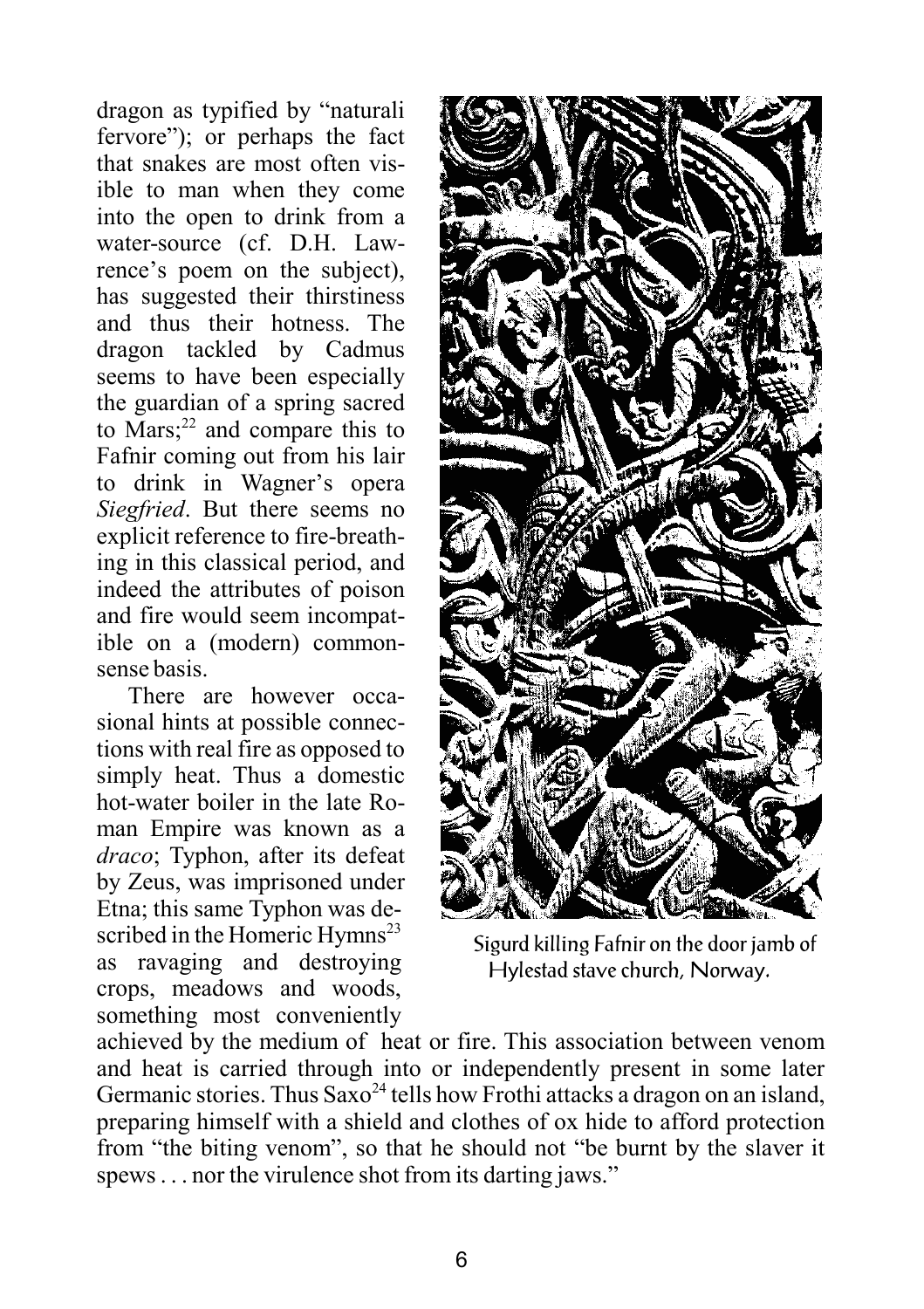A fuller and indeed earlier version of the story of Cadmus and the dragon than Statius' is found in the *Metamorphoses* Book 3 of Ovid (first century BC). In seeking water for a libation to Jupiter in connection with founding the city of Thebes, Cadmus' companions are attacked (bitten, squeezed to death, or poisoned by deadly breath) by a dragon guarding the spring. It has a golden crest ("cristis praesignis et auro"), eyes glinting with fire, a body swollen with poison, a triple tongue and three rows of teeth. It lives in a cave from which the spring issues. It hisses ("horrendaque sibila") and, when attacked by a hurled rock, the toughness of its iron-like scales and skin protect it. The dragon falls a victim in the end to Cadmus'spear on which it is induced to impale itself, and in its death agonies is shown to be, uncoiled, as tall as a tree or perhaps the mast of a ship ("longa . . . trabe"). With considerable latitude, the description nonetheless is clearly derivable from the attributes of a snake.

We should note also that the serpent-dragon is most often the form found in Germanic illustration: an engraved stone from Uppland, Sweden,<sup>25</sup> shows Sigurd attacking Fafnir, who is portrayed as a long snake with a crested head and long, poking-out, triple-ended tongue (cf. three-forked tongue mentioned by both Statius and Ovid and the Old English reference "þreo-snæcce tungan hæfð seo næddre.")<sup>26</sup>

Similar is the basically snake-like nature of the twelfth century dragon carved in wood as it battles with Sigurd, in the Hylestad Church in Norway (though this has a more mammalian or ferocious head, with a ruff or crest and two ears, and a long tongue with a triple end, and two big upper teeth<sup>27</sup>). A late eleventh century door-hinge from Staplehurst, Kent shows a limbless dragon, with two wings, a short neck, head with long toothed jaws, and a long tapering tail. Brinsop Church in Herefordshire has a twelfth century tympanum<sup>28</sup> showing St George fighting a limbless, wingless, snake-like dragon.

### *4. Eaten Alive!*

One cause of terror was the possibility of being swallowed alive by a dragon, based presumably on the way some snakes swallow their prey whole and digest it internally without the need to chew.

There is of course the case of Jonah, swallowed by a whale or seamonster; in *Jeremiah* ch.51, we find a similar image: "absorbuit me quasi draco, replevit ventrem suum teneritudine mea, et effecit me." ('It absorbed me as a dragon would, filled its inside with my tenderness, and finished me'). More surprisingly, an Attic vase<sup>29</sup> shows Jason, apparently unconscious, being vomited from the maw of a giant serpent at the intervention of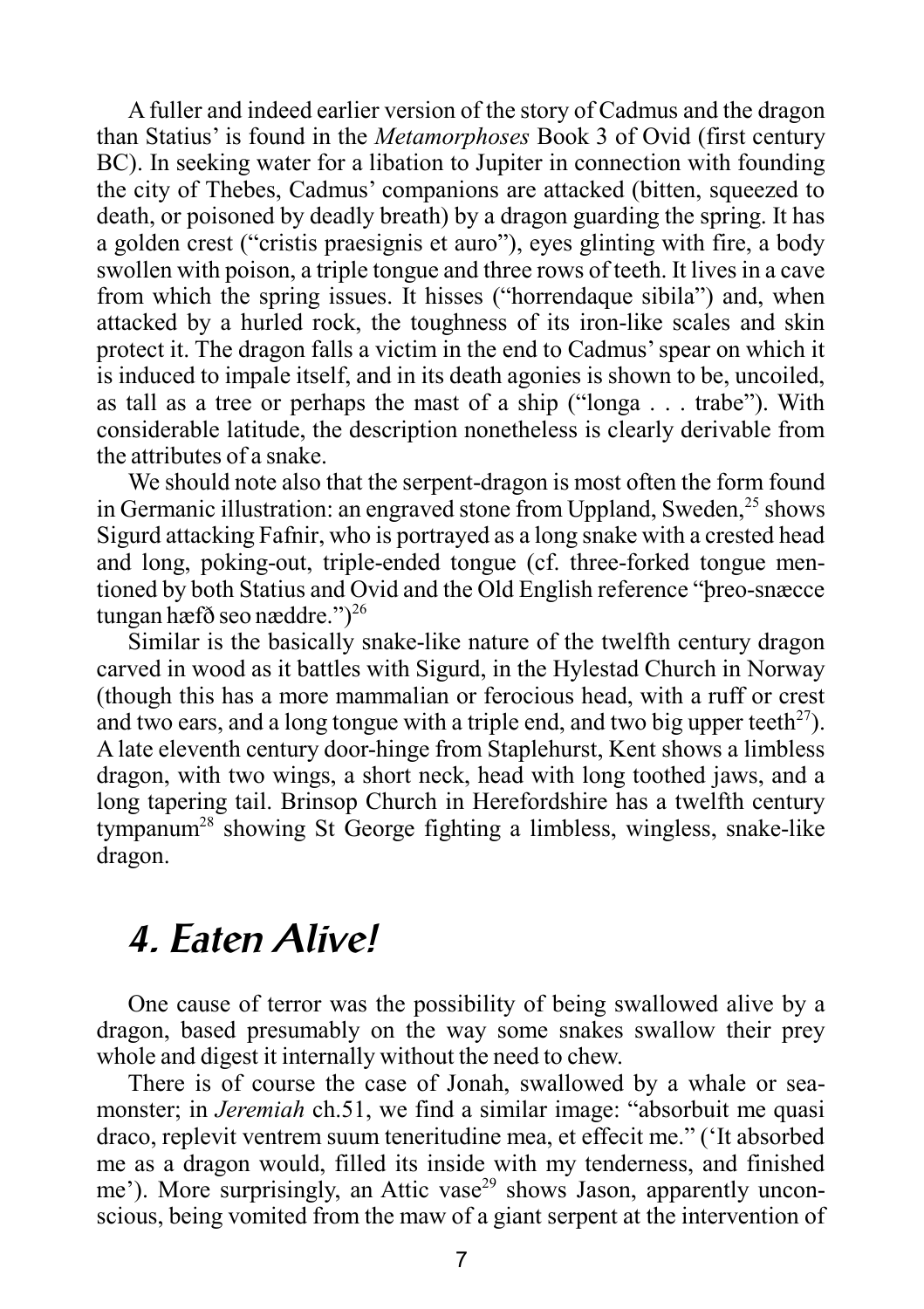

depicting Jason being swallowed (or regorged) by the snake.

a goddess, a version of the legend not otherwise known and not much to Jason's credit. In a more easterly form of legend, Indra contends against the dragon Vritra, found in the *Mahabharata* Book 5: Vritra swallows Indra, who can only be released when the gods invented the Yawn.<sup>30</sup>

A variation on this swallowing theme is found in Book 2 of Gregory's *Dialogues*, later translated into Old English: this tells how an unsettled monk complained and importuned until he got permission to leave the monastery. No sooner was he outside the gates however, than he thought he saw a dragon confronting him with gaping mouth, ready to swallow him up. He had to call the other brothers to help him, and although they assured him there was nothing there, the recalcitrant monk was glad to be taken back into the safety of the monastery.<sup>31</sup>

Similar again is the legend of St Margaret which tells how she was imprisoned for being a Christian, and in her confinement was confronted and in some versions swallowed by a dragon (who here has a satanic role), but was later regurgitated; in other versions it attempted to swallow her but was prevented by the sign of the cross.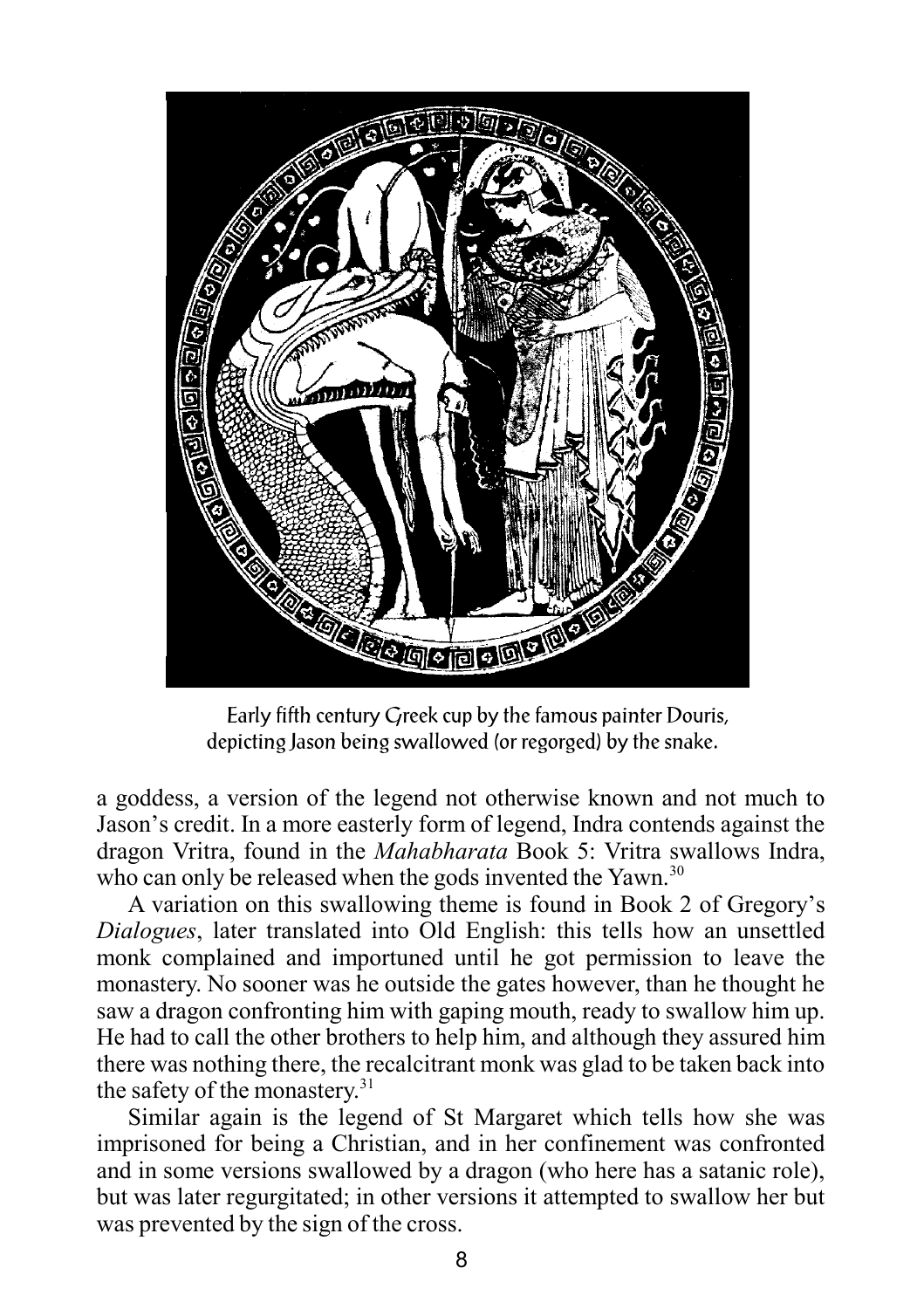I see this widespread phobia as being based in the same Graeco-Roman tradition that gave us the dragon as exaggerated snake. It may also link to the phobia concerning the eating up of the buried Christian body by worms – thus the startling images both of many worms and of one dramatic worm (possibly a dragon?) attacking the dead body in the closing lines of the Exeter Book *Soul & Body*: "rib reafiað reþe wyrmas, drincað hloþum hra, heolfres þurstge... Gifer hatte se wyrm, þam þa geaflas beoð nædle sceapran." ('Fierce worms strip the ribs bare, suck at the body in swarms, greedy for blood... Greedy One the worm is called, whose jaws are sharper than a needle.' $)^{32}$ 

### *5. Dragons & Treasure*

The role of the serpent-like dragon is that of a guardian or tutelary spirit in many Greek and Roman examples. One of the earliest, as we have seen is the golden-fleece-guarding dragon that Jason encounters. But there are many other references to dragons and treasure. Other mythological beasts were associated with treasure: the Ladon that Heracles killed was a treasureguardian, and the griffin or gryphon (a combination of lion and eagle) dug up gold and made nests of it that it then guarded, according to Herodotus.

Other references include:-

Cicero (*In M. Antoniun Oratio Philippica*, ca.44 BC): "domini patrimonium circumplexus quasi thesaurum draco" ('he grasped the inheritance of his master like a dragon its treasure').

Phædrus (*Fables*<sup>33</sup>) in the first century AD has: "draconis speluncam intimam, custodiebat qui thesauros abditos" ('the deepest part of the cavern of a dragon who guarded hidden treasure'). The story of this fable is that of a Fox reproving a Dragon for miserliness: a fox digs down through a system of little tunnels to reach the remote cavern of a dragon and there upbraids him: "What reward do you get for this work except loss of sleep and a lot of time passed in darkness?" The dragon replies that indeed he gets little out of it, but that was not the point, for this was the work Jupiter fashioned him for from the beginning. There is therefore a sense of mission in all this, though it becomes degraded into human-like greed; perhaps in such satire we have a comment on the rich capitalists typical of the emergent Roman Empire.

St Augustine also mentions dragons "in speluncis requiescere" (that 'lie quite in caves'). But Philostratus (writing in Greek, early third century AD of suitable subjects for paintings) places his dragon on an island (cf. the legend in Saxo), though still in an underground den of some kind: "This hill encircled by the sea is the home of a serpent (*drakon*), guardian doubtless of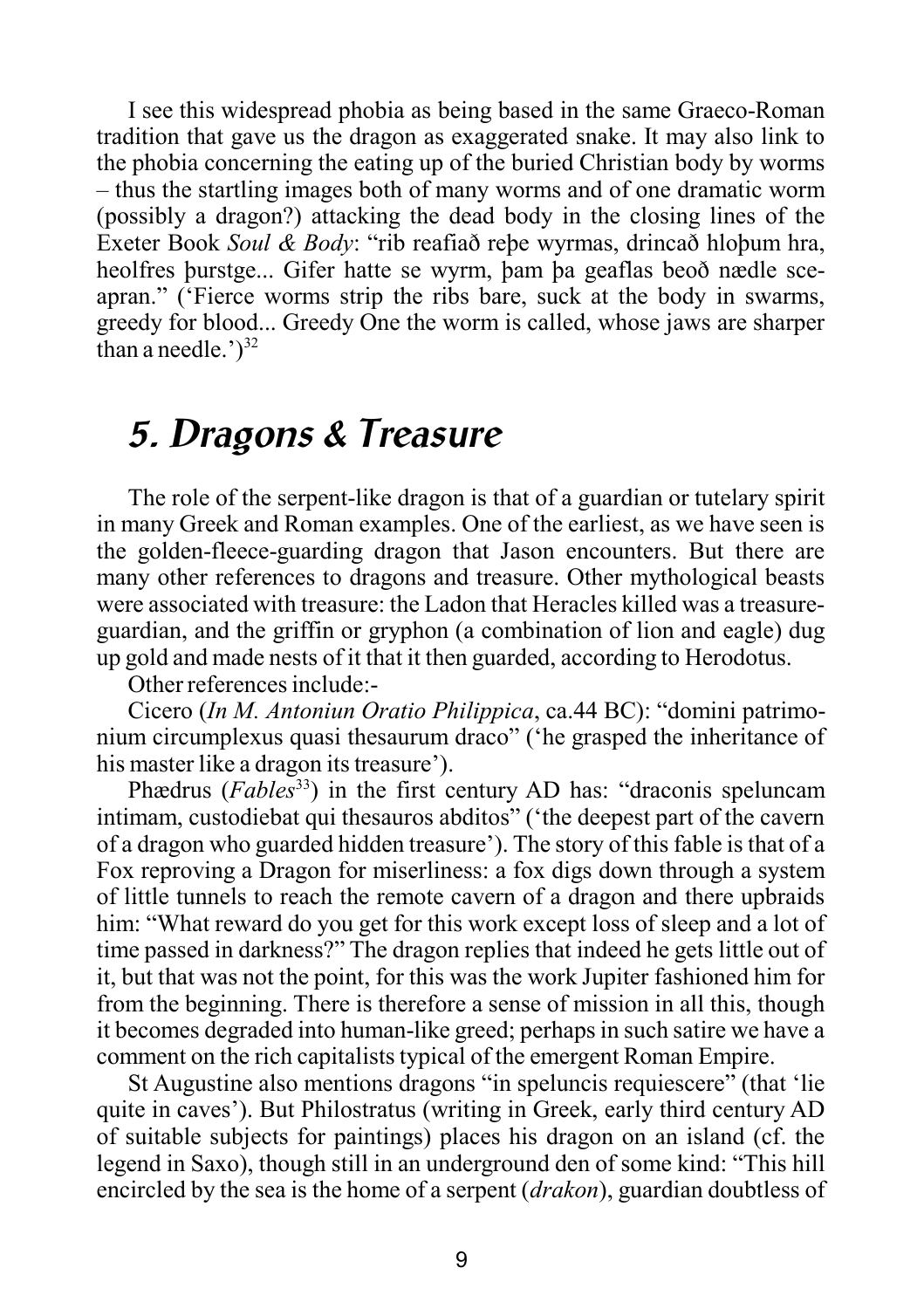some rich treasure that lies hidden under the earth. This creature is said to be devoted to gold and whatever golden thing it sees it loves and cherishes; thus the fleece in Colchis and the apples of the Hesperides, since they seemed to be of gold, two serpents that never slept guarded and claimed as their own $1.34$ 

Artemidorus (Greek, second century BC) says that to dream of dragons signifies wealth to come.<sup>35</sup> Most affecting of all, "there were even some little money-boxes made in the shape of a coiled snake with a coin-slot in its body."36

But does the dragon guard buried treasure or is it associated at some elemental level with precious ores in the ground, as the griffin? It seems primarily to be a guardian of anything valuable, a sort of tutelary spirit or genius of a particular site, and thence commonly a guardian of treasure. The hibernatory habits of the snake may have given it the appearance of having some special affinity to or mission in a place: it often lives in holes or burrows in the ground; if awoken or provoked, it is liable to be dangerous. So something of this tutelary aspect also may be derived from the natural habits of the snake.

For a wider custodial role for the dragon, support comes from two fifthcenturyAD texts:

The *Macrobii Convivia* (ca.AD 400): "aedium, adytorum, oraculorum, thesaurorum custodiam dracontibus assignavi" ('the guardianship of temples, sanctuaries, oracles and treasures I have accorded to dragons').

Marcus Servius Honoratus (ca.AD 400): "angues aquarum sunt, serpentes terrarum, dracones templorum" ('sea-snakes are proper to water, serpents to land, dragons to temples'). $37$ 

It has even been suggested that the dragon who intervenes between hero and maiden may originally have been guarding some temple and its virgins from outside marauders – which turns the good-and-evil aspect of the dragon-combat rather on its head!

This dragon-guard seems violent only in a defensive role, and this is hard to square with its later use as an aggressive symbol (on war-banners etc.). The classical serpent-dragon, in some of its aspects, seems almost benevolent or useful; certainly quiescent, and the many gold-guarding dragons to be found in Germanic tradition suggest that this image also existed in their folklore or was transferred from Roman lore, perhaps with the name itself, at an early stage, along with the potential for dragon-combat, quite separately from any actively aggressive or fiery or flying image.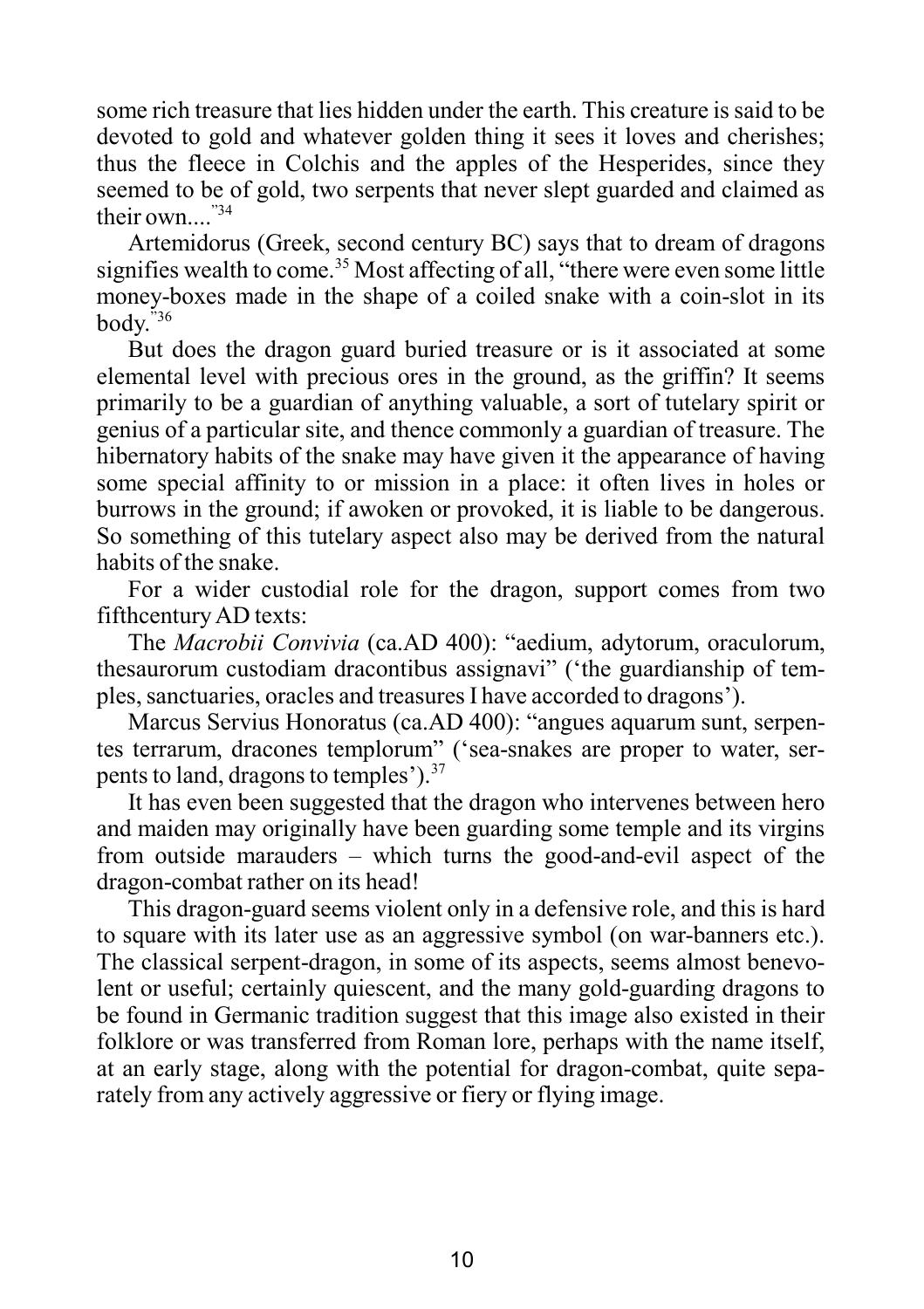

King Harold's dragon standard as depicted on the Bayeux tapestry.

### *6. Dragons & the Dead*

As well as guarding treasures and sanctuaries, classical dragons are occasionally associated with the dead and the protection of tombs. Thus Pliny<sup>38</sup> says "...in quo specu mane eius custodire draco traditur" ('in which cave a dragon is said to keep guard over the spirit [of Scipio]'). Cadmus – himself a dragon-slayer – and his wife did not die but, by the intervention of the gods, were transmuted into dragons and transported to the Isle of the Blessed.<sup>39</sup> Perhaps here too we should take the legend that Alexander the Great was sired by a dragon. $40$ 

These are, as far as I know, isolated examples, and may be no more than a transformational fantasy of a type common enough in classical literature and famous in our century through Kafka's short story; but it is interesting as exactly this metamorphosis is typical of Norse beliefs. Greedy men turn into dragons to guard their treasure beyond their expected life-time; e.g. from Iceland: "Hellir the strong was under a waterfall and father and son lay there under the water and sat upon their gold and became flying dragons and had helmets on their heads, and swords under their shoulders and lay there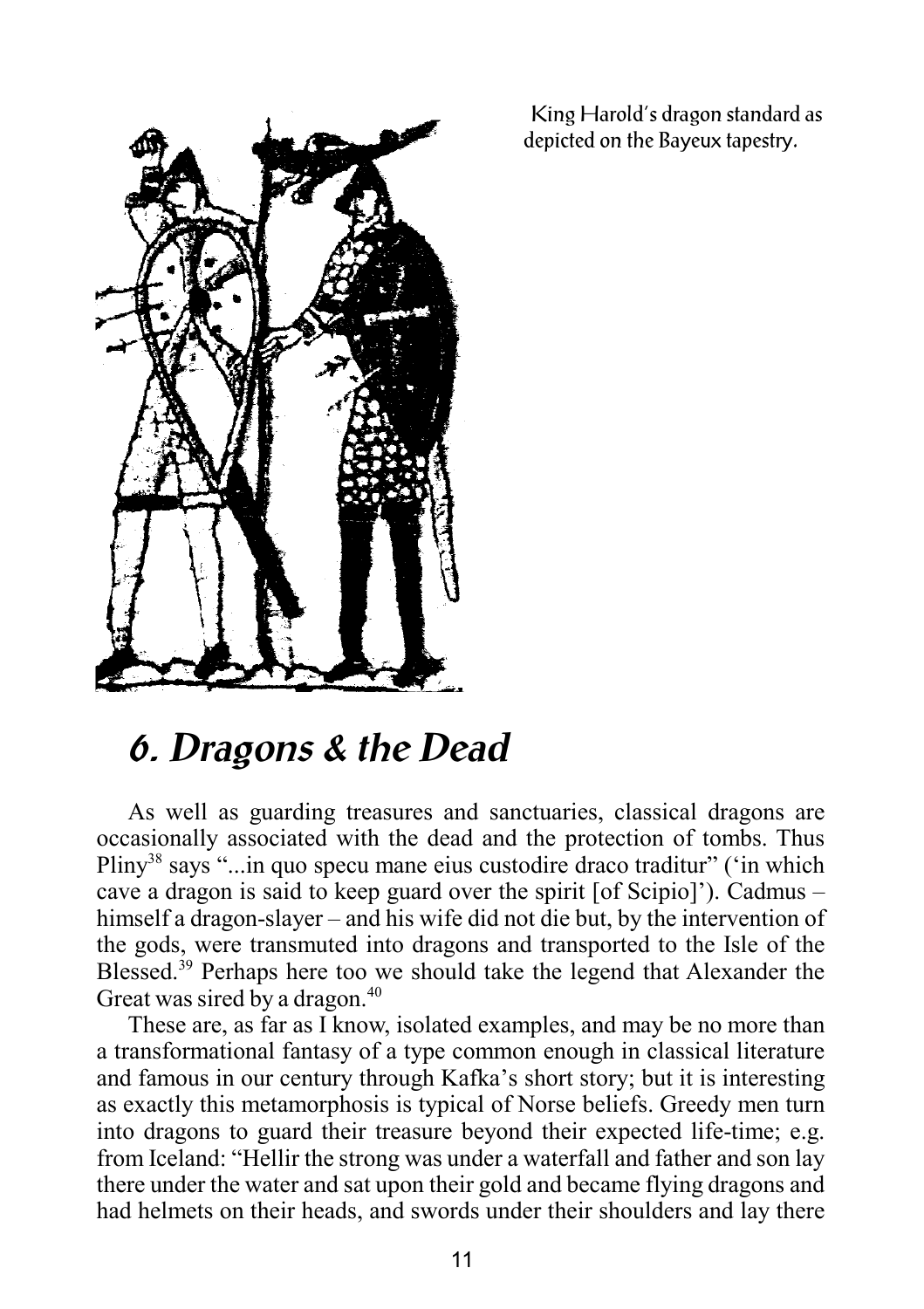until Gul-Thorir won the waterfall.<sup>"41</sup> Another well-known example is that of Fafnir, who from long and covetous contact with treasure was likewise transformed into a dragon, asin Wagner's opera *Siegfried*.

There are similar themes in a number of sagas e.g. *Egils Saga Skallagrimssonar*, *Barðar Saga*, *Halfdanar Saga Eysteinssonar*, *Þorskfirðinga Saga*. <sup>42</sup> In a more modern context, there is a legend of a Somerset dragon formed out of the corpses on a battlefield<sup>43</sup> – a fearsome concept indeed.<sup>44</sup>

One of the more perceptive comments on the topic in Old English comes from Byrhtferth, the monk of Ramsay Abbey, writing in the early years of the eleventh century: "Hwæt synt þa wyrmas buton lyðre men 7 geflitgeorne 7 Godes fynd 7 heora agenra sawla forwyrd?" ('What are dragons but depraved men and ones keen for conflict and the enemies of God and their own souls' destruction?)' This is compatible with the idea of the physical transformation of the (evil) dead person, changing into an otherworld being *within* the grave, rather than in a demarcated hell. H.R. Ellis Davidson<sup> $45$ </sup> further links this type of belief with the cult of Odin, emerging in the north in the first centuries after Christ, and so as old as or older than dragon as snake-like treasure-guardian, especially if the latter is indeed a borrowing from Rome.

The Viking belief is explained by G.V. Smithers<sup>46</sup> in terms of "the early" Scandinavian conception of 'the living corpse'. This is due to a view of the human being as having a single indivisible form and substance, and not a spirit or soul as distinct from, and separable from, a body: at death; he occupies the grave, and there is no question of a life of the spirit (as such) elsewhere." Confusingly, such a motivated corpse is called a *draugr*, though this is said to be related to the same root as 'to deceive' and 'dream' not to that of 'dragon'; yet not impossibly, in post-Viking England, there might be some confusion here, and a popular linking of the two traditions, a point of some potential interest when it comesto *Beowulf*.

This afterlife in the grave itself is explained in the following example from the *Eyrbyggja Saga:*

"Thorolf called that mountain Helga Fell and believed that he and his kinsmen would go into it when they died." (p.41)... "One evening in the autumn... Thorstein's shepherd... saw the whole north side of the mountain opened up, with great fires burning inside it, and the noise of feasting and clamour over the ale-horns... he was able to make out that Thorstein the Cod-Biter and his crew were being welcomed into the mountain, and that Thorstein was being invited to sit in the place of honour opposite his father<sup>"47</sup>

A specific reference to a dragon in a tomb comes from a Latin vision of Bishop Eucherius, and concerns the bad reputation of Charles Martel, the Frankish leader, after his death in 741: "Qui [Eucherius] in se reversus,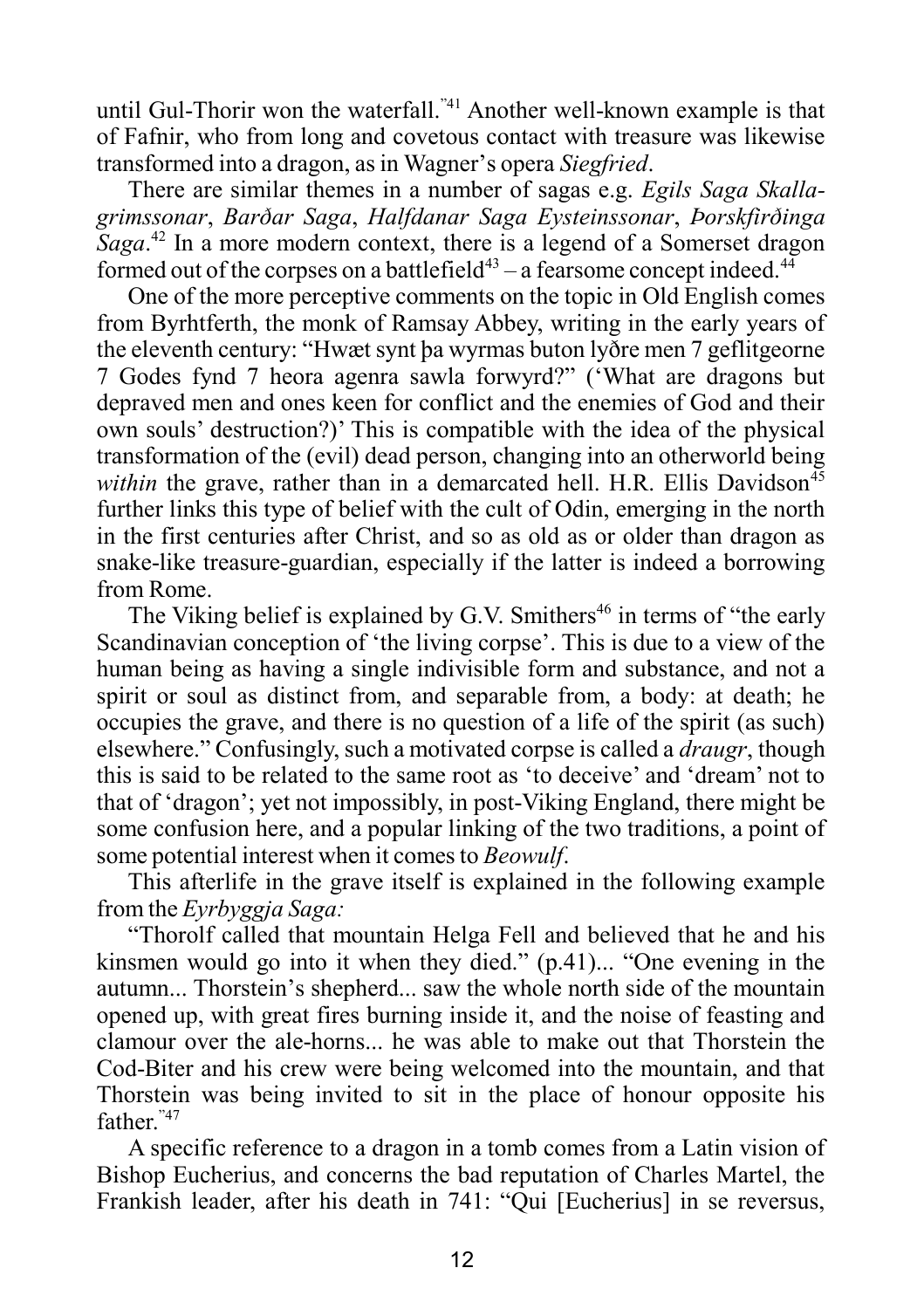sanctum Bonifacium et Fulradum monasterii sancti Dionysii abbatem summumque capellanum regis Pippini ad se vocavit, eique talia dicens in signum dedit, ut ad sepulchrum illius irent et, si corpus eius ibidem non invenirent, ea quae dicebat vera esse crederent. Ipsi vero pergentes ad monasterium, ubi corpus Karoli hum-atum fuerat, sepulchrumque illius aperientes, viderunt subito draconem exisse, et totum illud sepulchrum interius inventum est denigratum, acsi fuisset adustum [variant: exustum].<sup>"48</sup>

'Eucherius came to himself [after a vision of Charles Martel's body being in Hell], and summoned to him Saint Boniface and Fulradus, abbot of the monastery of St Denis and King Pippin's arch-chaplain, and telling them his vision, suggested as proof that they should go to his tomb and, if they found his body missing, then they should believe what he was asserting. Proceeding to the monastery where Charles' body was buried, and opening the tomb, they saw a dragon immediately come out, and the rest of the inside of the tomb was found to be blackened, asif it had been burned out.'

Here, the dragon is specifically not the body (which is assumed to be in Hell), yet the association of body and dragon is suggestive, the more so as no Christian or Classical source for such a linkage is apparent.

But the question here is that not only of the relationship of the dragon to the dead, but of its role as a representative of the 'undead'. Bertram Colgrave, in his notes to *Two Lives of Cuthbert*<sup>49</sup> remarks that "an incorrupt body... is often regarded in popular tradition with the greatest suspicion<sup>"</sup>; and examples from all periods of Christian history are assembled in Dudley Wright's *The Book of Vampires* (New York, 1987).

It is not impossible that the dragon does participate in a sort of vampiric tradition, of which there are hints elsewhere in Old English literature: e.g. the *Beowulf* dragon's avoidance of daylight; or from *The Wife's Lament*: "þonne ic on uhtan ana gonge under actreo geond þas eorðscræfe" ('when I before dawn make my way alone into the earth-cave under the oak-tree');<sup>50</sup> and again from the Exeter Book *Soul and Body* poem lines 61–4: "Sceal ic þe nihtes seþeah nyde gesecan, / synnum gesargad, ond eft sona from ðe / hweorfan on honcred, þonne halege menn / gode lifgendum lofsong doð." ('Yet by night I must necessarily seek you [the body] out, troubled with sins, and again turn away from you at cockcrow, when holy men make praise to the living God.') Such night-ranging might not be typical necessarily of evil entities, but could be a facet of the actions of the soul itself which may be deemed to travel out of the body during sleep: "forþon nu min hyge hweorfeð ofer hreþerlocan, min modsefa mid mereflode ofer hwæles eþel hweorfeð wide.' (*Seafarer* 58–60 - 'therefore my mind now poises over the body, my spirit travels wide over the whale's domain.') And from *Alfred's Boethius*, <sup>51</sup> "Swa eac ure gast biþ swiþe wide farende urum unwillum... þonne we slapað" ('So too our soul is travelling very widely without our conscious knowledge... when we sleep').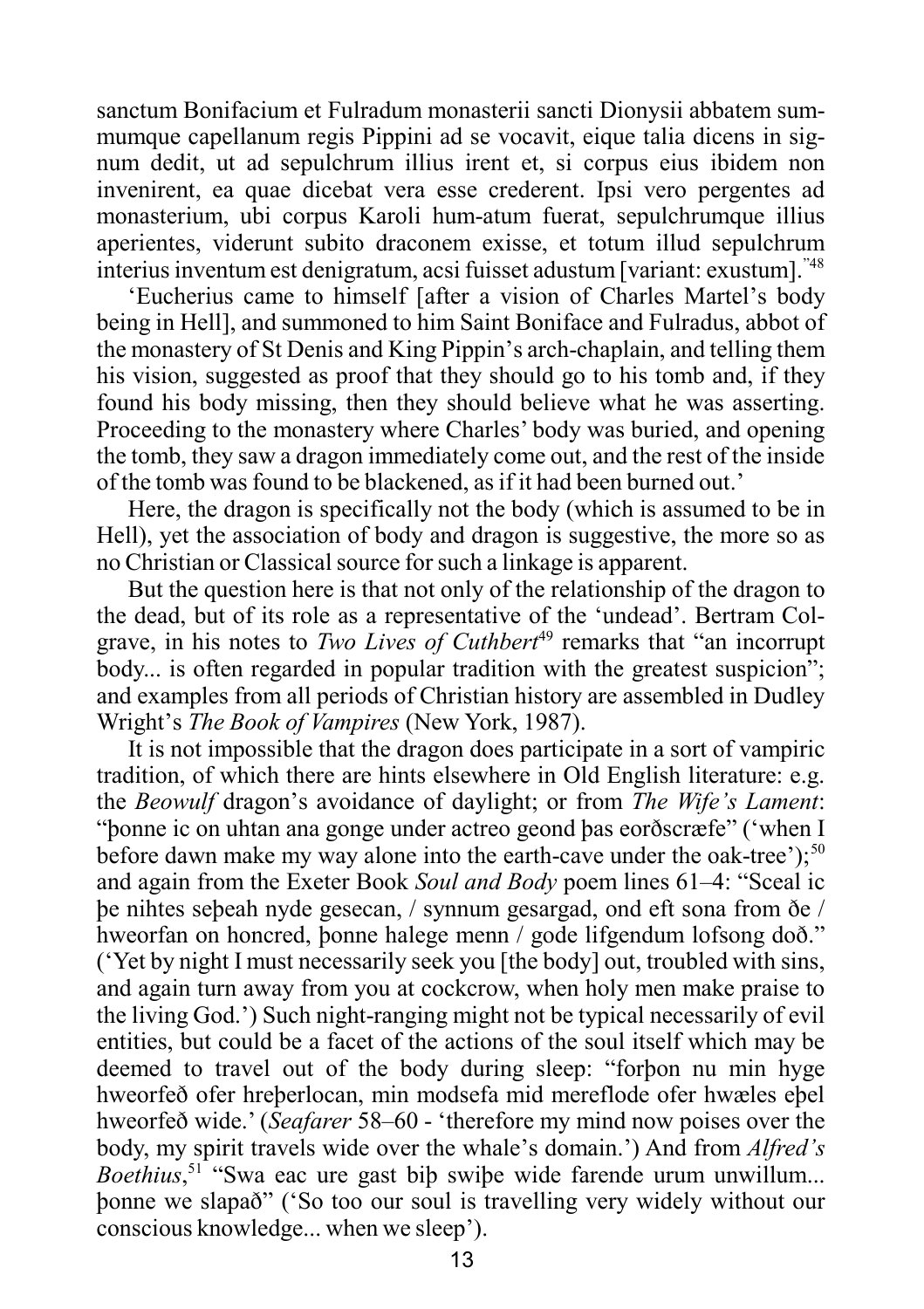The point is worth making, I feel, because snakes are not naturally nocturnal: like any other reptile they need warmth and sun to be active, so that the affinity with darkness (typical in fact of all three monsters in *Beowulf*) suggests a particular and separate tradition. For while Germanic and Classical dragons share a treasure-guarding role, the transformation of dead into dragon is unusual in Classical but common in Germanic story, which could mark a basic distinction. Perhaps this is indeed the key to the origin of the Germanic dragon, to which the Classical role of treasure-guard is easily assimilated, as later are the attributes of fire and flying.

### *7. Legs*

Though out of strictly chronological and evolutionary order, we may deal with the matter of legs next. Babylonian 'Tiamat', with two forelimbs, has already been noted. A Roman patera in the British Museum<sup>52</sup> shows a dragon-like sea-monster, snouted, long-eared or horned, long necked, with a bulbous body, two forelimbs, and a long-diminishing coiled tail ending in a triple flourish. This may indicate a continuity in the tradition that we know as a 'wyvern'.

A wyvern<sup>53</sup> is a winged dragon with two feet like those of an eagle, and a serpent-like barbed tail. Something like this is shown in a military standard on the Bayeux Tapestry, where we see a doughty little beast, gripping the pole with its jaws, its body sticking out horizontally with two forelegs, wings and tail. Similar representations are fairly common at that time:<sup>54</sup> there is the wyvern on the Jedburgh slab; the Kingswinford tympanum of Michael and the Dragon (early twelfth century), with apparent leg and wing; the similar-dated tympanum from Moreton Vallance also with leg and wings; the earlier (ca.1030) tympanum at Southwell, with ruff or crest on its head; the rather lion-like dragon of BL Cotton Tib. C.vi f.16, with ears, hairy or scaly body, two forelimbs, two wings and tapering tail; the (manuscript) Vatican Regin. lat.12 f.108 dragon has both ears and horns (mid-eleventh century); a thirteenth century painting at Wissington Church, Suffolk<sup>55</sup> has a thick body, one visible leg, bats' wings, long neck and beaked head. In the *Bamburger Apocalypse* (ca.1000 AD) the illustrations of dragons from the Book of Revelations have snake-like bodies, with two forelimbs and wings;<sup>56</sup> while by the thirteenth century Harley MS 3244 there is an orange dragon with four limbs, four wings, horns, long serrated tail and breathing fire - which remains a more or less standard image for many centuries to come  $57$ 

This gaining of legs may be a variant of the dragon proper or a fusion with a slightly different tradition. While the Graeco-Roman dragon, as also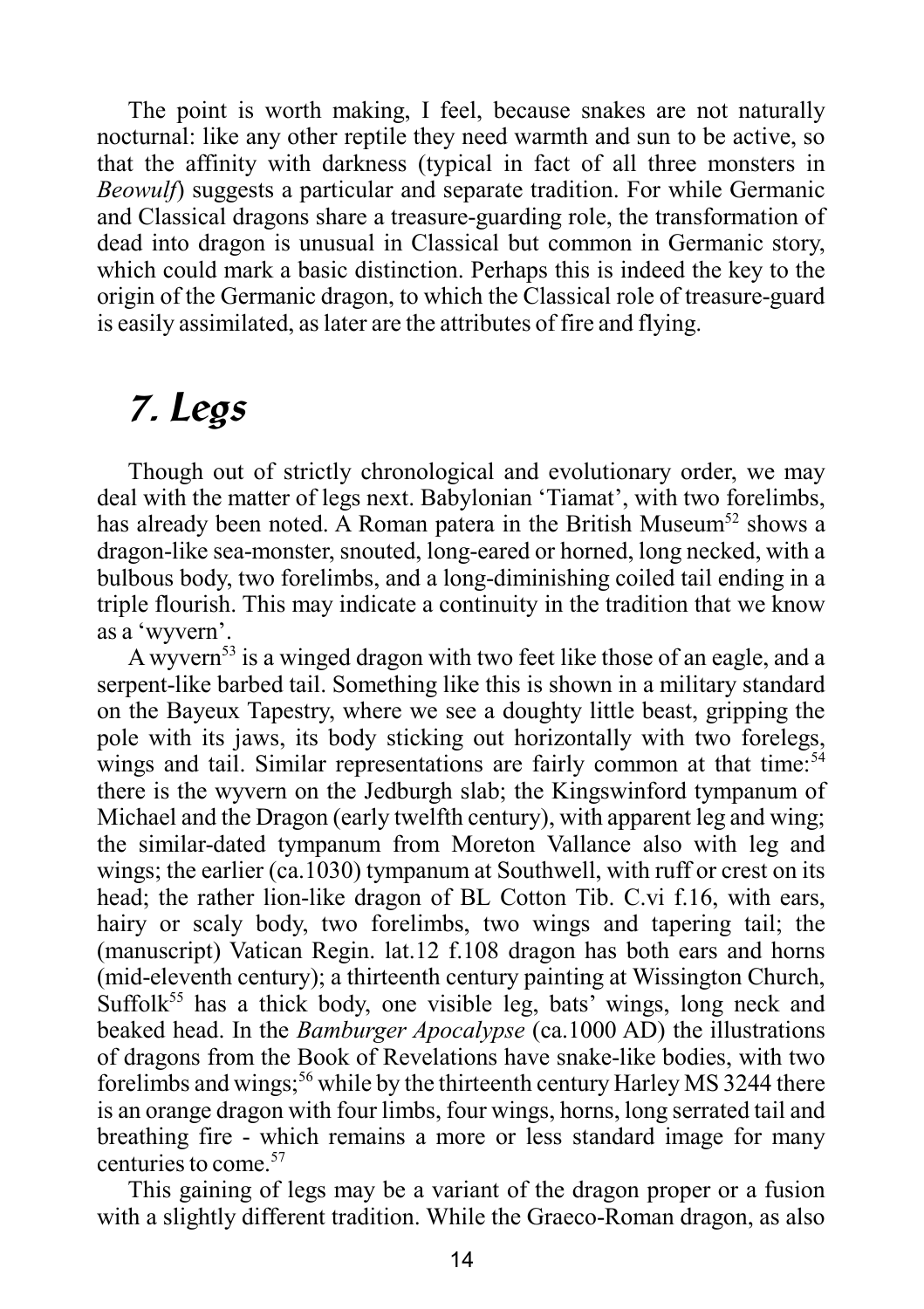

Moreton Vallence tympanum

the dragon in Beowulf, is legless, the form with legs becomes increasing popular and eventually dominates representations in the art of the Middle Ages - possibly as a result of some Eastern influence during the period of theCrusades?

# *8. Dragon Combat*

There are many examples of combat against dragons in Classical literature; sometimes the dragon is the aggressor, sometimes the hero challenges it to obtain some treasure; but perhaps conflict between hero and dragon is inevitable, whichever be blamed for starting it.

Thus Perseus delivers Andromeda, who was staked out as a sacrifice to a sea-monster. Herakles defended Laomedon's daughter Hesione against a *ketos,* also a sea-monster; Zeus tackled the Typhon; Heracles killed the Ladon to gain its treasure; Apollo killed the Python to clear a sacred site; Jason, with Medea's help, overcame the dragon guarding the Golden Fleece; Cadmus killed a dragon to found Thebes; etc.

Such combats may well owe something to Babylonian myth; and are found also in succeeding ages when St George defeated a dragon; and so did St Michael the Archangel (based on the hints in the *Book of Revelations*). From the Zoroastrian tradition of Persia, there is the story of Vrtra (Vritra), a



sort of dragon associated with dryness and drought, who is tackled and killed by Indra. In the Persian *Book of Kings*, mention is made of the dragon-slayers Gushtasp and Rustem, whose stories are perhaps a part of Western dragon lore.<sup>58</sup> With so many examples, we might be

Kingswinford tympanum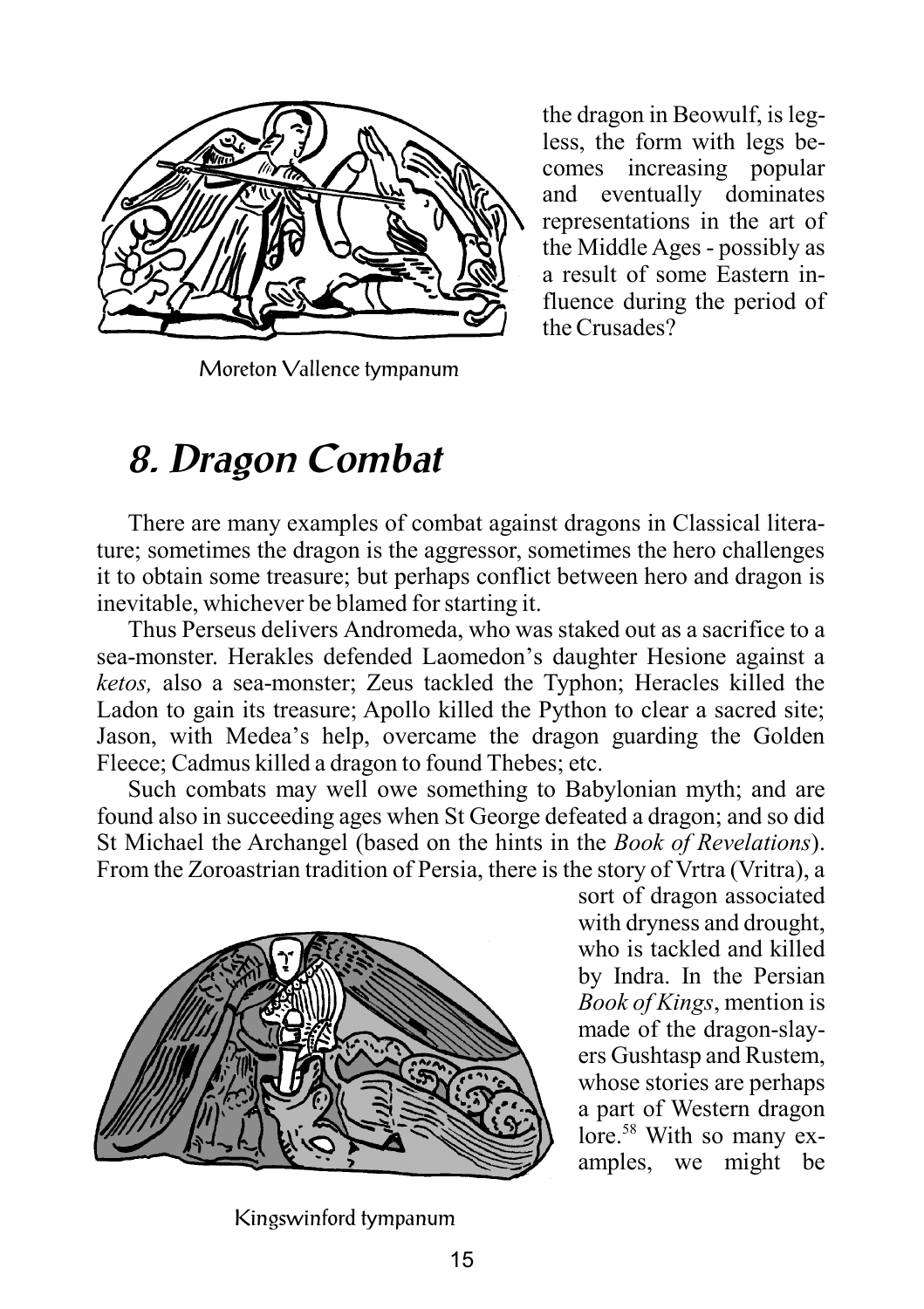

Southwell tympanum.

safer regarding this as a universal theme without any real coherence.

There is one aspect of the Greek legends that stands out, however - that often an innocent human victim is being saved, perhaps stemming from a stage when the Greeks resented such crude rituals as human sacrifice and told stories of victims who fought back – like Theseus against the Minotaur, or who were saved, like Andromeda, or avenged, like Iphigenia by Clytemnestra.

Typical of the medieval combat story is St George, who, if historical at all, seems to have been a figure of the early fourth century AD, reputedly born at Lydda (in Palestine? in Cappadocia?), who encountered his dragon at Silne (Beirut? Sylena in Libya). Cappadocia was a small kingdom in the Near East annexed into the Roman Empire in the first century AD. In Silne the inhabitants sacrificed youths and maidens to an insatiable and hostile dragon who lived in the swamps nearby. Eventually, only the king's daughter was left to sacrifice and, as she faced death, George arrived and confronted the dragon. "Tunc Georgius equum ascendens et cruce se muniens draconem contra se advenientem audaciter aggreditur at lanceam fortiter vibrans et se Deo commendans ipsum graviter vulneravit et ad terram dejecit." ('Then George mounts his horse and arms himself with the sign of the cross and advances bravely on the dragon coming towards him, and brandishing forcefully his lance and commending himself to God inflicted a grievous wound on the dragon and bore it to the ground.')

The popularity of St George as patron saint of England really developed in the reign of Edward III who formed the Order of the Garter in his honour and dedicated the chapel at Windsor to him (1348). Yet the ready acceptance of this hero-saint may also have owed something to the undoubted popularity of the dragon-concept in Anglo-Saxon times and thereafter; and gained some confirmation via Eastern influence through the Crusades.

It is not always an individual but sometimes a community that is to be protected by the hero who challenges the dragon. There is an element of this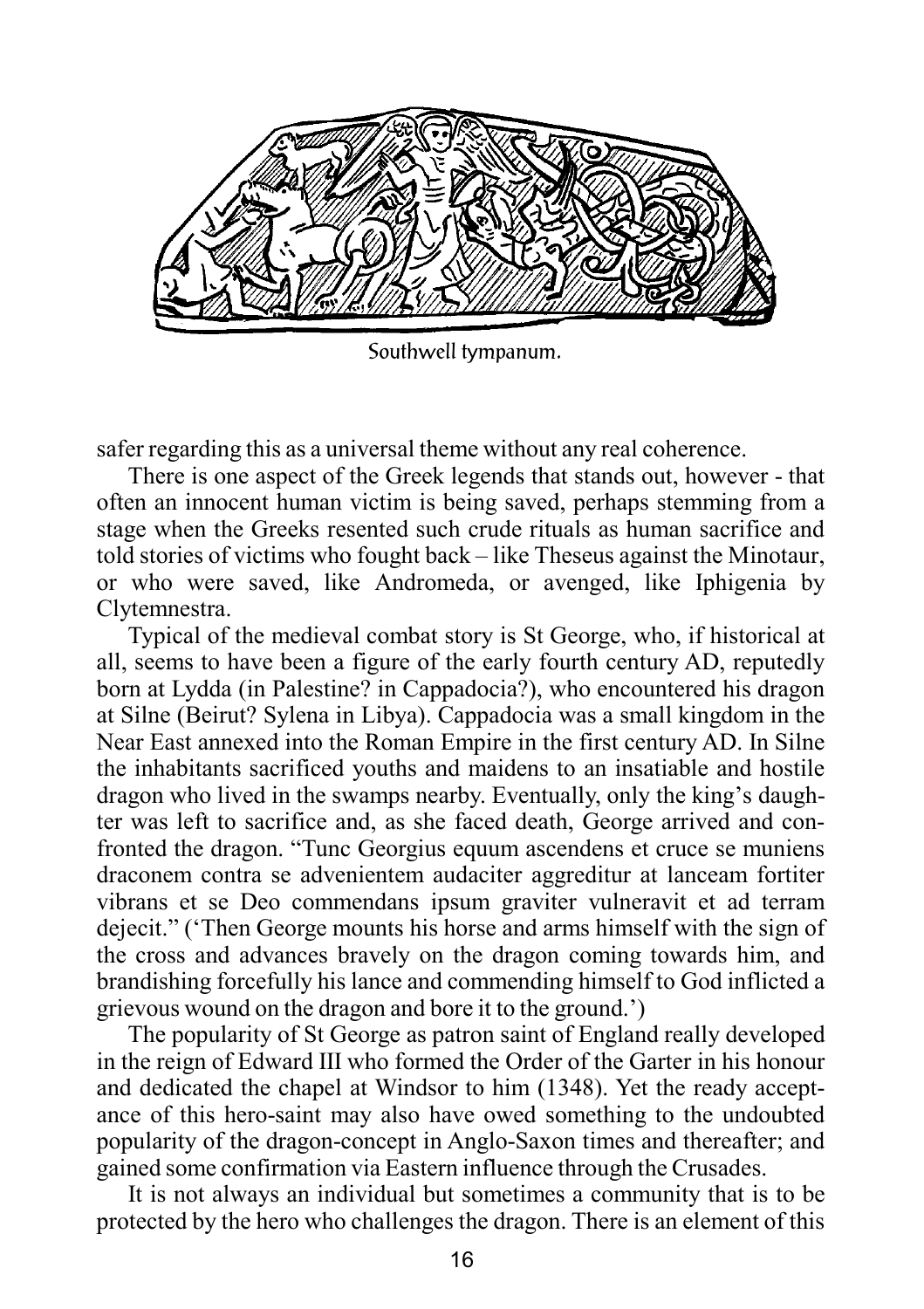

in the St George story; *Beowulf* itself is the outstanding example; and there is St Petro (sixth century, Cornwall) who tames a destructive, maneating dragon.

Dragons may be encountered in Cornwall and Wales, but not so far as I can determine, in Ireland. Is this because St Patrick drove out all snake-kind, or does it indicate that dragon stories only flourished in areas that came into close contact with

Roman secular tradition? I can locate no early references to dragons in Welsh even: in Nennius' *Historia Brittonum* of the early ninth century, a legend is mentioned of how a white and a red dragon were seen fighting in the sky in the fifth century, an omen of the eventual expulsion of the Saxons from Britain in the victory of the red dragon of Wales, but there are apparently no references to dragons in the *Gododdin*. Tatlock<sup>59</sup> indeed notes the scarcity of early Welsh dragons and would attribute all such references to the twelfth century or later.

# *9. The Flying Dragon*

During the centuries of the Roman Empire, there is a major change in the nature of the dragon. He throws off his purely serpent-like origins and gains new attributes, specifically the power of flight and the ability of breathing fire. I will deal with these two aspects separately, for it is not certain that they were added simultaneously. What does accompany the first step, the new power of flight, seems to be the adoption of the dragon as a warstandard in the Roman army.<sup>60</sup>

The earliest portrayal of this is on the column of Trajan in Rome, of the early second centuryAD. Here is depicted Trajan's victory over the Dacians in the opening years of that century; the Dacians lived just across the lower Danube, in what is now Roumania, and the column shows a foot soldier bearing aloft a banner which streams out horizontally in the form of a scaly and rather fish-like dragon, without legs or wings, and lacking any projec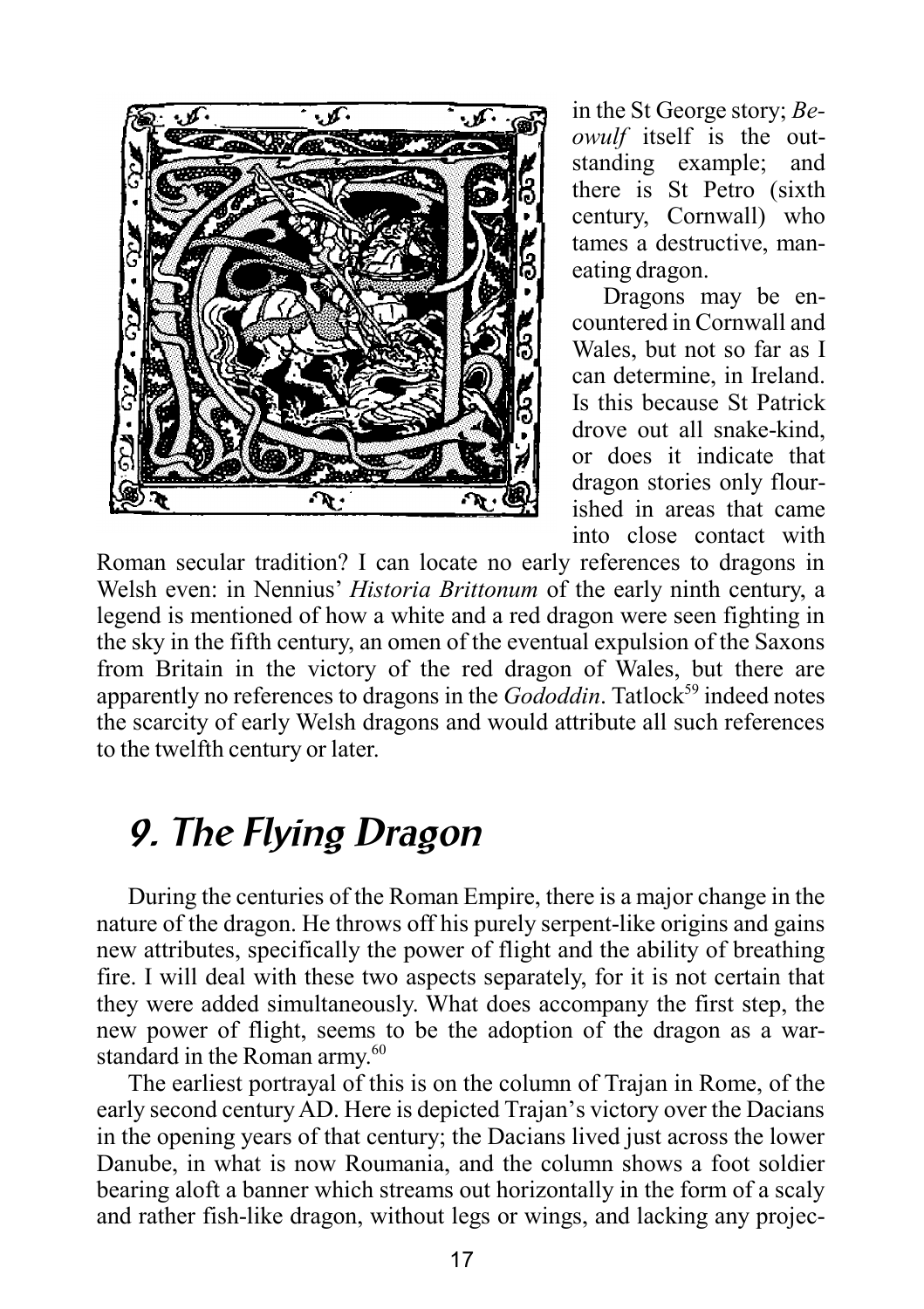tion from the mouth that could be interpreted as fire, but none the less a fairly acceptable dragon. I impute to this dragon the power of flight, because it is a banner designed to play in the wind, and H.R. Ellis Davidson $61$ interprets it as a sort of wind-sock, that is a hollow cloth construction, designed to bellow out in the wind.<sup>62</sup> Friedrich Wild, in the most perceptive study of dragons of this time currently available, says "Diese bei Indern, Persern, Skythen [,] Parthern and Dakern verwendete Heereszeichen uebernahmen die Roemer von den Parthern oder Dakern und machten es zur Kohortenfahne."63

The first literary reference comes from a Greek writer, Flavius Arrianus, a friend of the Emperor Hadrian, in the mid-second century AD. He says the dragon standards were Scythian in origin and "made by sewing together scraps of dyed cloth and look like serpents from head to tail... When the horses are urged forward the wind fills them and they swell out so that they look remarkably like live creatures and even hiss in the breeze which the brisk movement sends through them."<sup>64</sup> Although visually they resemble the legless, wingless Graeco-Roman dragon, such symbols come from an alien source and fulfil a different role: they are to stream out in the wind when carried by horsemen, and fulfil an exclusively military and aggressive purpose - in Roman terms to unite a cohort and cause awe and terror to the onlooker and even the listener.

It seems, then, that the dragon symbol was adopted at the beginning of the second century AD and slowly spread in favour through the army. In this case we should expect it to play a role in Mithraic mythology, since Mithraism dominated the Roman Army in the second and third centuries AD, but that is not clearly so.<sup>65</sup> Relatively little survives of Mithraic culture (as a rival to Christianity it was eclipsed with more than usual thoroughness). This is a pity inasmuch as Persian influence might just be a source for the fire-breathing attribute.

By the forth century the dragon emerges to literary notice, a new interest that may be related to the popularity of symbols in Constantine's time (cf. the Cross, the Phoenix). It is mentioned by Flavius Renatus Vegetius, Ammianus Marcellinus and Flavius Vopiscus Syracusius in its role of Roman war-symbol, while *draconarius* is the late Latin word for the standard-bearer of a cohort (a tenth of a legion).

Claudian, writing an almost contemporary satire against the acts of Rufinus about the year 400 AD, gives, in his graphic Latin, a fine description of such banners. In *In Rufinum* Book II lines 364–5: "spirisque remissis / mansuescunt varii vento cessante dracones" ('the multi-coloured dragonstandards sank, their coils relaxing with the decreasing wind.') Again, in his *Panegyric* on the Sixth Consulship of Honorious, lines 566–8, Claudian pictures a girl looking admiringly at the standards and asking, "Do they but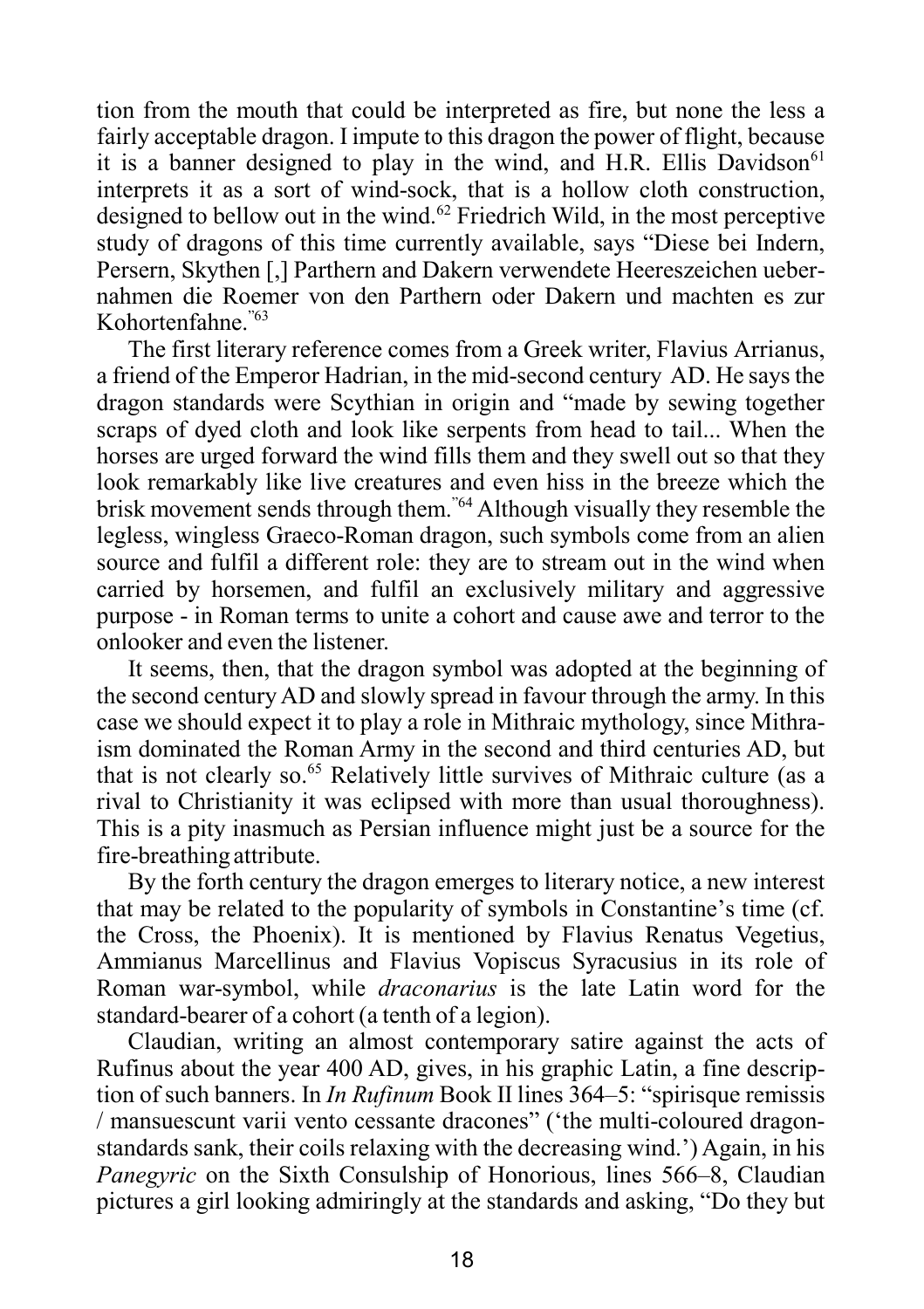

Dragon war-banner from the *Golden psalter.*

wave in the air or is theirs a veritable hiss, uttered as they are about to seize an enemy in their jaws?"66 Claudian was a pagan, and the dragon-standards clearly part of the Roman pagan tradition; the Christian Prudentius, writing in the late fourth century, is not so admiring of them: in the *Peristephanon* or Stories of the Martyrs, Book I lines 34–6, he talks of Christians refusing to honour such pagan war-symbols, which often indeed received a veneration of almost divine significance that must have been irksome to Christians: "They abandoned Caesar's ensigns (*vexilla*), choosing the standard (*signum*) of the cross, and in place of the swelling draperies of the serpents ("pro... ventuosis draconum... palliis") which they used to carry, led the way with the glorious wood which subdued the serpent" (i.e. the Cross). $67$  There is even a possible identification here of the dragon with Satan. In his *Liber Cathemerinon* Book 5, lines 55–6, Prudentius ascribes such dragon standards to Pharaoh's army in Moses' times, again probably not a flattering

reference. (Of course one of the earliest references to a serpent ensign is in *Numbers* ch.21 where Moses makes a brass serpent standard to heal the people from a plague initiated by snakes, so its background is not uniformly evil.) On the positive side, Ammianus Marcellinus, also writing in the late fourth century, is more admiring of the tradition; in his *Histories* Book 16 ch.10 para.7, dealing with the triumphant entry of Constantius, the son of Constantine, into Rome in AD 357, he says: "And behind the manifold others that preceded him: he was surrounded by dragons (*dracones*) woven out of purple thread and bound to the golden and jewelled tops of spears, with wide mouths open to the breeze and hence hissing as if roused by anger, and leaving their tails winding in the wind."68 This is clearly a special imperial form of dragon-banner, which confirms the idea of a century or two of assimilation into the Roman Army before the mid-fourth century. Such standards were not rejected by the Christians, it seems, and indeed the veneration later shown to the Cross has almost something of the divinity accorded to Roman legionary standards.

But did this banner-dragon have the power of flight? Its aery role, for the banner was only fully realised when rushing through the air, inclines me to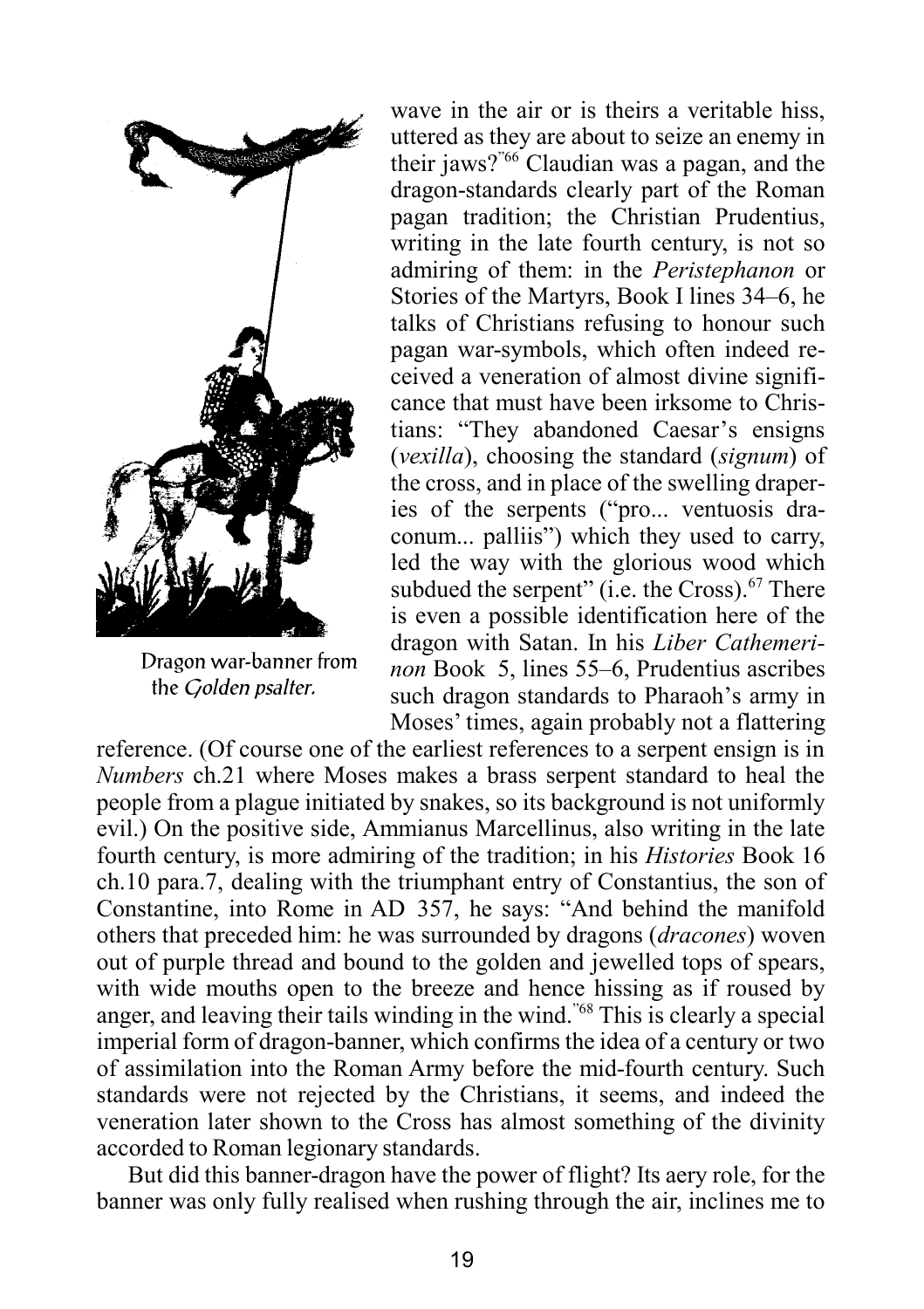believe, that though no wings are indicated in the earliest portrayal, this must have been the case. This may be supported by an example of a possible Scythian prototype $^{69}$  which shows crested neck, forelimbs, wings and coiling tail. This image may be related to the words *smoku* (Old Slavonic) and *smakas*(Lithuanian).

The learned St Augustine mentions their power of flight, "sine pedibus... in aerem sustolli perhibentur" ('without feet... yet they are able to sustain themselves in the air'). In his commentary on Psalm 148, he says: "Dracones circa aquam versantur, de speluncis procedunt, feruntur in aëra, concitatur propter eos aër. Magna quaedam sunt animantia dracones, maiora non sunt super terram." ('Dragons are coiled around the ocean, come forth from caverns, are carried through the air and the air is agitated into wind on that account. Dragons are very large beings, there are none greater on the earth.') Here he seems to be merging the Graceo-Roman cave-dragon with the new banner-dragon.

In the seventh century the Spanish Bishop Isidore in his *Etymologies* Book18 ch.3 'De Signis'tells us that "The principal signa of the legions are: eagles, dragons and balls... and that the signa of Dragons were instituted by Apollo from his slaying of the serpent Python, and that thereafter it was carried in war by the Greeks and Romans." This contradicts our picture of their introduction from Dacia and is unlikely to be accurate in view of the lack of corrobative evidence for the early use of a dragon-standard in Greek or Latin literature, but does show how the dragon-standard was accepted by the end of the Roman Empire in the West as a traditional and fairly harmless part of Imperial military regalia; that is, it is was not condemned (as banner) through any association with Biblical evil or imperial paganism, but continued in honour, as far as we know, even or perhaps especially in a Christian context.

There are specifically, for example, references to its continued use in the imperial army at Constantinople.<sup>70</sup> In the West, it appears in a Carolingian MS (of which more later). Hansmartin (1955, p659) associates dragon standards with Vandals and Langobards. Wild<sup>71</sup> notes a dragon-standard as one of symbols of the continental Saxons in Widukind's tenth century *Res Gestae Saxonicae*, and a golden dragon as the royal symbol of the West Saxon army.<sup>72</sup> This latter reference is to the Battle of Burford in AD 752, when an advance is led by a West Saxon ealdormann "regis insigne draconem scilicet aureum gerens" ('carrying the royal and golden dragon symbol'), but comes from Henry of Huntingdon's much later twelfth century account. Similarly the reference to Uther Pendragon's connection with the dragon symbol comes only from the twelfth century.<sup>73</sup> And, as we have seen, it appears on the Bayeux Tapestry.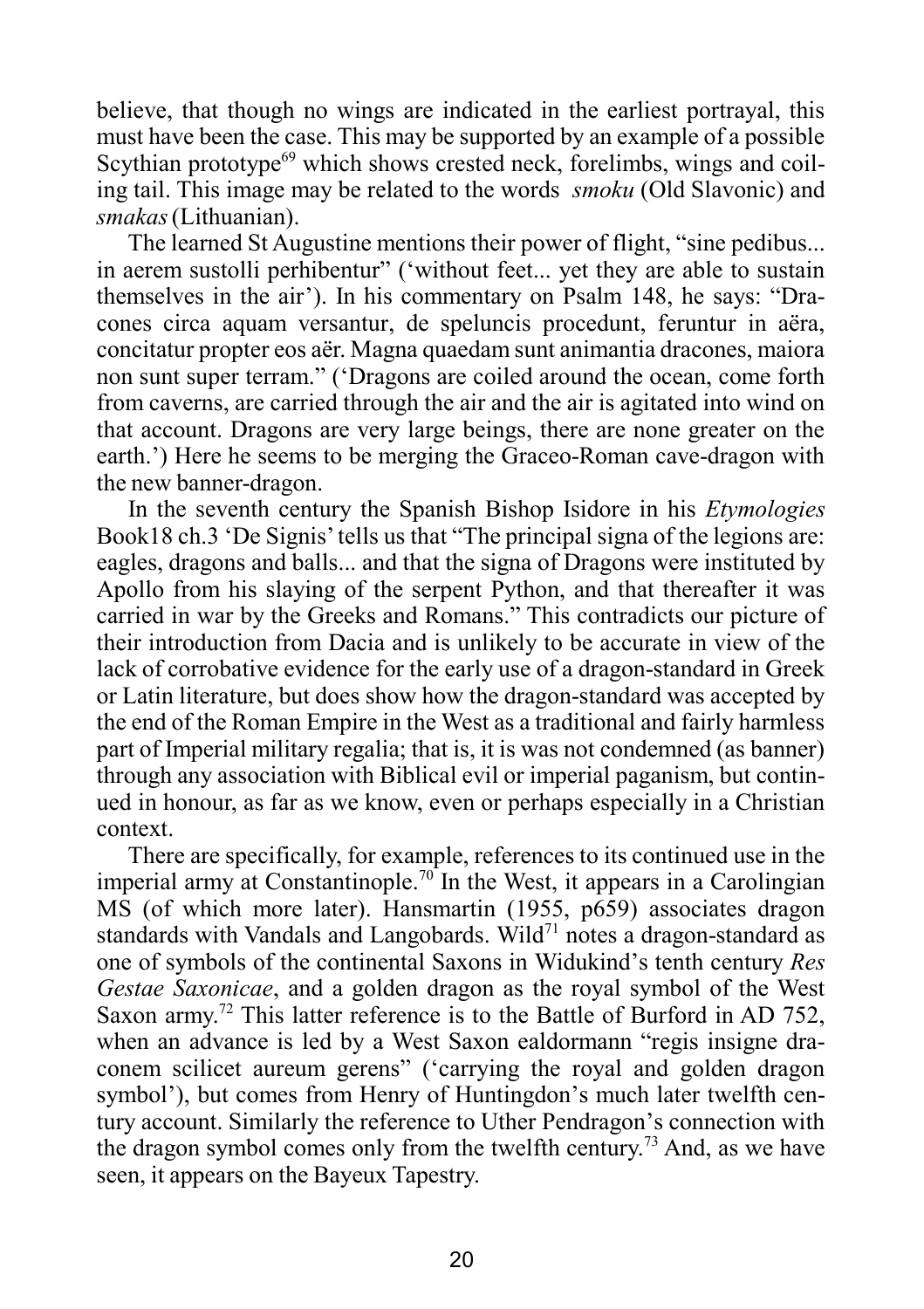It is uncertain whether the flying dragon came into Germanic tradition at the same time as the guardian dragon, or during the period of the Roman Empire at all. There are many winged beasts in Germanic ornamental tradition (e.g. on the Sutton Hoo shield, and later in Anglo-Saxon art, as in the Tanner Bede MS), but these could be entirely different animals, and not strictly relevant to the evolutionary dragon-theme I am concerned with here.

Since the flying- or banner-dragon was known to the Roman army from the second century AD, some transfer into Germanic lore should not be impossible. But there is no reason to assume it did: most Germanic legends about dragons do not include the attribute of flight, but do agree with the standard Graeco-Roman image of the guardian-dragon. Nor is there any archaeological or literary evidence, as far as I am aware, of the use of flying dragon as symbol in fourth to seventh century England. This does not disprove awareness of the flying dragon or dragon banner at this time in England, but does make it more probable that the image had to wait until contact with Roman Christianity was established for this next stage in the dragon's image to be fully appreciated in the Germanic West.

#### *10. The Fire-Drake*

As noted above, under the snake-like attributes of the dragon, there is no specific reference at any point to fire-breathing. There is some association with heat, perhaps because of a supposed link between the corrosive power of venom and burning – or between dragon and underground fire. A reference to a 'glance like fire'is presumably metaphorical of the deadly powers of the snake (it is also found in Homer's account of Hercules' shield).<sup>74</sup>

The Greeks and Romans did have myths of fire-breathing animals, but they were not dragons (except perhaps the serpents as great as columns, who also breathed fire, in the ultimately Greek-based *Letter of Alexander*). The following references come from the Leipzig *Thesaurus* (s.v.*ignis*) col.293: the horses of Diomede "spirantes naribus ignem" ('breathing fire through their nostrils'), and the same phrase is also used of the bulls of Colchis. Cacus the thief is described "ore vomens ignis" ('spewing out fire from his mouth'). Even Pegasus is noted as having fiery breath. But references centre on the Chimaera.<sup>75</sup> It is the Chimaera that is found "efflantem...ignis" ('blowing out... fire') and Lucretius (perhaps after Homer) twice notes the Chimaera as emitting fire: "ore foras acrem flare[t] de corpore flammam" and "flammam taetro spirantis ore".<sup>76</sup> This chimaera comes from the Greek *chimaira* for 'goat', and is described by Lucretius as being in its foreparts a lion, in its rear a dragon; by Ovid in *Metamorphoses* 9.647 as having the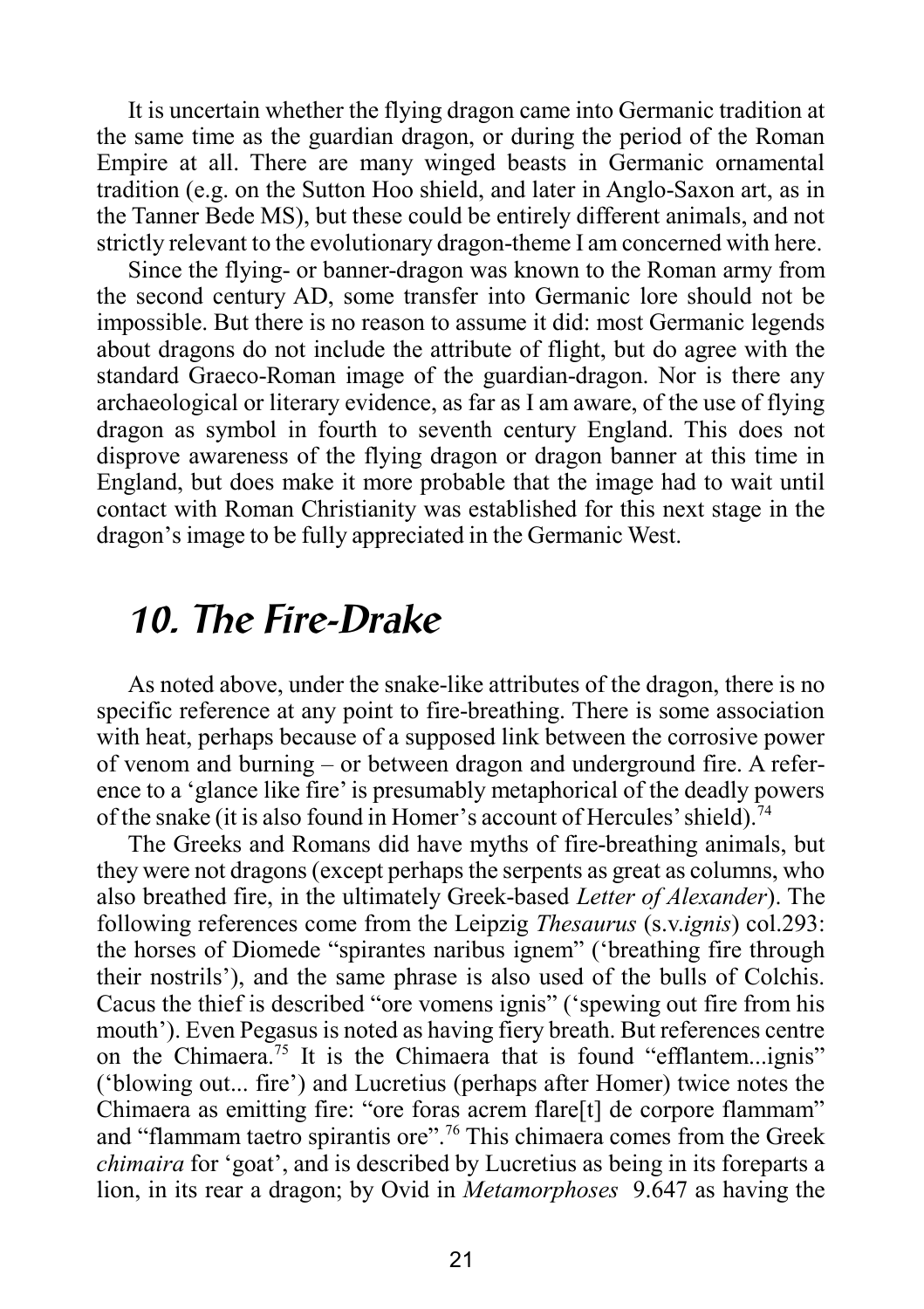chest and muzzle of a lion and the tail of a serpent; in another gloss as having the foreparts of a lion, the middle parts of a goat, and the rear parts of a dragon. This could be taken to produce a wyvern-like dragon figure, but some interpret the chimaera as being a double-ended beast, with a lion's head one end and a dragon's head the other. The chimaera is a beast that became involved in combat – Bellerophon is credited with slaying it; and it becomes a byword for the fabulous or impossible.<sup>77</sup>

The first literary references to a fire-breathing dragon (Martianus Capella of Carthage, around AD 500, and Blossius Æmilius Dracontius, late fifth century AD, also from Carthage) significantly lag behind references to the flying dragon or dragon standard. We cannot therefore be certain whether fire was inherent in the banner-dragon but not explicit till later or whether fire was an input from another source. It could, for example, be simply a transfer from the nature of the Chimaera or some other mythical beast, or a fusion with such. Or it could have come from without the Empire, as did apparently the flying dragon, but at another time e.g. via Persian legend through Mithraic influence in the Roman army. Possibly it could be reinforced in the Eastern Empire (where legends like those of SS Margaret and George seem to originate) by the development of Greek Fire, a primitive explosive, used in the middle of the seventh century in Byzantium, and fueling flame-throwing tubes by the ninth century<sup>78</sup> – the later Renaissance canon was often cast in the form of a dragon, and thence we get the later term of dragoons. In fact, the use of petrol was known in the early centuries AD in the Roman Empire and, by the sixth century, mixtures of sulphur, bitumen and naptha were being used as incendiary weapons by the Persians (might this explain the meal Daniel gives the dragon, noted below per  $\mathbb{E}$ lfric?)<sup>79</sup>

Yet a further possibility is that fire was a Christian input, from association of the dragon with Satan and the fires of Hell e.g. *Apoc*.XII.3 mentions a 'draco magnus rufus' with seven heads as an adversary of God's cause; and a volcano (as associated with the Typhon) might be considered an entrance to Hell. And there is one early Christian context, in the use of the word *flammivolus* ('flying with fire') in Arator's *De Actibus Apostolorum* 2, 531, of the mid-sixth centuryAD.

It is useful therefore to establish what sort of context Martianus Capella and Dracontius mentioned fiery dragons in. Dracontius was a Christian, whose poems nonetheless abounded in Classical mythical allusions. In his poem *Satisfactio* , the reference is functional in a simile: "despicit et talpas flammeus ore draco" ('and the dragon fiery of mouth is contemptuous of moles'), though the Leipzig *Thesaurus* also provides a reference to Dracontius talking of a "draco... evomens venenum" - that is, a more traditional poison-spitting dragon.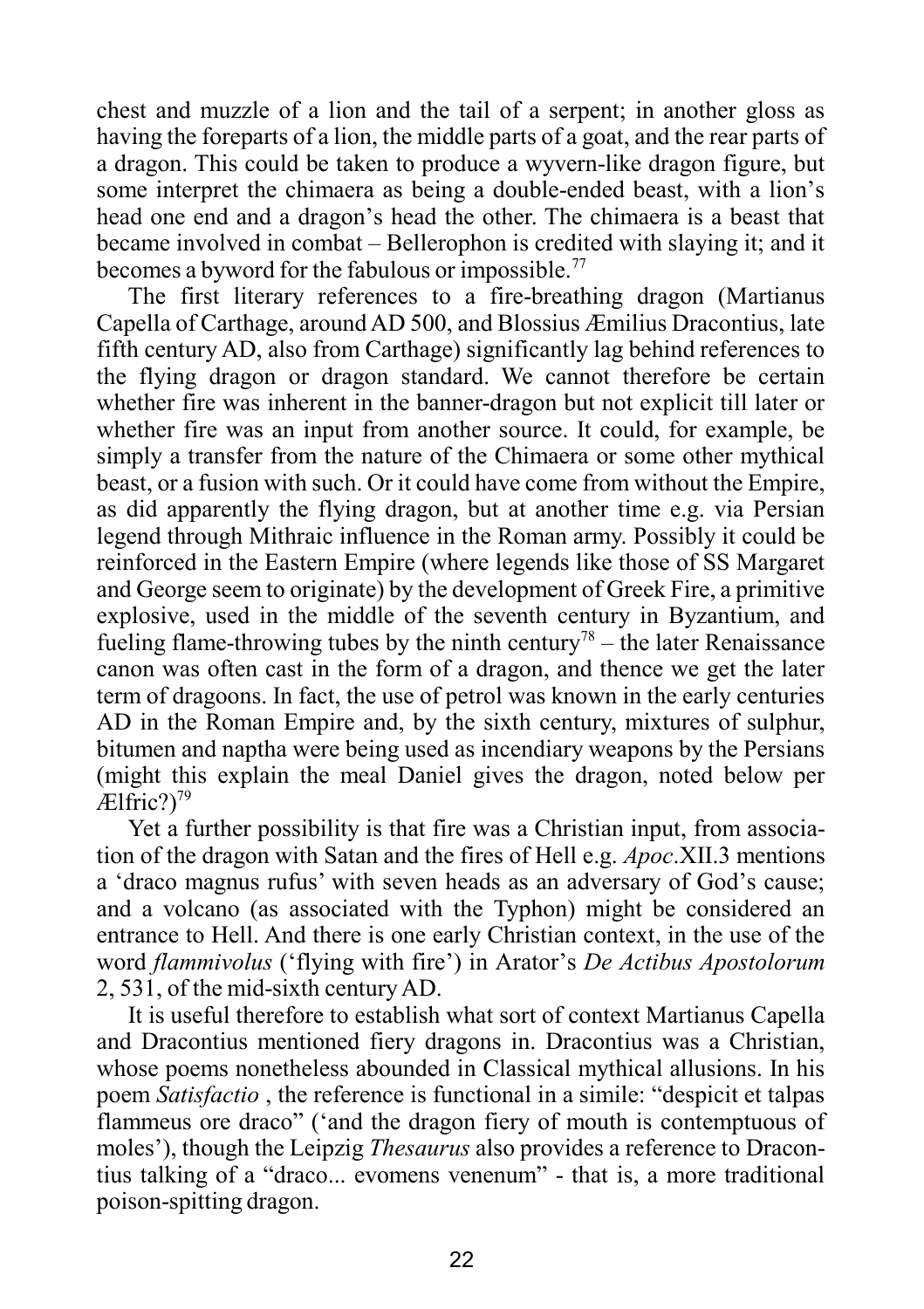Martianus Capella wrote his *De Nuptiis Philologiae et Mercurii* before AD 439. It is a master-piece of debased Classical learning, with apparently Mithraic leanings, in which in Book One, in the section on Saturn and Ops, mention is made of "flammivomum quendam draconem, caudae suae ultima devorantem" – that is, spitting out fire, something not easy to do if one is biting one's one tail at the same time. The epithet may thus be conventional, or could be associated with the Mithraic mythology that occupies Book Two of the poem, where a journey through the spheres of heaven is undertaken, perhaps providing a link with astronomical fire?

Further West, an important depiction of such a fiery dragon is in the Golden Psalter of St Gall,<sup>80</sup> dating from AD ca.900. This MS includes a series of pictures on the history of David, with one<sup>81</sup> showing apparently contemporary mounted soldiers, with chain-mail and stirrups, carrying a banner in which a rather carp-like dragon in the tradition of Roman *signa* is shown, with no limbs but with two wing-like appendages, a tail ending in a spade-like knob, and forward from its mouth there are flickering lines emerging whose branchy frond-like nature may be fairly interpreted as flames $82$ 

I am not capable of asserting the source of the illustrations, though I will say tentatively that the style of the art seems in keeping with that Classical admiration typical of Charlemagne's own culture, and in line with late-Antique or Byzantine originals. A curiosity here is that the soldiers in the MS are depicted in apparently contemporary armour, for example, on horseback with stirrups. Lynn White (1962, pp20, 27) notes that stirrups originated with the Bulgars or Avars, reaching the Eastern Empire about AD 600 and the Franks by the early eighth century. Such a representation could not thus be a copy of an antique MS from the Roman Empire, unless heavily adapted, but could originate in either the Eastern or Carolingian Empire in the post-Classical period. Lynn White assumes the Franks of the eighth century are the technical innovators in warfare rather than the Byzantinians. But in the matter of the fiery dragon it is not impossible that this is something Byzantium inherited from the army of the Roman Empire (or indeed developed itself) and transmitted to Western Europe. Of Charlemagne himself it is noted that he followed classical Roman military tradition in taking impedimenta with him and building permanent or temporary camps (*castra*) on his expeditions; and that his library contained a number of Roman military works e.g. Tacitus and Caesar;<sup>83</sup> his imperial aspirations are well known, and the dragon of the Emperors might well have appealed to Charlemagne as a symbol. It is also noted that Clovis had absorbed many Roman troops into his army (e.g. the army of General Syagrius) and was keen on enlisting Gallo-Roman soldiers, so here is a possible alternative earlier route of transfer.<sup>84</sup>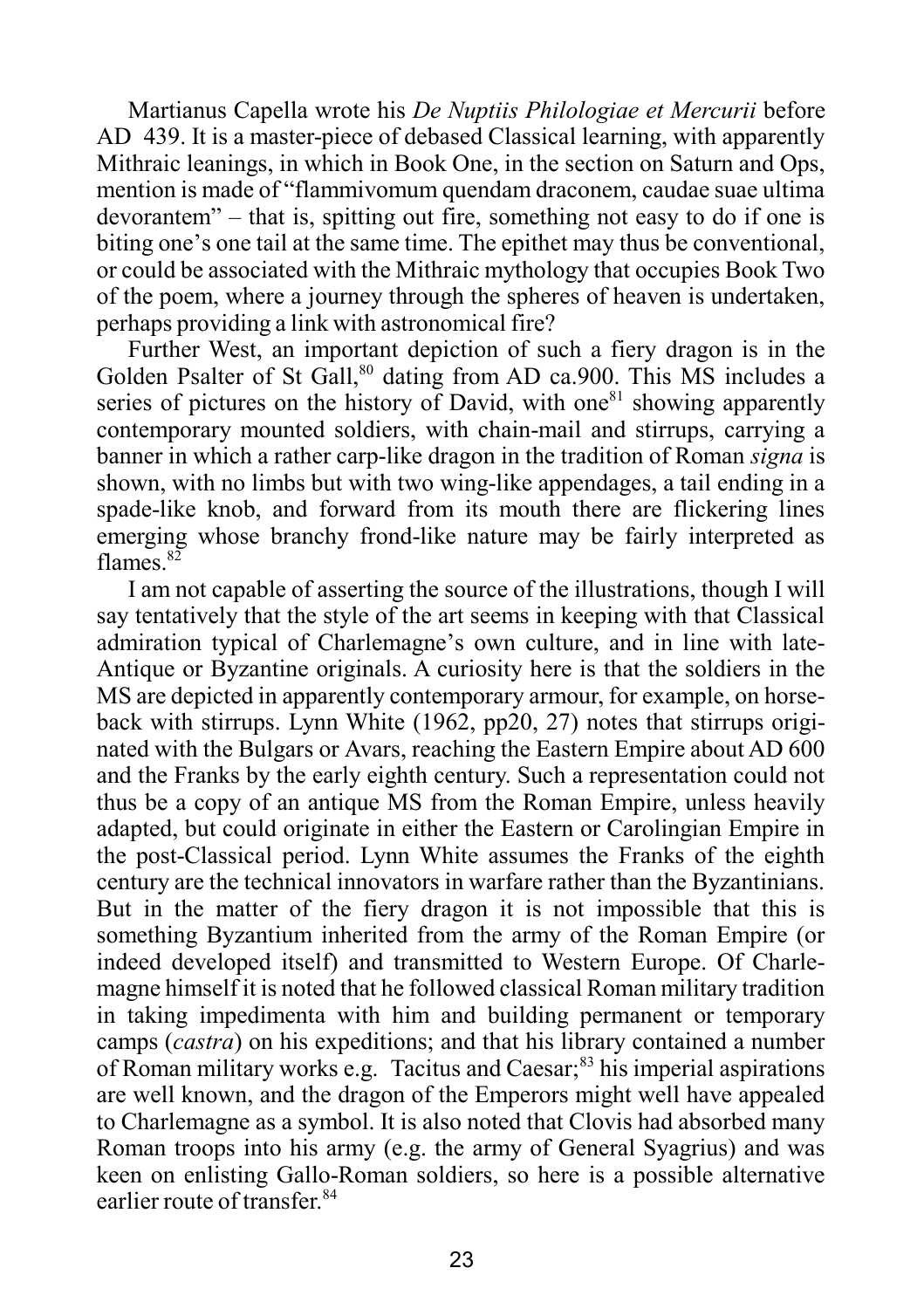Some further hints of possible dissemination may be gained from the lives of those saints who have associations with fiery dragons, deriving from the Eastern part of the Empire. We have noted above the legend of St George from the Middle East. St Margaret is said to have lived in the third century, and became popular in Greece and the East in the fourth century, being declared apochryphal by Pope Gelasius in 494 to little effect. Her first appearance in the West seems to be in the *Martyrology* of Rhabanus Maurus,<sup>85</sup> which has a brief mention of the dragon but not of any fire. A Latin life with fire is printed from the eleventh century MS Harley 5327 ff.1–34b by Bruno Assmann<sup>86</sup> where the dragon appears in ch.12: "Et ecce subito de angulo carceris exivit draco horribilis totus variis coloribus, deauratis capillie, et barbae eius aureae videbantur, dentes eius farrei. Oculi euis velut margaritae splendebant. De naribus eius ignis et fumus exibant... factum est lumen in carcere ab igne, qui exibat de ore draconis."

In Old English<sup>87</sup> this became: "And hit þa færuna gewearð sona æfter þam, þæt þær inn eode an grislic deofol; his nama wæs Ruffus. And he wæs swiðe mycel on dracan heowe and eall he wæs nædderfah. And of his toþan leome ofstod, eal swa of hwiten swurde, and of his eagan swilces fyres lyg and of his nasþyrlum smec and fyr ormæte mycel; and his tunge þreowe his sweore gelygde." ('And suddenly soon after that it happened that a grisly devil entered, whose name was Rufus. He was very large and of a dragon's appearance and spotted like a snake. And from his teeth fire emerged, as from a shining sword, and from his eyes also came the flame of fire and from his nostrils smoke and great fire, and his three tongues extended down to his neck.')

In the case of St Michael, J. E. Cross (1986) notes that the legend of this saint is unlikely to have entered collections of saints' lives before the 820s, with the first surviving MS of the tenth century. This dragon is described in Latin as follows<sup>88</sup> "draco enim ingens mirae magnitudinis, montem quendam altum occupans in illis regionibus uenit, cuius flatus flaminosus quantoscumque in giro suo tangi potuisset omnes interficiebat." ('For a huge dragon of marvellous size came to occupy a high mountain in that area; its fiery breath destroyed everyone that it could reach at around it.'). I have no note of a specifically eastern source for the cult of St Michael, but that does seem the likeliest area for the development of such saints' legends, in view of their later transmission to the West.

To recapitulate, the fieriness of the dragon could have been part of the flying dragon symbology, and cultivated within the Roman Army. If so, it was implicit in the banner-dragon derived from Dacia. Or it might have been developed within the Roman Army from Mithraic sources, though the evidence for that is far from clear. Alternatively, it may have fused with traditions of Graeco-Roman fire-breathing monsters, with the aim of in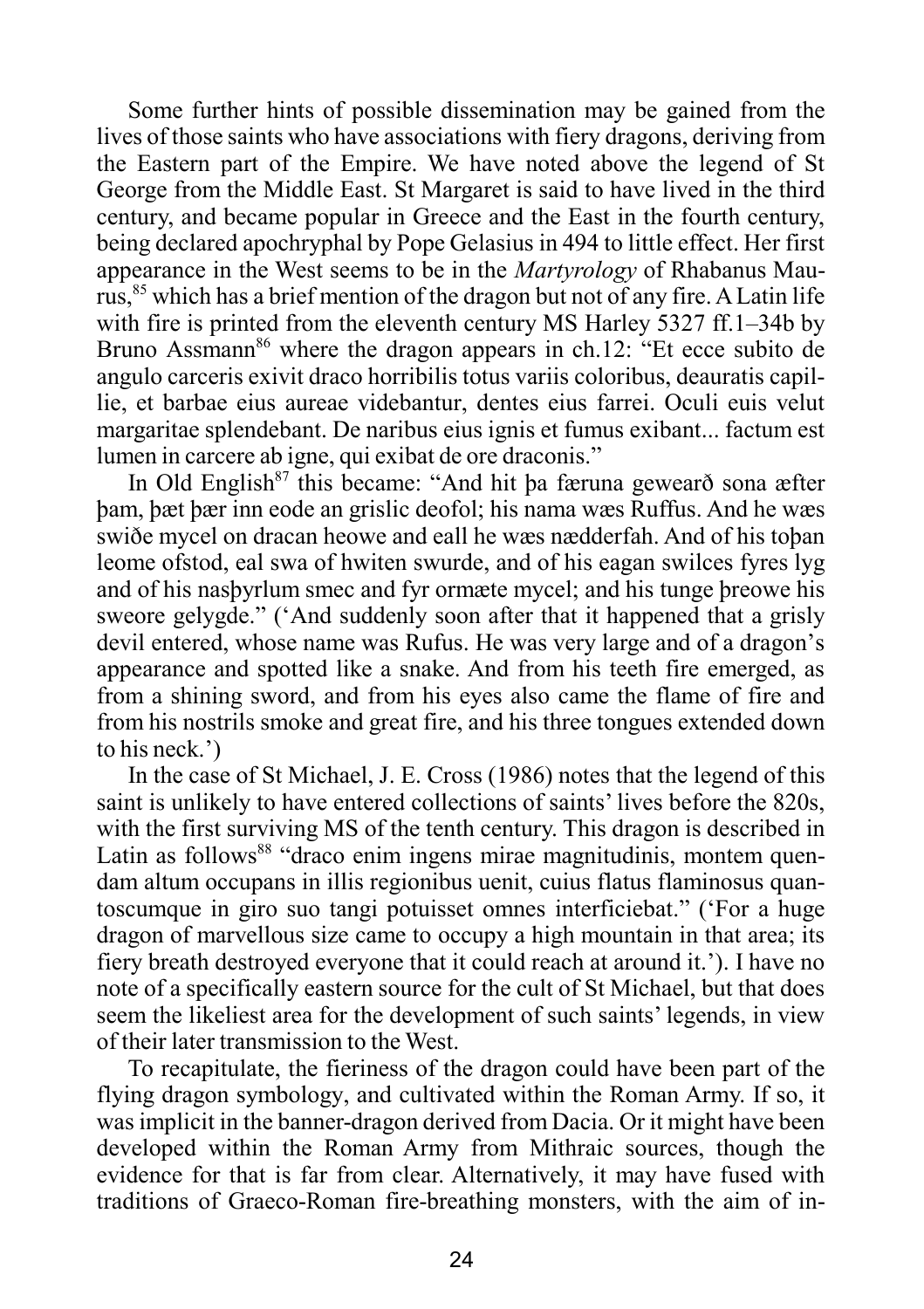creasing its horrific impact, which seems a viable motive for this increase in scope within a military sphere. A further possibility (considered in the next chapter) is that the biblical Satan, associated with fiery hell, was the (Christian) source for or a confirming element in this attribute.

Of the possible routes from Rome to north-west Europe, either by direct contact in Gaul, or from the Roman Army to Christian Byzantium and thence again to the Carolingian West, either militarily, or through literature or Christianity, there is perhaps some evidence that Charlemagne and the Franks may have provided the link, reviving or continuing a specifically imperial symbol in the interests of their own status.

But it also possible that fire develops as a concomitant of flying, for those things which are most obvious in the sky are fiery astronomical bodies, and there was a constellation already known in the classical period as Draco. The Phoenix in the Old English poem of that name is presented rather like a comet, attracting people's wonder and amazement, in lines 331- 340 of the poem, which I cannot trace in the Latin original of Lactantius. A similar striking image occurs in the Anglo-Saxon Chronicle for AD 793, (in versions D, E and F, but not A, suggesting a non-West Saxon origin for the entry):

"In this year terrible portents appeared in Northumbria, and miserably afflicted the inhabit-ants: these were exceptional flashes of lightning, and fiery dragons were seen flying in the air, and soon followed a great famine, and after that in the same year the harrying of the heathen miserably destroyed God's church in Lindisfarne by rapine and slaughter."89

Any unusual meteorological portent was liable to mean something special or disastrous, and in this case the disaster was considerable – the arrival of the Vikings in force and the sacking of the monastery at Lindisfarne. The source of this entry is thought to be a lost set of Northern annals, dubbed the *Gesta Veterum Northan-hymbrorum*, compiled around AD 800, which was incorporated into the main Anglo-Saxon Chronicle tradition around AD 900. Assuming the imagery to be part of the original entry, this reference to a fiery dragon must be the earliest dateable one in Old English texts, and plausibly refers to an exhibition of the northern lights, whose flashes could well be compared to the activity of flying fiery dragons, at least by the imaginative.

I therefore include some notes on these northern lights:

"A folio of 'Apparitions and Wonders', preserved in the British Museum, records that at Durham, on the 27th of September, 1705, when the evening sky was serene and full of stars, a strange and prodigious light spread over its North-Western quarter, as if the sun itself was shining; then came streamers, which turned to armed men, ranked on horseback. This may be accounted for on the supposition that it was an extraordinary display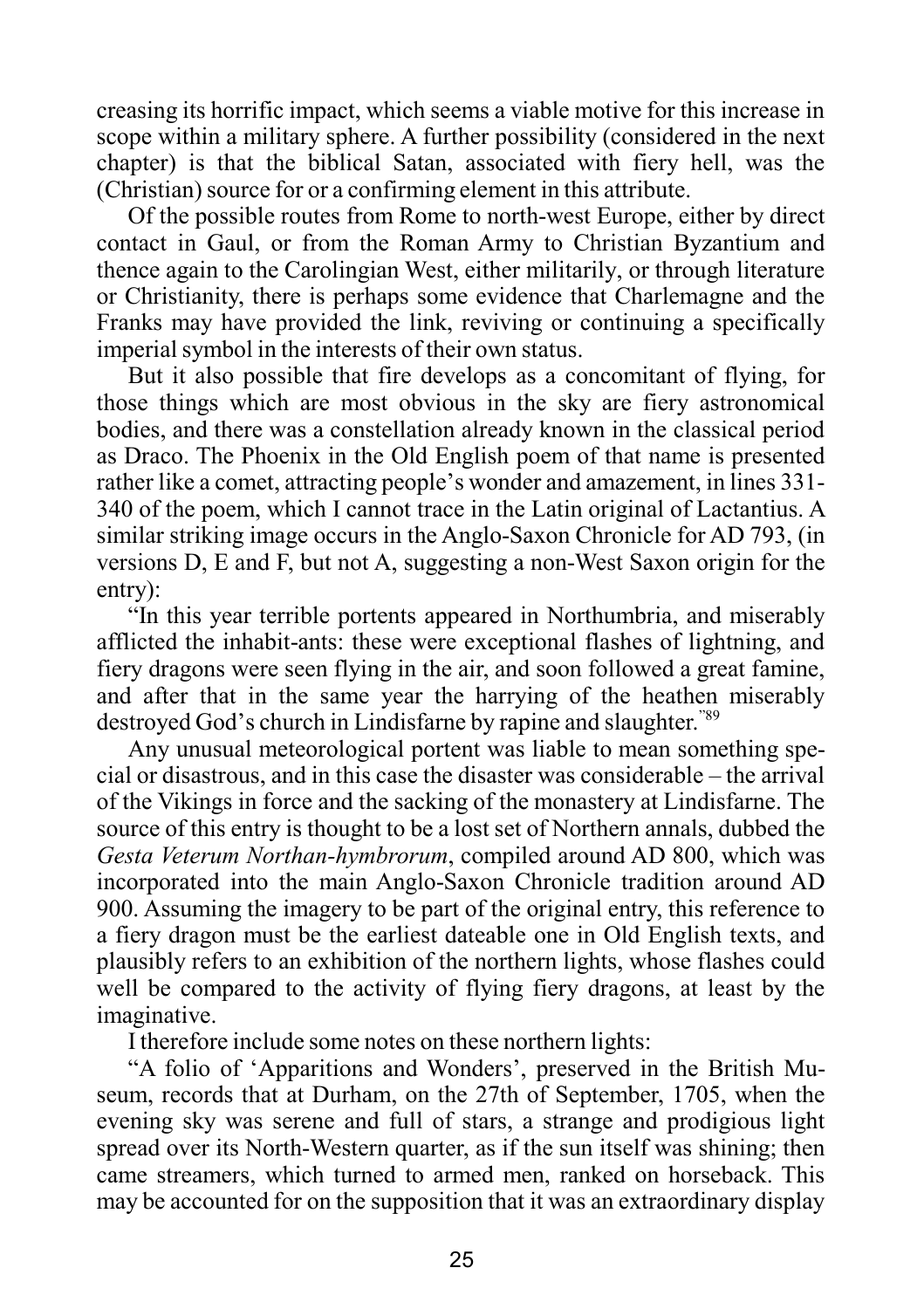of the Aurora Borealis, or 'merry dancers'. That beautiful phenomenon is still known in the 'North Country' as 'the Derwentwater lights', in consequence of their having been particularly red and vivid at the time of the unfortunate last Earl's execution. Myriads of fighting men were seen in the sky, night after night throughout the county of Durham, before the French revolution"

> William Brockie *Legends & Superstitions of the County of Durham* (Sunderland 1886) p177

"Warm and placid was the last night but one of that September. Away from the city lights, where Nature brooded solemnly silent, a mystical glow suffused the northern horizon long after the sun had departed. Towards eight o'clock a clearly defined luminous arch could be seen stretching from N.E. to N.W., with its crown some fifteen degrees above the sky-line. It was like a star-surmounted silver portal that led to the region of eternal ice and snow.

"Barely had I time to remark upon the beauty of the same, when an auroral ray shot up over Arcturus in the north-west to level with Corona Borealis. It had no tint; merely duskily luminous against the greater luminosity on which it was projected. Then other rays darted upward under the Great Bear, whose gigantic figure was feet down toward the horizon...

"Shortly before nine o'clock a fan-shaped series of streamers appeared under the western side of Bootes and the tail of the Bear. One inexpressibly beautiful beam immersed Cor Caroli, which almost had its light extinguished.

"For nearly an hour afterwards the northern sky remained quiescent. Yet there was still that fascinating, mystical flow...."

Joseph H.Elgie *Star and Weather Gossip* (London und. ca.1915) p602 re Middlesbrough

Again:

"While the possibilities are infinite, a typical aurora might develop in something like the following way: The night is moonless, dark, cold, and clear. At first, one sees only a simple, broad white arc in the northern sky with a smooth lower edge, its ends never touching the earth. The lower border then develops folds and kinks, and colors now show themselves, turning the silent glow form white to yellow, green, or red. The oncetranquil arc begins to pulse and becomes irregular in shape. With luck, the observer, by now completely enchanted, might see the magnificent 'corona', which appears like streams of rippling light spreading out from a common centre high overhead."

[Zajonc, 1993, pp240–241]

Finally, in the Old English *Finnsburg Fragment*, of uncertain date, a night-time blaze is described as not being a dragon ("ne her draca ne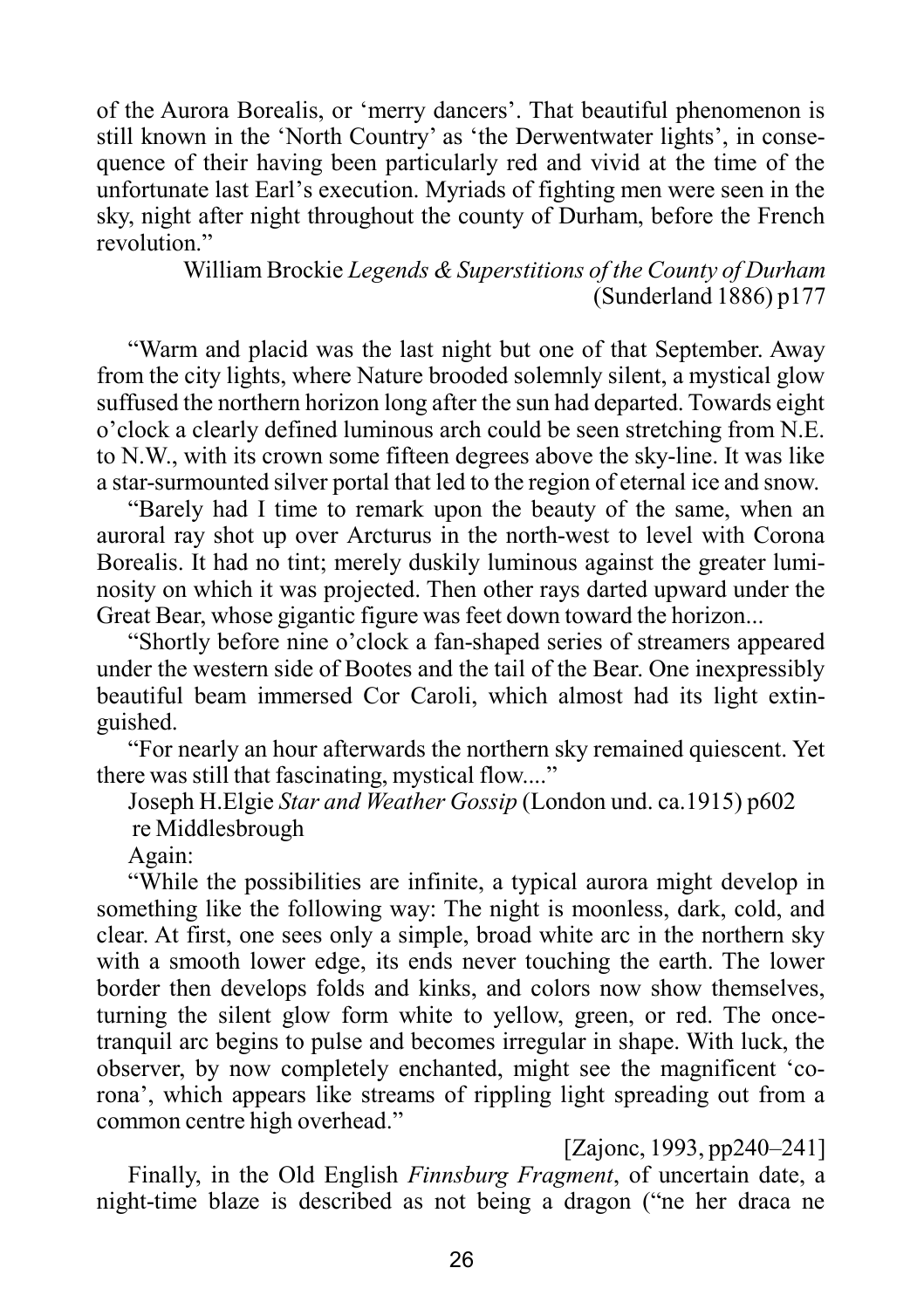fleogeð"), which indicates both familiarity with the attributes of the dragon and a firm association between dragons and light in the sky. Whether this type of portrayal is a separate astronomical tradition or a rationalisation of the flying, fiery war-like dragon it would be hard to say, but it is curious that some of clearest evidence for this aspect of dragon-kind should come from Anglo-Saxon texts.

# *11. Dragon as Satan*

The dragon – or a legendary beast later translated as dragon – appears occasionally in the Old Testament, though we are also reminded there (*Ps*.103.25) that even so baneful an entity as the dragon is a creation of God. Satan is also present in the Old Testament, and as the serpent in the Garden of Eden, may seem to already have a distinctly dragon-like caste.<sup>90</sup> But it is not till the end of the New Testament that the equation is specifically made: *Revelations* 12:9 connects them: "the great dragon... that ancient serpent that was called the Devil" – and that was formerly cast out of heaven i.e. Lucifer.

The equation was known and is often mentioned in Old English literature: "Deofol" and "draca egeslice" are found in apposition in the verse *Solomon & Saturn* line 25. Ælfric notes<sup>91</sup> that "we rædað on bocum þæt se reða feond come swilce egeslic draca"; and in Ælfric's *Lives of the Saints* 24 (Michael) "þis is se halga heahengel, Sanctus Michael, se ðe ær þisse worulde ende ofslihð þone ealdan feond þæt is se micla draca se ðe æt frymðe middangardes gesceapan wæs to ðam beorhtestan engle."92 The *Apocalypse of Thomas* records the notion that the Devil would be chained a thousand years: "Se ytemesta draca, þæt is þæt ealdordeoful, se lihð gebunden onbecling mid raceteage reades fyres, to tacne Cristes rode, in hellegrunde."93 (Stretching the physical contours of the reptile-like dragon a little.)

We need to note here Thomas Hill's article "Satan's Fiery Speech: 'Christ and Satan' 78–9" in *Notes & Queries* 1972 pp.2–4. This relates to the Old English poem where Satan 'sparked with fire and poison when he started speaking' – I immediately think of the dragon in terms of the combination of fire and poison. But in the article Hill cites the editor of the poem, M.D. Clubb<sup>94</sup> as listing some possible Biblical sources for fiery speech: *Jer*. 5:14 "Ecce ego de verba mea in ore tuo in ignem, et populum istud in ligna et vorabit eos"; *Ecclus*. 48:1 "Et surrexit Elias propheta, quasi ignis, et verbum ipsius quasi facula ardebat"; *4 Esdras* 13:110 "Quoniam emisit de ore suo sicut flatum ignis, et de labiis eius spiritus flammae, et de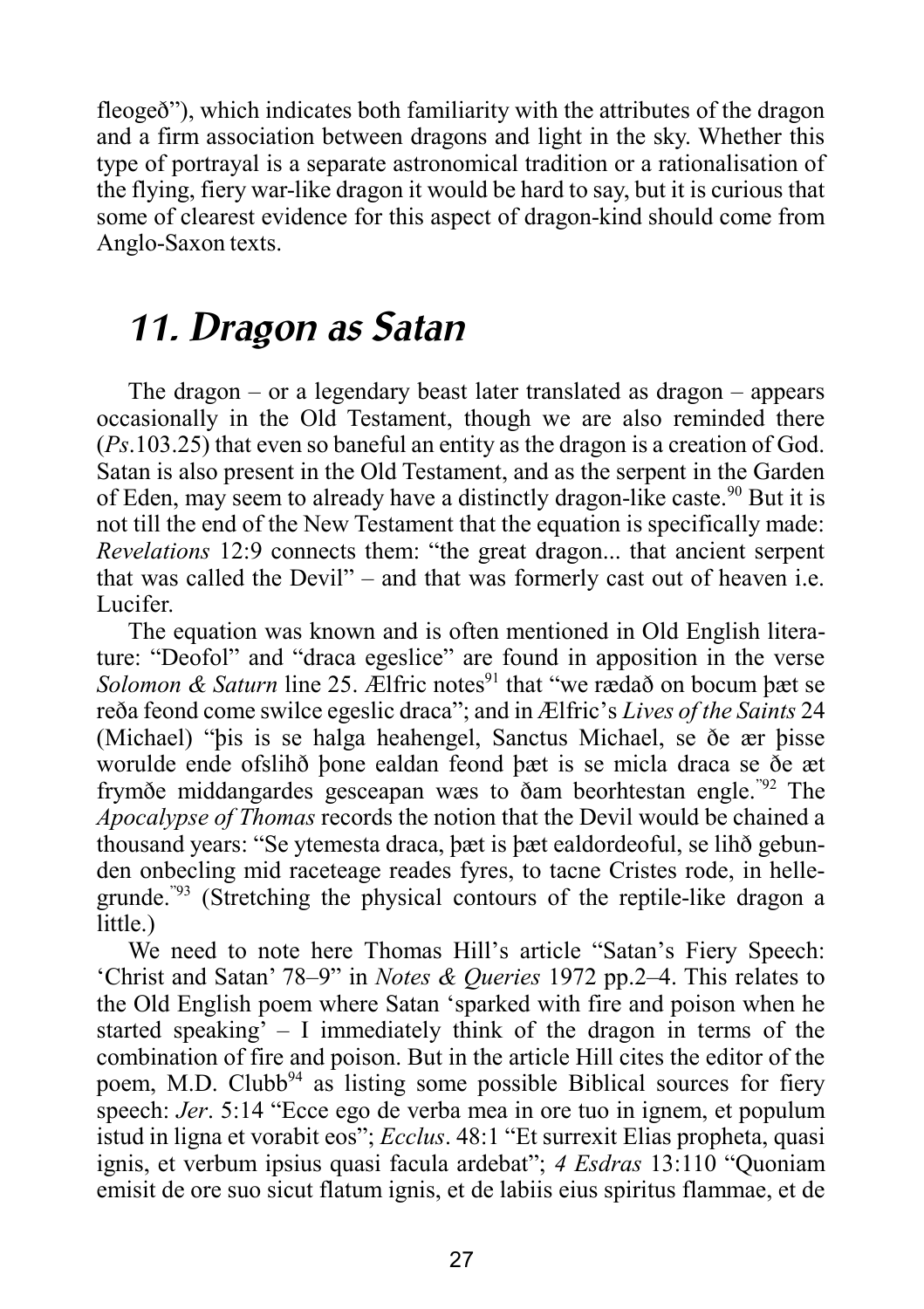lingua eius emittebat scintillas et tempestates"; *Rev*. 11:5 "Et si quis voluerit eis nocere, ignis exiet de ore eorum et devorabit inimicos eorum". The problems with these images, of course, as Hill realises, is that they all apply to good guys, and fire is almost equivalent to the power of prophecy or the spirit of God. He therefore cites a more apt parallel from the apocryphal *Visio Pauli*, where the fallen angels in Hell are described as follows: "... quorum vultus plenus erat furore et dentes eorum extra os eminentes; oculi eorum fulgebant ut stella matutina orientis, et de capillis capitis eorum scintille ignis exiebant, sive de ore eorum."95 And further, a description of Astaroth that occurs in the *Old English Martyrology*,<sup>96</sup> whose "eagan wæron swylce fyren iren, ond him sprungon spearcan of þam muðe, ond ful rec him eode of þæm næsþyrlum". In both these cases, it seems to me unsure whether some Christian symbology is developed that may well have influenced the concept of dragon, or whether the Christians have taken advantage of the spectacular attributes already developed for the dragon. (Might the wings of a dragon equate with the wings of a fallen angel?)

The military tradition of the dragon and the aggressive nature of his added powers suggests the fusion between flying and fire could well have been made in the Roman Army later in the Classical period; but the association may have confirmed or been confirmed by Christian traditions of Satan and fire; and in turn may well have influenced Christian hagiographical writing.

# *12. Anglo-Saxon Dragons*

The dragon may not have been primarily an image of Satan in either folkic or Christian art during the first millennium AD. Myres, in his survey of pagan Anglo-Saxon pottery (1977), includes many illustrations of alleged dragon symbols on funerary pots; but they prove to be S-like squiggles of single, double or triple line, capable of varied interpretation. There is a similar lack of definition about the often partial mythical beasts decorating Anglo-Saxon MSS including gospel books; and we are told that dragons served as (Christian) war banners in Wessex and elsewhere. The dragon of course is a major element in *Beowulf*, but without it ever being asserted that the dragon is equivalent with Satan; if the poet was aware of the connection he ignored it, wishing neither to imply that Beowulf could overcome the Devil nor that the Devil defeated Beowulf: his dragon is terrifying and perhaps evil, but never demoniacal.

Some of the earliest recorded references are in the work of Aldhelm, Abbot of Malmesbury, whose verse *De Virginitate* was written about AD 700.<sup>97</sup> There are some 19 mentions of the word 'dragon' in the long poem,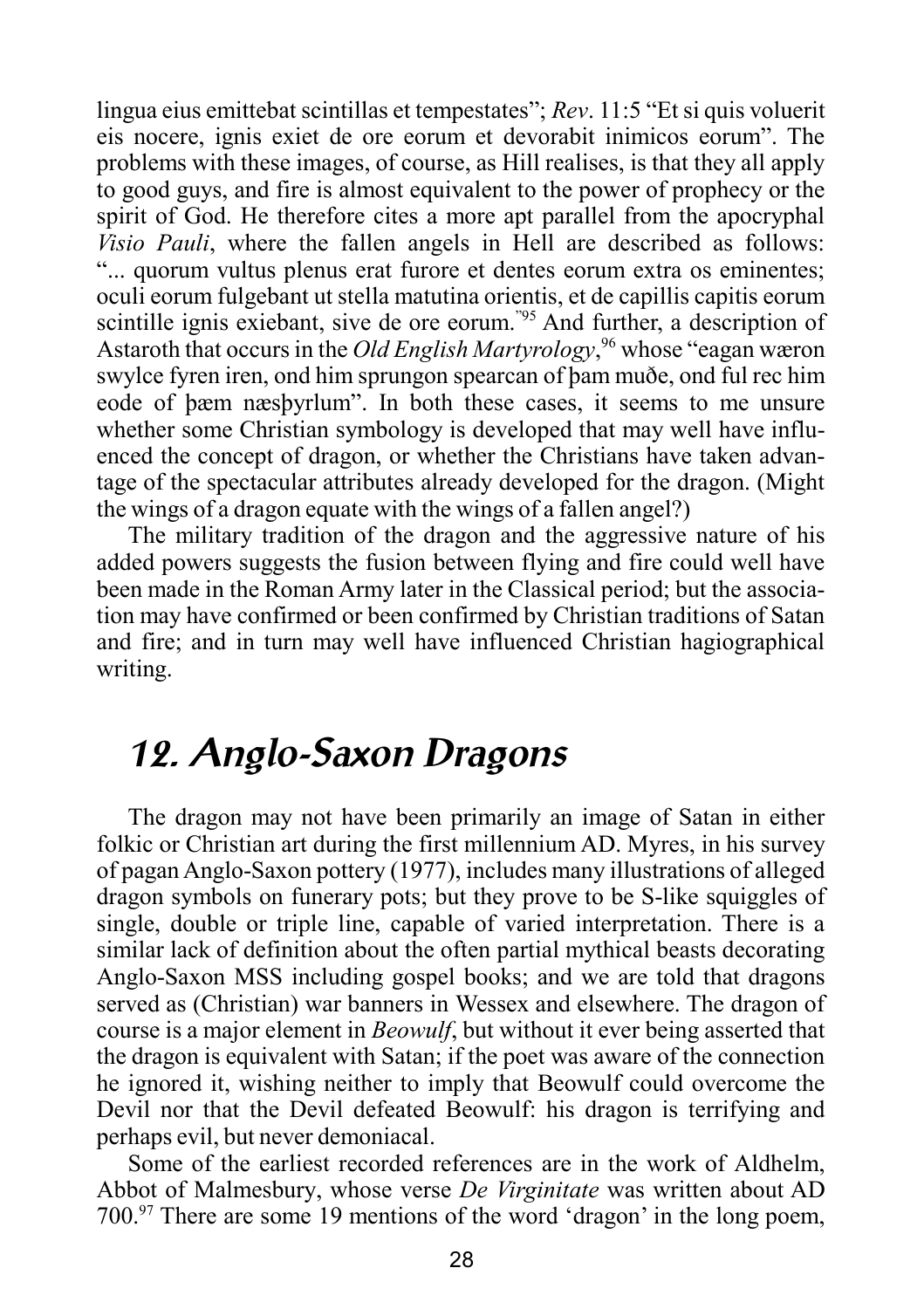

Anglo-Scandinavian tomb slab from Levisham, Yorkshire.

which covers many accounts of the bravery of female saints. Favoured adjectives are *squamigerus* ('scaley') line 545, the related *squamosa* line 2402; and *funestus* ('dire, mournful') lines 545, 2385. There are references to the dragon's breath: *funesto flamine spirans* (line 545) – 'breathing a dire blast'; but the direness of it seems not to be heat but poison, as in other references at line 552 (*morbida pestiferi. . . flabra draconis* – 'the unwholesome breaths or blasts of the disease-spreading dragon'), lines 1308–9 (*draconis atra venena* - 'the dragon's foul poisons'), and lines 2395–6 (*draco funestus ructabat flamina ventis limpida letiferis corrumpens aera venenis* – 'the dire dragon belched out clear blasts of deadly wind, polluting the air with poison'). I can find no references to flying or to fiery breath, indeed, Aldhelm's dragon is once dubbed *serpens*i.e. serpent or snake-like.

It must be clear here that either Aldhelm or the sources of saints lives (presumably martyrologies) Aldhelm used did not recognise the latest developments in the dragon image, for were they absent from the source but known in England anyway, Aldhelm would surely have felt justified in including a little extra vivid imagery in his Latin verse The probability is that the fiery flying attributes were not present in England in AD 700, but were appreciated byAD 800 (see above, re *Chronicle*). The likeliest route of change becomes the Carolingian Renaissance. Further this means that while the word *draca* and the treasure-guarding nature of the beast certainly had its parallels on the continent in previous centuries, fire and flying were not appreciated at the same time in the Germanic West.

In the (as yet undated) poem *Beowulf*, the dragon is arguably a function of the plot - the only way a climax could be provided to the crescendo of the two previous fights: a fight with a monster, a second with another but underwater - for how could this be capped but by invoking the dragon, as the ultimate symbol of the powerful and inimical? Of which Ælfric notes: "Hwæt is betwux fiþerfotum reþre þonne leo? oððe hwæt is wælhreowre betwux næddercynne þonne draca?"98 Perhaps Beowulf might have ended up fighting a further variant of Grendel in the hands of a lesser poet, but to pitch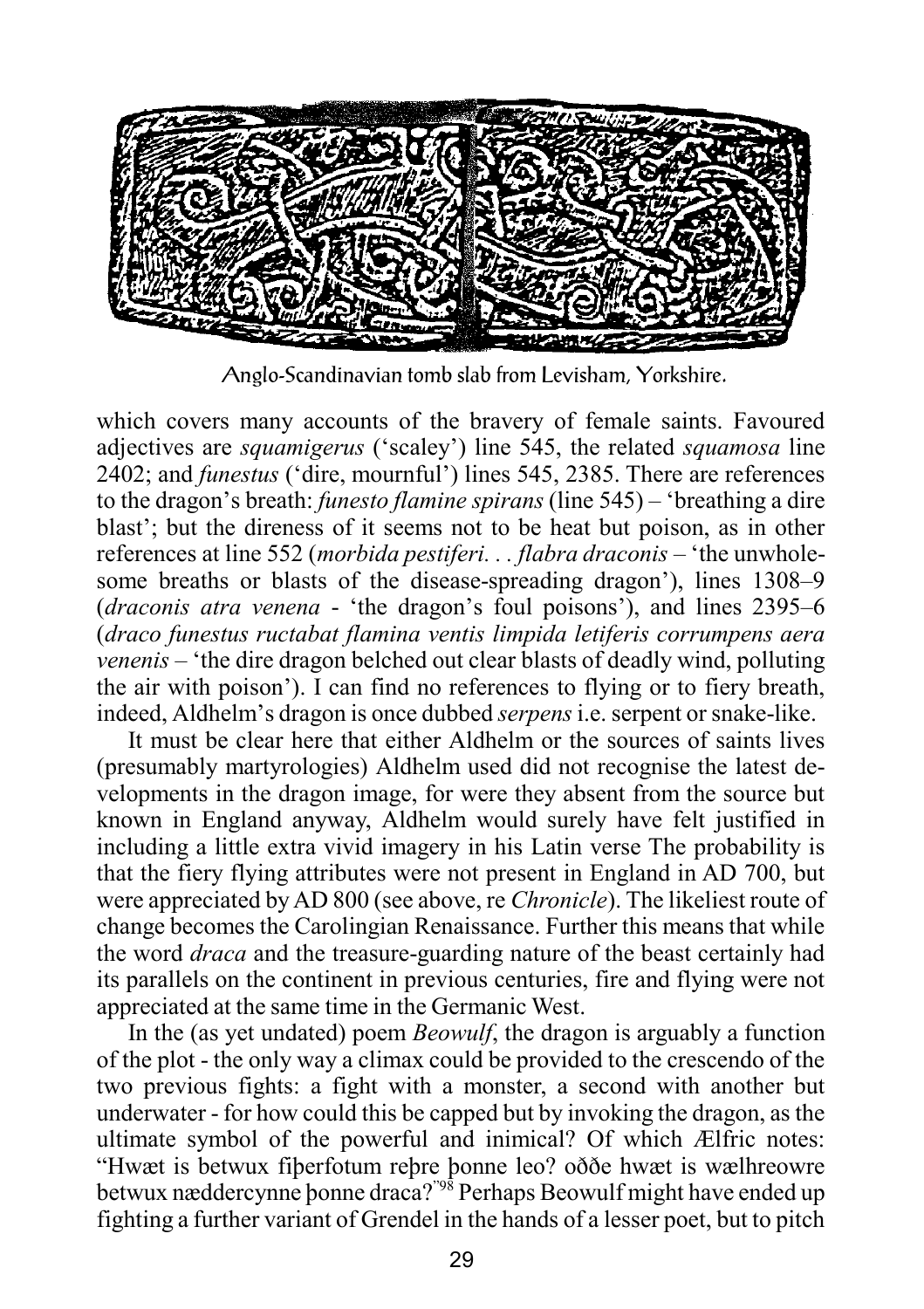

Anglo-Norse beast from Wamphray, Dumfriesshire.

him against a dragon seems the true and convincing climax. He is almost inadequate to the task, but this is never attributed to his opponent being the Devil himself<sup>99</sup>

Ælfric, who notes the elephant as the largest of land animals, also notes that this elephant can live to be 300 years old. Is it a coincidence that this is the same number of years that the dragon enjoys the treasure in *Beowulf*? (But note the phrase "eald uhtsceaða" 'old dawn-raider', *Beowulf* line 2271, suggesting the dragon could already be old before commencing his 300-year occupation of the mound.) In another passage, in his *Sermo de Falsis Deis*, Ælfric tells the story of how Daniel destroyed a dragon by feeding it pitch and fat, so it exploded. Despite this attempt to reassure, the dragon has become in the Anglo-Saxon period a symbol of almost grotesque power and quasi-immortal endurance. Though applied bitterly to the role of signalling the danger of the coming Viking raids, might not this image more justly reflect the state itself - especially the new emperor-centred Carolingian rule, or indeed the post-Viking renaissance of Wessex?<sup>100</sup>

Though power may be an obvious feature of the total image of the developed dragon, it surely remains a composite being, evolving slowly to its full nature. The variety of contributory images I see as going back to two (or more) underlying prototypes of dragon-kind: one earth-fast, the guardian, who is associated with gold, passivity, longevity, poison, and perhaps even wisdom; and the other aggressive and war-like, a flier and destroyer, fiery, and a suitable theme for battle-standards (and perhaps suggesting a further association, with Satan). These two traditions may have fused in the fourth or fifth centuries, but with some delay in their transmission to the Germanic realms. If I have assessed the evidence from Aldhelm correctly, this transfer had not occurred by 700, but probably had by 800. If so, then the composition of *Beowulf* should not be sought before the ninth century,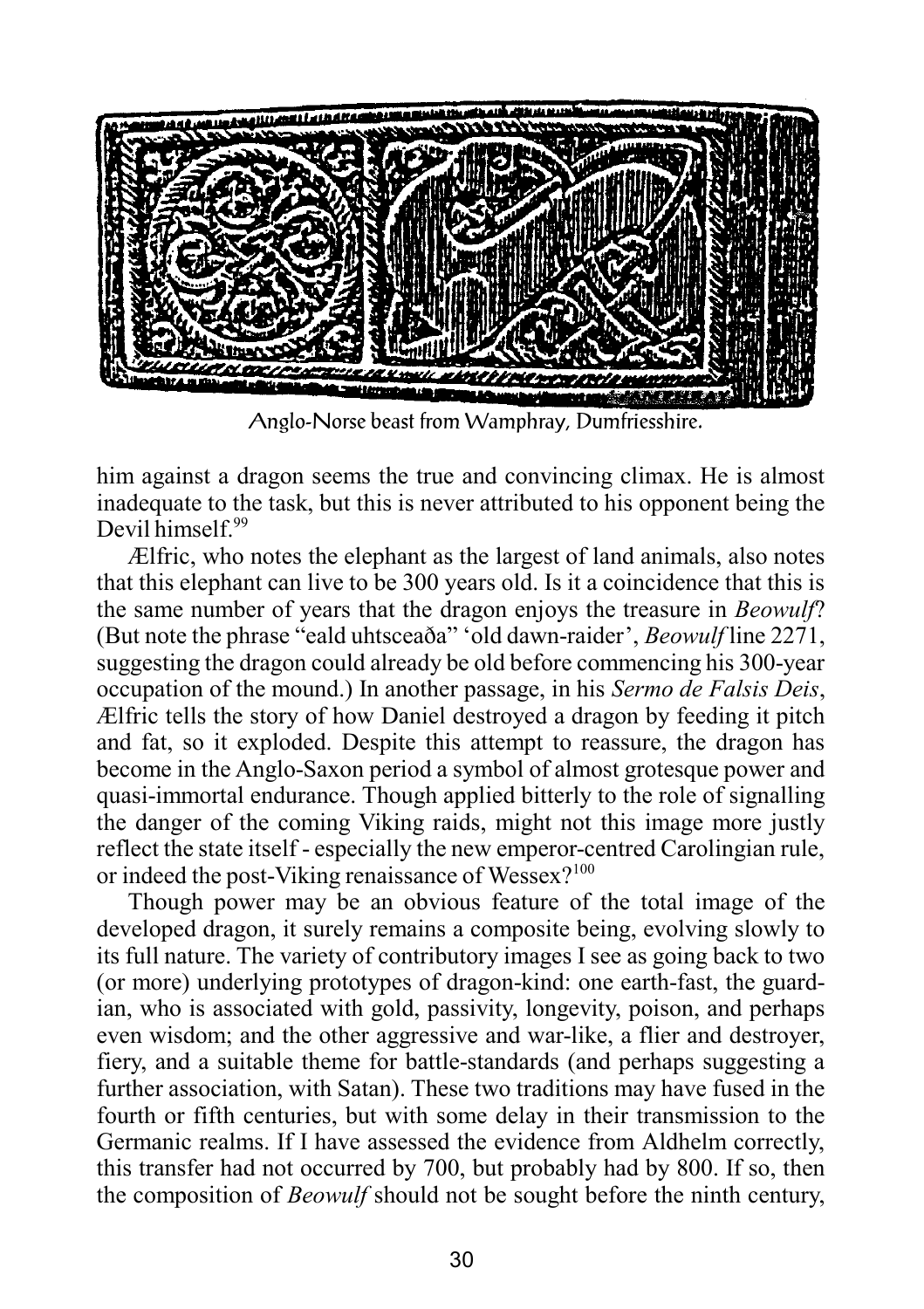and as others have argued, might well suit the early tenth century. Indeed it could be a fairly novel feature of *Beowulf* that the diverse forms of the dragon – treasure guarder and fiery flyer – are presented simultaneously, not without some contradiction perhaps, or at least some inconsistency, in terms of detail. It is a point that requires rather closer attention.

# *13. The Beowulf Dragon*

The dragon in *Beowulf* occupies centre-stage in the third part of the poem, as a climax to the two preceding combats the hero of the poem has faced, providing a new, exciting, and as it proves, fatal, challenge. That very fatality is, to a structural cynic, an element in heightening and concluding the plot.

The dragon is clearly the enemy and the *Beowulf* poet is not in any sense sympathetic towards it. He calls it "nacod niðdraca" (2273) ('naked and violent or dangerous dragon'; Swanton translates *nacod* as 'smoothskinned'), "weard unhiore" (2413) ('unnatural guardian'), "aglæcean" (2534) ('monster'), "atol inwitgæst" (2670) ('horrendous and malicious invader'); it is evil, therefore, though nowhere given Satanic or demoniacal attributes.

In terms of elements, it is associated with the earth and the air (perhaps contradictorily), and of course fire, but not with water, except in that hot water issues from its mound; it is named as *eorðdraca* – 'earth-dragon' (2825), but also as *legdraca* and *fyrdraca*.

The size of the dragon is clearly announced by the poet: in lines 3041–3: "grimlic gryrefah, gledum beswæled, se wæs fiftiges fotgemearces lang on legere" ('horribly mottled, scorched by fire, it was fifty feet long as it lay'). This stunning statistic is reserved for nearly the end of the dragon episode, when one may imagine, as it were, the more curious of the Geats uncoiling the dead dragon and pacing its length out, tip to tail. An exact measurement is perhaps a gesture of verisimilitude, and of course seals Beowulf's (posthumous) reputation in showing how tremendous a monster he had tackled.

Nowhere in *Beowulf* are we told that the dragon had legs or a large legcompatible body or even wings: it simply flies; on land, it "stonc ða æfter stane" (2286), where *stonc* seems to mean 'moved rapidly or leapt', perhaps a sort of uneven heaving motion (or zigzagging?) appropriate to a serpent.

It is described as being coiled, looped or arched, all like a snake. Hence *hringbogan* (2561), a compound of 'ring' and 'bow' or 'arch'; line 2827 has "wyrm wohbogan" - 'reptile mis-coiled' or 'crooked'; "gewat ða byrnende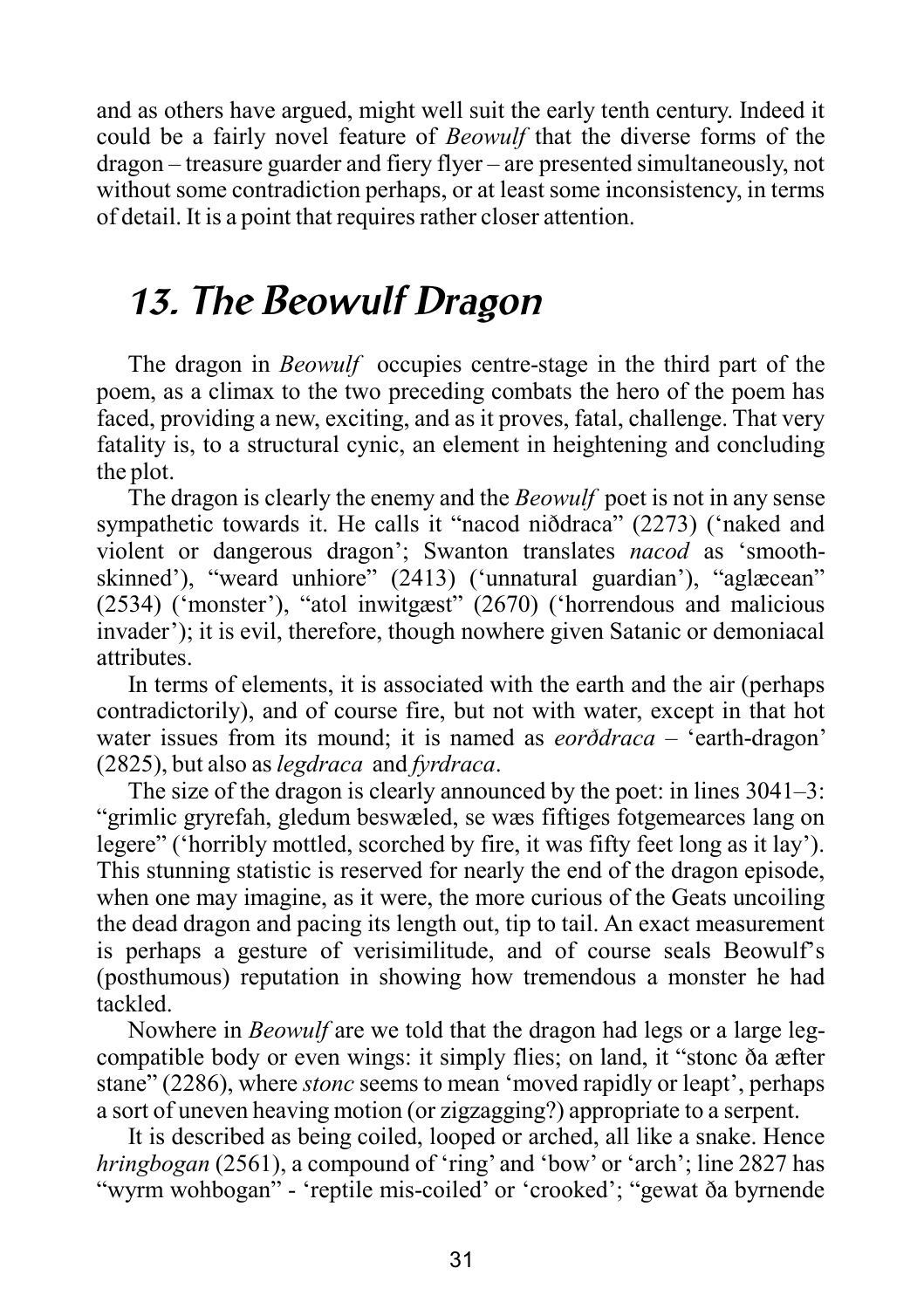gebogen scriðan" (2569) ('then burning it went away, gliding all loopedup'); "se wyrm gebeah snude tosomne, he on searwum bad" (2567–7) ('the reptile coiled itself swiftly together; it waited in its armour'). *Searwum* here seems to mean a defensive device or armour, suggesting reptilian scales (though an adverbial sense, 'craftily' is not impossible). Whether these scales were naturally multicoloured (*gryrefah*, line 3041, like the multicoloured Phoenix or Panther in Old English poems), or are simply discoloured by the effects of its own fire, during the fight, we can hardly tell.

In the above examples, you will note that I have translated Old English *wyrm* as 'reptile' rather than as 'worm' or 'serpent'; bearing in mind that the Anglo-Saxons did not classify nature rigidly like Linnæus, *wyrm* (and *wyrmcynn*) may seem useful general words in Old English, covering anything non-mammal-like, from small insect to giant serpent.

The *Beowulf* dragon probably had something like teeth: lines 2691–2 "heals ealne ymbefeng biteran banum", where it grips the whole of Beowulf's neck "with cruel bones"; these are probably teeth or fangs, as Beowulf is later found to have a poisonous wound which can only be attributed to a bite.

Though worm-kind does not, I think, possess ears as external projections, the dragon can certainly hear: he is roused by Beowulf's challenge - "hordweard oncniow mannes reorde" (2554–5) ('treasure-guardian recognised the human's voice') though he is not credited with understanding human speech or differentiating Beowulf's voice as such.

In terms of intelligence, the dragon is elsewhere called "wintrum frod" (line 2277) ('wise in age') but this may be a conventional epithet. It is also used in the Cotton Maxims: "Draca sceal on hlæwe, / frod, frætwum wlanc" ('the dragon belongs in a burial mound, wise, proud in its treasures') – not something found in classical sources, so perhaps an attribute of dragon as identified with longevity or even the dead?

What Beowulf's dragon does not do is make any noise; it is as silent as a phantom, unlike the *hwistlung* of snakes in the *Letter of Alexander* or the terrifying hissing of Jason's dragon; or indeed the inanimate whistling of the dragon-banners. Indeed, the absence of Classical features like whistling or the triple tongue might of itself call into question the likelihood of any direct Latin source for the *Beowulf* dragon.

Perhaps the clearest attribute of the dragon in the poem is its nocturnal habits – something it shares with Grendel's kind but not with reptiles as a class. Indeed, the dragon is introduced with the words "oð ðæt an ongan deorcum nihtum draca ricsian" (2210–11) ('until there began on dark nights one beast, a dragon, to show its power.') 'Dark nights' may even imply that strong moonlight disturbed it. It is at any rate only truly active at night: "nihtes fleogeð, fyre befangen" (2273–4) - 'it flies at night, engrossed in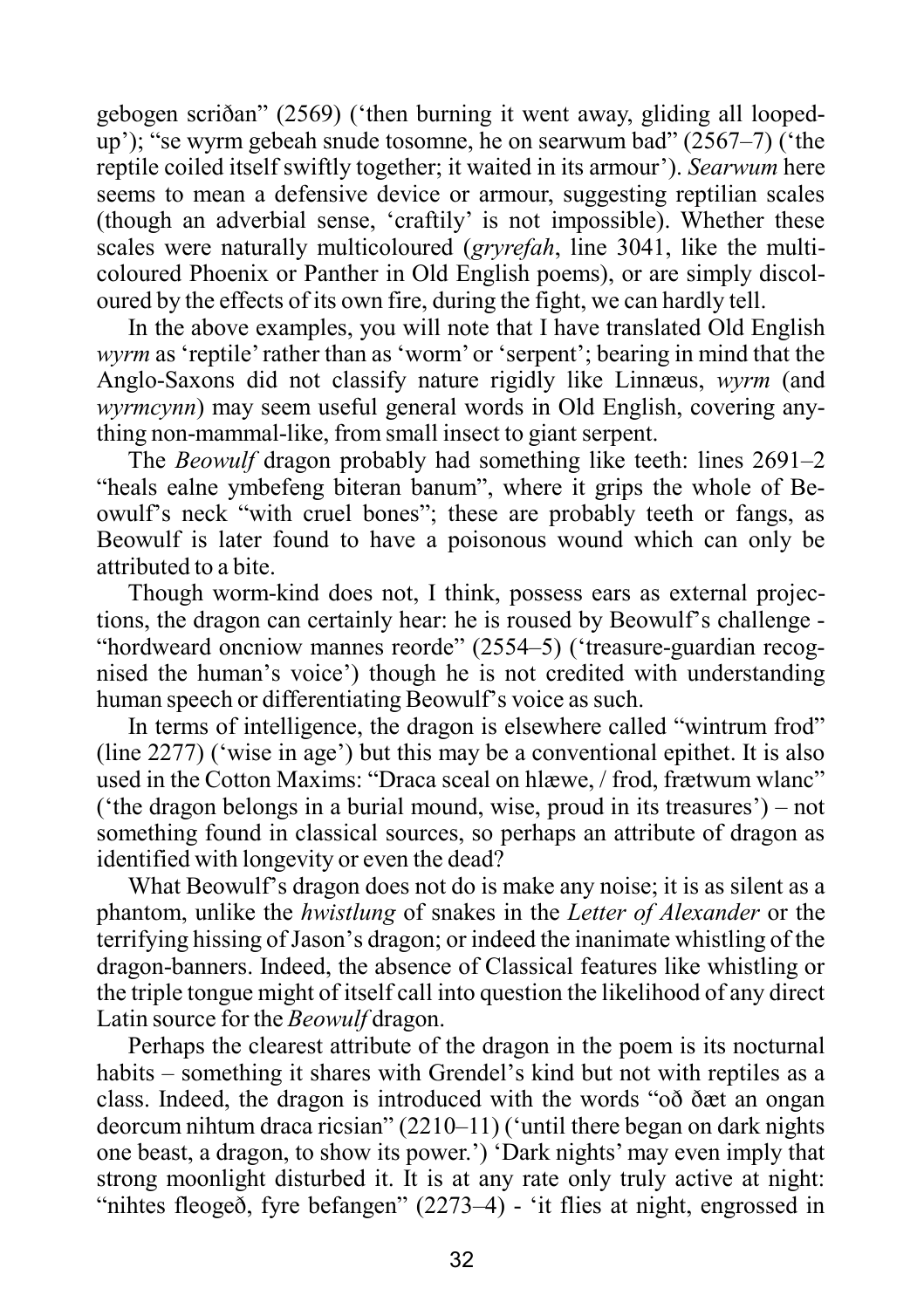fire' which surely has something of the comet about it (and comets, like shooting stars, are best observed on moonless nights). When it wants to get out and avenge the theft, "hordweard onbad earfoðlice oð ðæt æfen cwom" (2302–3) ('treasure-keeper waited with difficulty until evening arrived') and "hord eft gesceat, dryhtsele dyrnne, ær dæges hwile" (2319–20) ('back to the treasure it dashed, its secret lordly hall, before day-time') – not surely because it feared attack in daylight, it was too strong for that, but rather as though some sort of vampiric spell held it from appearing before the sun. And yet the last combat is apparently in broad daylight; perhaps this is deliberate on Beowulf's part, rather like tackling Dracula's coffin in the day-time. This nocturnalism is not noted as an attribute of the Classical dragon; it derives either from fusion with the *draugr*-concept of life in the grave or possibly from the tradition of dragon flying comet-like through the  $s$ kv $^{101}$ 

The dragon can also be found, and perhaps is even more terrifying, in the period just before dawn, presumably on its home-journey: "eald uhtsceaða" (2271), "ealdes uhtflogan" (2760); *uht* in Old English is not one of the recognised divisions of the night listed by Ælfric or Byrhtferð, but is appropriately glossed by Bosworth and Toller as "the last part of the night, the time just before daybreak", a particularly cold and soul-questioning (even suicidal) era, if you have ever got up so early orstayed up so late.

The dragon's fire is primarily associated with his night-flying – "Ac mid bæle for, fyre gefysed $\hat{r}$  – 'but with flame he moved, enthused by fire'; indeed, it could be mentioned then primarily for its effect, since it is only at night that hisfire would show to real effect.

The fire or heat is associated with the animal's breathing: compare "hreðer æðme weoll, niwan stefne" (2593–4) ('its chest swole in respiration with a new breath') with "lig yðum for" (2672) ('the fire travelled in waves') which suggests the pulse of breath. But the dragon is also associated, like many snakes, with poison: in line 2839 we have "attorsceaðan oreðe" ('the poisonous thug's breath'), suggesting that it is not just fire that makes the dragon's breath dangerous but a element of poison too. Such poison could be inherent in the air he breathed out, much as contagions were attributed in old days to marshy or foul air; or it could specifically imply his saliva. The phrase "wearp wælfyre" (2582) ('he cast forth deadly fire') and "ða se gæst ongan gledum spiwan" (2312) ('Then the enemy began to spit out with flames') and "wide sprungon hildeleoman" (2582–3) ('widely sprung up battle-fires') though concerned more with fire, suggest the sort of coverage achieved by a practised spitter; his breath is described also as "oruð... hat hildeswat" (2557–8) ('a hot exudation of battle'). Fire and poison would seem to be contradictory attributes, one physically the other chemically destructive; it makes better sense in terms of multiple origin: the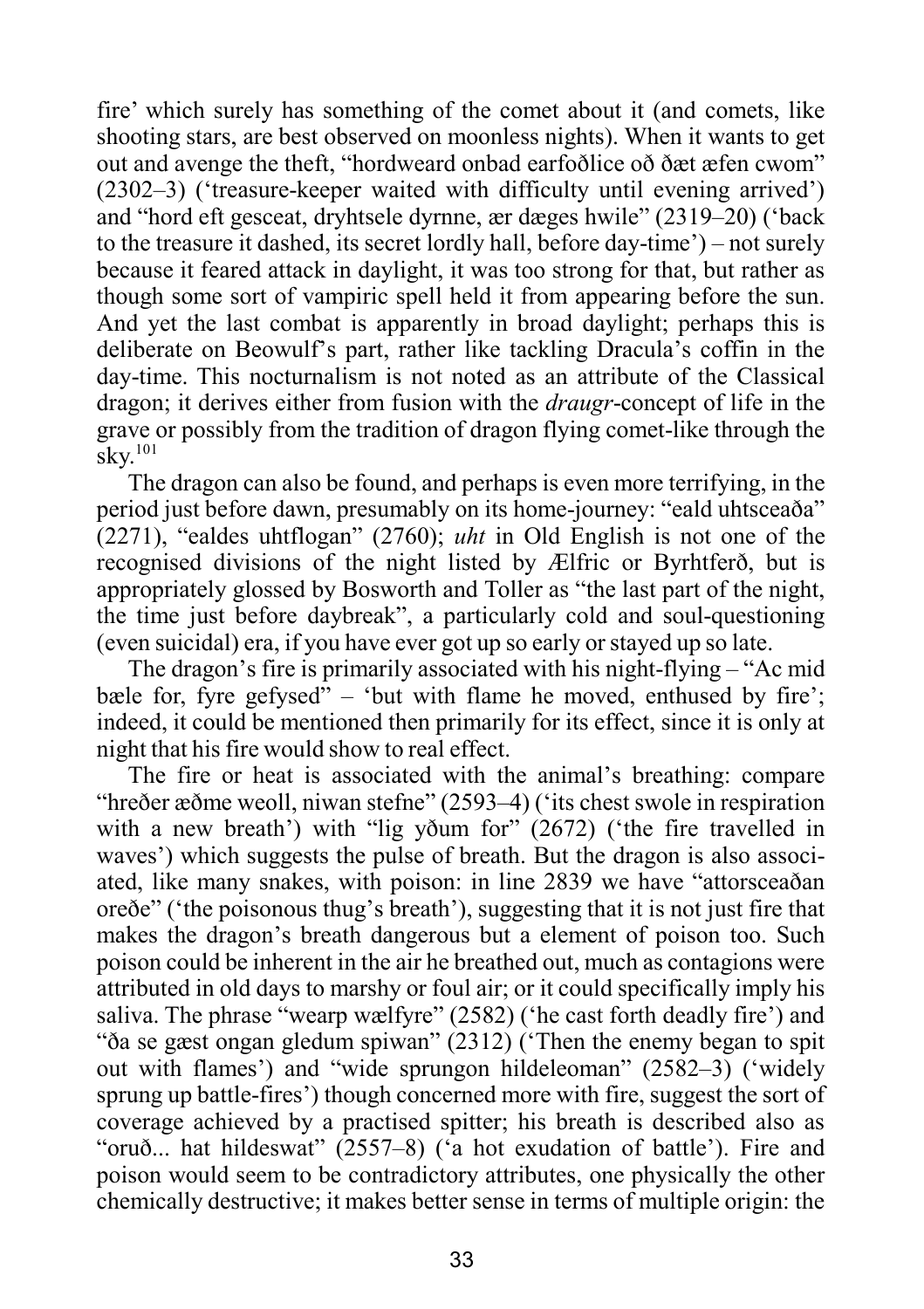dragon-guard is serpent-based and poisonous, the dragon-warrior the totally mythical fire-breather.

The dragon has something of the predator or hunter in him, "Hordweard sohte, georne ofer grunde; wolde guman findan" (2293–4) ('The treasurekeeper sought round eagerly on the ground; he wanted to find the thief'). When the dragon emerges from his lair, he casts about for scent rather like a dog:<sup>102</sup> "hlæw oft ymbehwearf ealne utanweardne" (2296–7) ('time and again he circled all the outside of the mound') and (2288–9) "stearcheort onfand feondes fotlast" ('the stout-hearted one discovered his enemy's footprints').

The battle-anger or aggression of the dragon could be based on human or animal pattern: he is physically strong, *eacencræftig* (2280), and brave, *stearcheort* (2288); he is "hat 7 hreoh-mod" (2296) ('hot and fierceminded'); he glories in war: "hwæðre wiges gefeh, beaduwe weorces" (2298–9) (in the 'battle-work'); and "ða wæs hringbogan heorte gefysed sæcce to seceanne" (2561–2) ('then was the ring-coiled one's heart roused to seek trouble'). Recognizing the theft, "he gebolgen wæs" (2220) ('he was enraged') even though the theft was not entirely deliberate or culpable (2221–6), nor the treasure properly his except by finding; and of course exacts a terrible retribution. These seem in these emotions characteristics that imply a deliberate measure of humanisation (in line with dragon as associated with the dead?) and certainly a new element in the dragon's evolution.

To summarise, the dragon in *Beowulf* is basically a guard-dragon of the Graeco-Roman type, an earth-dweller, looking after gold, and with many snake or serpent-like attributes. But in other passages he is aggressive, a warrior, a flier and destroyer, and the master of fire: this image is the one appropriate to the Roman war-standard or later. I feel the two aspects are not fully merged in the poem: the fire has little structural plot significance; it assists the dragon as a wide-scale ravager and hampers Beowulf in the final combat, but Beowulf would have had to tackle the dragon however it made its resentment known, and dies seemingly from poison not from heat as such.<sup>103</sup> The story-line of *Beowulf* could have been much the same if the dragon could not fly or breathe fire. It seems to me, therefore, that the basic story on which the episode is based is a combat-story based on the dragon as treasure-guarder. To this is added, with good effect, the startling attributes that gathered round the dragon in the later Roman Empire but which may not have been more widely distributed until as late as the Carolingian Age. I do not by this mean to imply that the extra attributes are in any sense interpolations in the poem; they are functional to demonstrating the power of the dragon, but even so highlighted in particular episodes as suits the poet and the plot at that moment.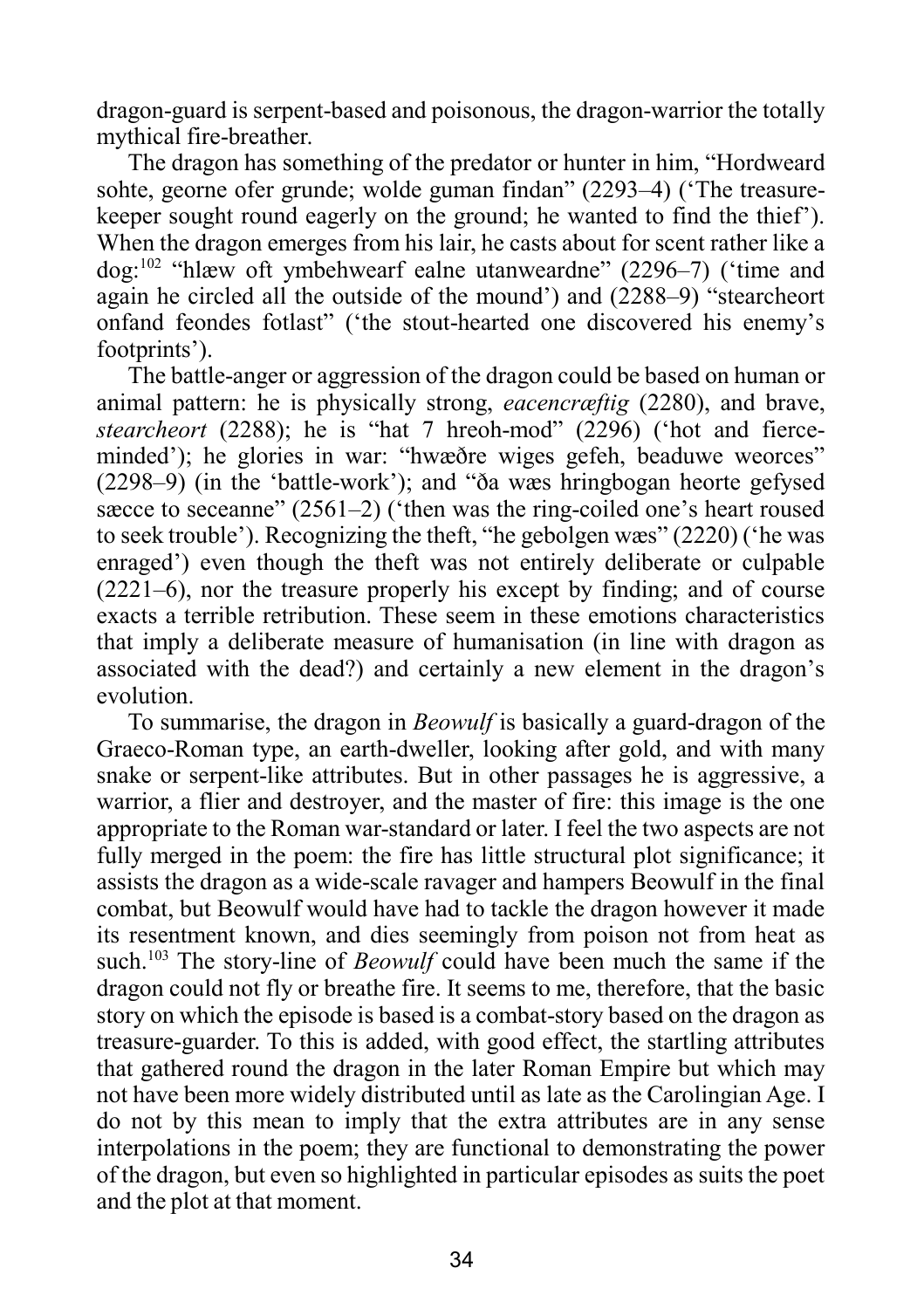Had a fusion of these two traditions occurred before the date of the poem's composition? Or was the poet consciously using a variety of traditions, some perhaps fairly new to North-Western Europe, to achieve this awe-inspiring effect? We know of no precedent for the sort of dragon portrayed in *Beowulf*, for the Roman military dragon-banner was purely a war symbol, not associated with passive guardianship underground. The same applies to the limited references in the *Chronicle*, or the *Phoenix* and *Finnsburh* references. They are one strand of dragon attributes only.

In terms of sources, the poet did not need to know Ovid or any other classical account;<sup>104</sup> the dragon-combat could have come entirely from Germanic legends where versions of such encounters had been developed for centuries (but without, as far as I am aware, involving flying or fire). The fire element seems to have come from Roman/Byzantine/Carolingian/ Christian tradition, and may well have been fairly novel in England when the poem was composed.

### *14. The Hoard*

What then of the hoard the dragon is guarding? We are given something of its history: it was deposited by the dying leader or leaders of some heathen race (line 2216) who constructed the mound apparently on purpose to hold it (2233+); later in the poem, in a sort of flash-back, we are told that these first depositors cursed the treasure they buried (ca.3070).

We do not know who hid it, but something of the time-scale is apparent. The dragon stayed on it 300 years (2278) and we are told the treasure looked like it had been in the ground a thousand years ("swa hie wið eorðan fæðm þusend wintra þær eardodon" 3049–50), so the treasure was at least as old as the Romans (mighty depositors of metal artefacts in the ground as any metal-detectorist knows only too well). The hoard was, we are told, consigned to the guardianship of the earth  $(2247+)$ , in a formal committal not unlike a spell or incantation; but in fact this was a futile gesture, for nothing is eternally secure, nor should be, for hidden treasure can, like the biblical talents, do no good at all. The *Beowulf* poet plays both on the excellence of the hoard, and looks beyond this into the Christian view that possessions are vanity, and this second theme dominates the end of the poem where the treasure was re-buried with Beowulf for a complex of reasons (including grief, respect for the dead and the belief that the treasure was cursed) "eldum swa unnyt swa hit æror wæs" (3168) ('as useless to men as it was before'). The treasure in short did no good to him that hid it (3058–60), no good to the dragon ("ne byð him wihte ðy sæl" 2277) and no good to Beowulf or the Geats, who as a people, face extinction asthe poem draws to a close.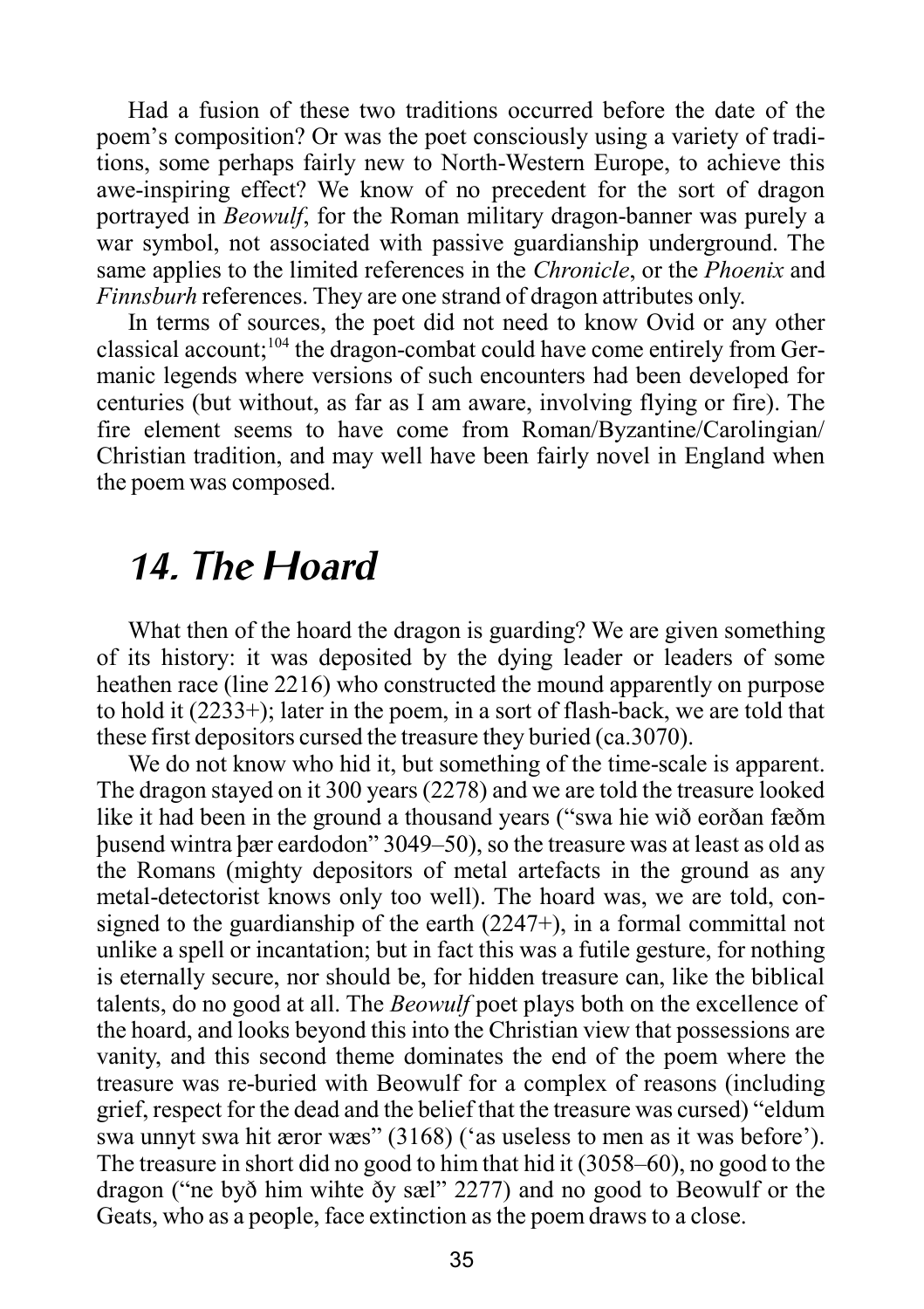Of the barrow in which the treasure was enclosed and which the dragon guarded, the poem says: "Beorh eallgearo wunode on wonge, wæteryðum neah, niwe be næsse, nearocræftum fæst" (2241–3 MS. f.179v, clear) ('a mound all ready waited on the plain, near the sea, new on the headland, protected by secure arts'). Proximity to the sea, prominence of site ("be næsse") and some sort of wall or defence are therefore the main features of the barrow. The word *niwe* strongly suggests that the barrow was built specifically to take the treasure.

But there are discrepancies in the poet's portrayal of the site. In one approach, the barrow is a traditional burial-mound (without a burial), built prominently on a headland over looking the sea. This could be appropriate to Southern Sweden where the Geats lived, to British examples at Hengistbury Head on the Solent, Boulby in Cleveland, Sutton Hoo etc. as this is a fairly widespread prehistoric and historic phenomenon. Alternatively, but unprovenly, the source may be from Classical models like *Iliad* Book 7 where Hector constructs such a mound for a defeated Greek, and *The Odyssey* Book 24, where another is constructed for Achilles' body.

A puzzle here is, if such a mound existed on a headland already, why did Beowulf's followers go to the trouble of constructing another for his body and moving the treasure there? The headland with the dragon's mound is called *Earnanæs* (3031) 'Eagles' Ness'; the nature of the site is confirmed by the words "on næsse" (2417), "holmwylme neh" ('near to the surge of the sea') (2411), "on heaum hæþe, [insecure in MS?]... stig under læg" (2212-3) ('on the high heathland... a path lay up to it'); the headland Beowulf was buried on was called *Hronesnæs* (3136) or 'Whale's Ness', but is otherwise similar (see lines 3156+). Perhaps there was a traditional burial site for the Geatish kings to which Beowulf had to be taken, or some discrepancy in his information that the poet did not trouble to reconcile.

A possibility for the need to move Beowulf's body is that the dragon lived in a cave at the foot of the cliff, and that the fight took place on the foreshore. In support of this we can muster "under stancleofu" (2540), "under Earnanæs" (3031); and Beowulf's body being found "on sande" (3033), while his death is announced to the other warriors "up ofer ecgclif"105 (2893); but the sand could be the soil of the heath-land, "under" could mean 'close-up-to', 'directly-by' etc., and we are told that the dragon's body was shoved over the top of the cliff after the fight ("dracan ec scufun, wyrm ofer weallclif, leton weg niman"  $(3131-2)$  – 'and the dragon they shoved over the steep cliff, let the waves take him') which also suggests there is no foreshore, but the sea came right up to the foot of the cliff (at least at hightide).

In earlier passages the dragon's mound is described as a rather straightforward earthen burial mound: an "eorðsele... hlæw under hrusan" (2410– 11) ('earth-hall... burial chamber under the ground'), and "eorðscrafa"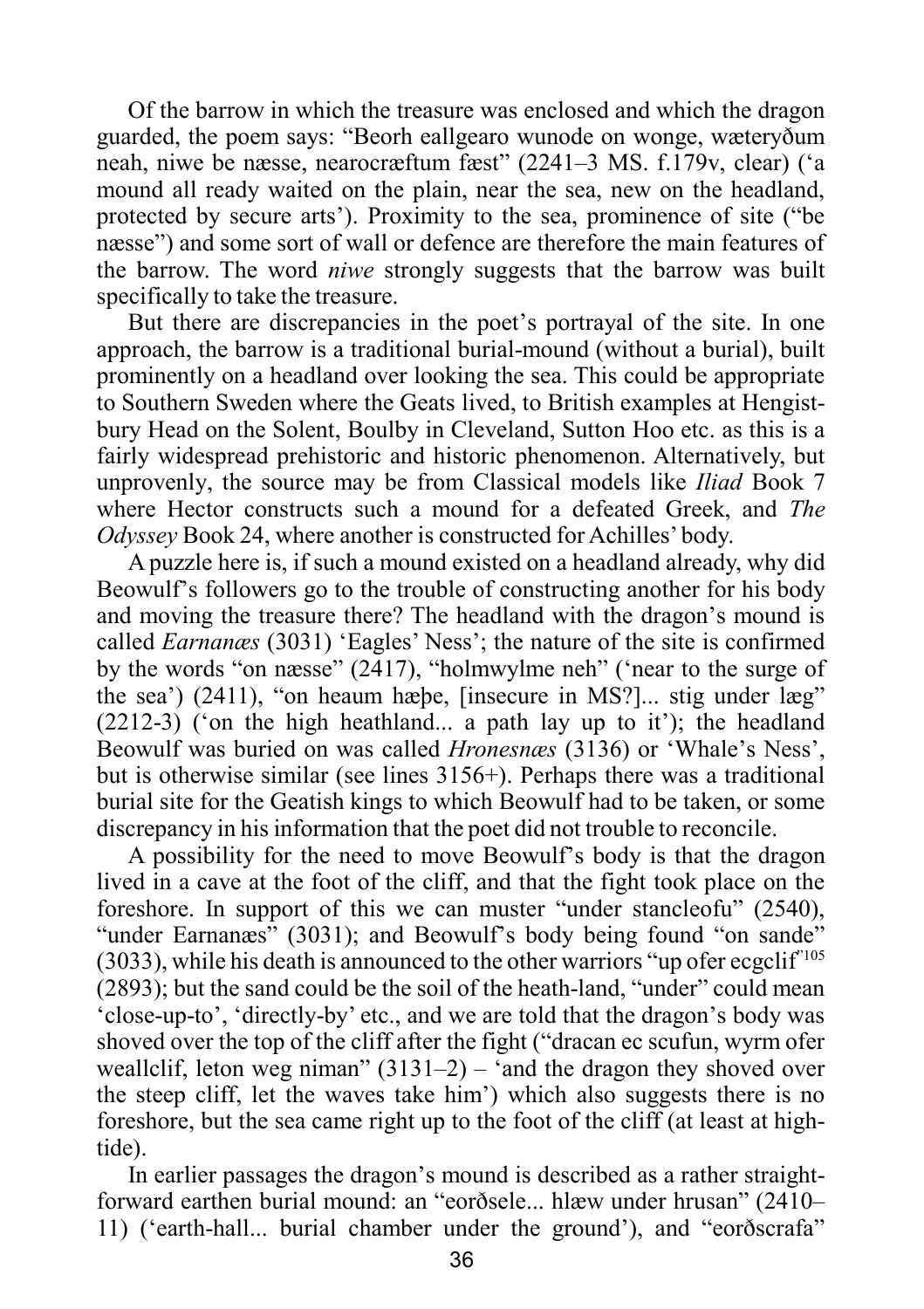(3046) 'earth-cave', "dryhtsele dyrnne" (2320), ('a noble, hidden hall') and once simply as "wyrmes denn" (2759), ('the dragon's den or lair'). Access was not easy: "nealles swæslice sið alyfed inn under eorðweall" (3089–90) - ('not convenient at all wasthe way-in afforded under the earth-rampart').

We are also told that the barrow comprises stone as well as earth. It is a "stanbeorh steapne" (2213) ('sheer-walled stone-refuge') and there are the phrases "on wealle" (2307), "æt wealle" (2526), as well as the sentiment "beorges getruwode, wiges 7 wealles" (2322–3) - ('the dragon trusted in his own strength and that of the wall'). I suppose *weall* on its own could be taken as some sort of earthen rampart encircling the mound or even a natural barrier, but is more conventionally applied to something man-made (cf. Latin *vallum*) so in the context here we may expect something more than a natural feature. Alternatively, may be a combination of built and natural features implied. A clue may lie in some surviving mounds of the Romano-British period: a mound-tomb in the Roman cemetery at Warbank, Keston near Bromley, Kent, was originally a mound of earth with a retaining ringwall and buttresses, 29 feet in diameter; another at West Mersea was an earth-mound with a three-foot thick retaining wall and a closed brick vault at the centre; a similar design in a prehistoric mound is found on Cairnapple Hill near Bathgate in Scotland - cf. Newgrange in Ireland. Or the 'wall' could be a ring-wall round the site e.g. as at Foel Trigarn in Preseli where earlier mounds exist inside a ring of stone walling when the hill-top was later made into a fort.

In two passages this theme of man-made masonry is expanded with almost baroque grandeur: "Geseah þa be wealle... stondan stanbogan, stream ut þonan brecan of beorge" (2542+). The *stanbogan* must surely be stone-arches, typical of Roman architecture (I cannot agree with Bosworth and Toller that the word is used of a "natural arch", for there is nothing natural about a stone arch in a man-made earthen mound). The significance of the stream issuing from the *stanbogan* is that the water is unbearably hot, evidence of the dragon's fiery nature. I recoil from the suggestion by Lawrence<sup>106</sup> that the dragon is relieving itself; rather the stream is permanent, a spring that because it wells up near the dragon (or perhaps provides his drinking water?) is hot by the fact of its proximity to the dragon, or from the dragon's association with hot sites.

This account also recalls a description of Carlisle from the Anglo-Saxon period: "Sabbato ergo die... hora nona considerantibus illis murum civitatis, et fontem in ea a Romanis mire olim constructam, secundun id quod Waga civitatis praepositus ducens eos revelavit...." (from the *Anonymous Life of Cuthbert*, written ca. 699, Book 4 ch.8: 'Then on Sunday... at the ninth hour, while viewing the walls of the city and the fountain in them once constructed wonderfully by the Romans, as Waga, prefect of the city told them as he led them round...'). This was also entered into Bede's *Life of Cuthbert*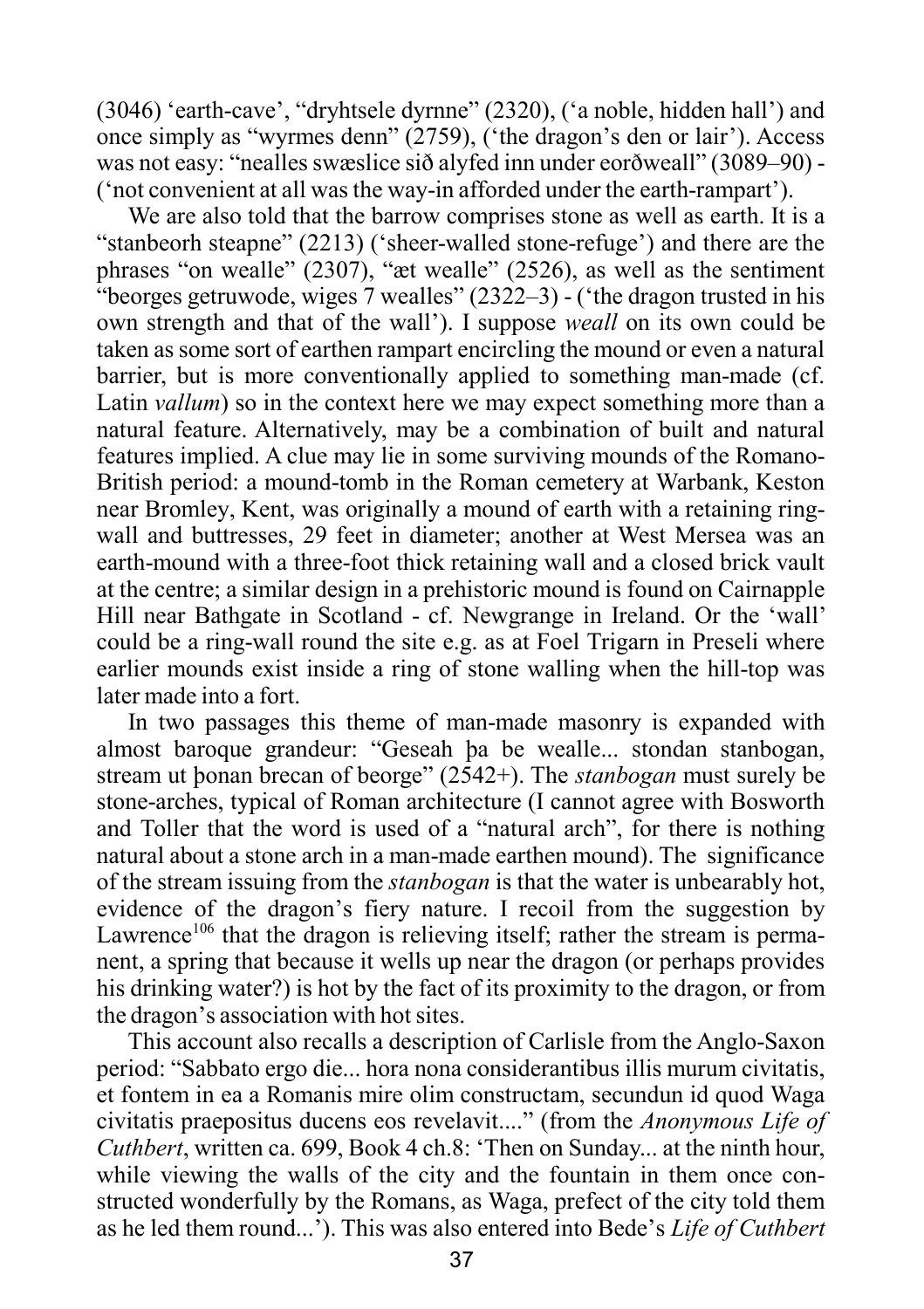written about 721 (ch.27): "Venit ad Lugubalium... Postera autem die deducentibus eum civibus ut videret moenia civitatis fontemque in ea miro quondam Romanorum opere extructum... " ('He came to Carlisle. On the next day the citizens took them round to see the walls of the city and the spring or fountain built into them long ago in fine Roman work....').

The combination of hot water and Roman arches brings to mind a bath or spa of the sort mentioned in the Old English poem *The Ruin*: "stream hate wearp widan wylme" ('the stream hotly cast forth a wide-spreading flow') or some such. There were several such spas in Roman Britain and many hot springs,  $107$  but the most famous (and hottest, at  $109-120$ °F), is at Bath itself; thought to have been decayed and swamped over in the fourth century, it was not re-excavated until 1871. There was however an equally famous set of baths in the Roman manner at Aachen, serving Charlemagne. Association of dragon and hot-water spa is not made, as far as I am aware, in any Classical source; indeed it would only seem to be in the colder climate of north-west Europe that warm water would be a feature worth notice at all. This could be significant for it suggests that this Romanesque scenic colouring is not a Classical source feature at all, but a piece of atmospheric painting within the poem, to give dignity and pseudo-antique dimensions to the dragon's lair.

By virtue of this passage in *Beowulf*, the rough retaining-wall now features some sort of dignified arch or arcade with a hot spring issuing from it. And the theme is pursued in a second passage, from just after the fight when Beowulf is temporarily recovering from his wounds: "he bi wealle... gesæt on sesse: seah on enta geweorc, hu ða stanbogan stapulum fæste ece eorðreced innan healde" (2716–9) ('he sat by the wall on a bench and gazed on the handiwork of giants, how the stone-arches, supported on columns, held up the underground hall inside'). *Sess* is perhaps the Latin word *sessio,* 'a formal session, or a public bench on which such took place'; a *stapol* is a wooden pillar or stone column. So Beowulf is seated outside, near the entrance, and can see into the mound; but what he sees is not an earthen cave but a well-constructed chamber with a vaulted roof on stone columns, apparently in the Roman manner (cf. "enta geweorc" of Roman remains in *The Ruin*).

This explains why the mound has not collapsed, burying treasure and dragon alike; it also fits into a poetic progression, that as the tension of the fight develops, the chamber transforms with it, from some sort of dingy cave into a well-constructed treasure-chamber fitting the great occasion and the valuable contents. But it may also be significant that the dragon, who started as a rather folk-like, earthen sort of figure, now takes its place in a more a grandiose setting as though the poet was aware and expected his audience to be aware, of the relationship between high status, Romanesque work, and the distant past, as apparent in Britain and Gaul through poems like *The*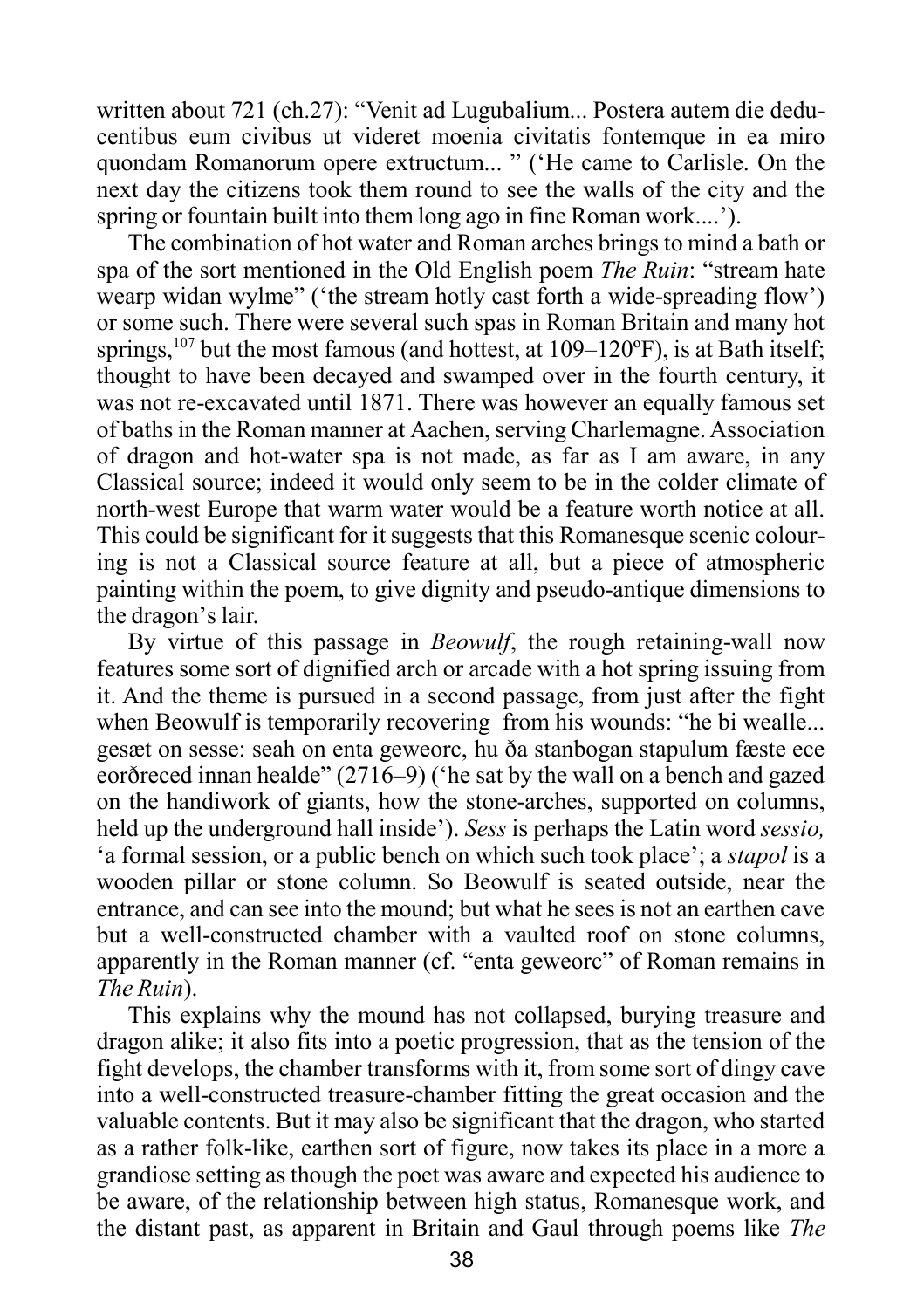*Ruin,* or the work of Venantius Fortunatus.<sup>108</sup>

It remains to examine the relationship between the dragon and the treasure-mound. We are told "hordwynne fond eald uhtsceaða opene standan" (2270-1) ('the aged dawn-raider found the pleasurable hoard standing open') i.e. the mound was vacant, unclosed, awaiting the dragon. For the dragon did not either make the mound or collect the treasure, but found the two awaiting him in happy conjunction. That the mound was unsealed seems unlikely, for if someone had gone to the trouble of constructing it and hiding the treasure in it, they would surely take the trouble to close it too. But the poet, with an eye for realism, has to leave the barrow open, so there is a way in for the dragon. (Unless we are dealing with a cave?) Yet it is tempting to feel that this detail is included to avoid any implication that the dragon somehow evolved in the mound from a human body; rather his external origin is stressed.

How did the dragon happen along? This is explained in the following line (2272) where the dragon is called "se ðe byrnende biorgas seceð" ('one who burning hot seeks out barrows') i.e. the dragon is actively looking for desirable treasure-mounds to occupy. He has almost a duty to do so: hence "He gesecan sceall hord on hrusan, þær he hæðen gold warað wintrum frod" (2275–7) ('he has to seek out [or is in the habit of doing so] treasure in the ground where he guards heathen gold, wise in the many years of his age'). This duty to guard is also met in lines 26–7 of the gnomic verses called the Cotton Maxims mentioned above: "Draca sceall on hlæwe, frod, frætwum wlanc" ('Adragon belongs in a mound, wise, proud in his treasure.')

Unlike the unsleeping habits of Graeco-Roman dragons on guard (Phaedrus stresses the vigilance of the dragon), the *Beowulf* dragon falls asleep, and is not even woken by the intrusion of the thief. It may be that the thief entered during during daylight hours (though this would hardly apply underground?) or that the dragon took a while to awake after a 300-year sleep; or it may be simply a convenience of the plot (for had it been otherwise, there would have been no theft leading to discovery of the hoard, and no third part to *Beowulf*.)

Here we need to pause a minute and take into account the enigmatic lines 3058–60 which open Fitt 42: "þa wæs gesyne þæt se sið ne ðah þæm ðe unrihte inne gehydde wræte under wealle" ('Then it was clear that the act had had no advantage for him who unrightly had hidden the treasure under the stone-work'). This ought to refer to the heathen – the 'lone survivor' – who put the treasure there, and whose aim to hide it for ever had just been frustrated by Beowulf's heroism; but the following lines in fact refer to the dragon's death, as though he was the one who gained no advantage and therefore was also the one who hid the treasure.

Tripp (1983) addresses this exact point. He feels (and the damaged state of the text in this part of the poem gives him some latitude) that the treasure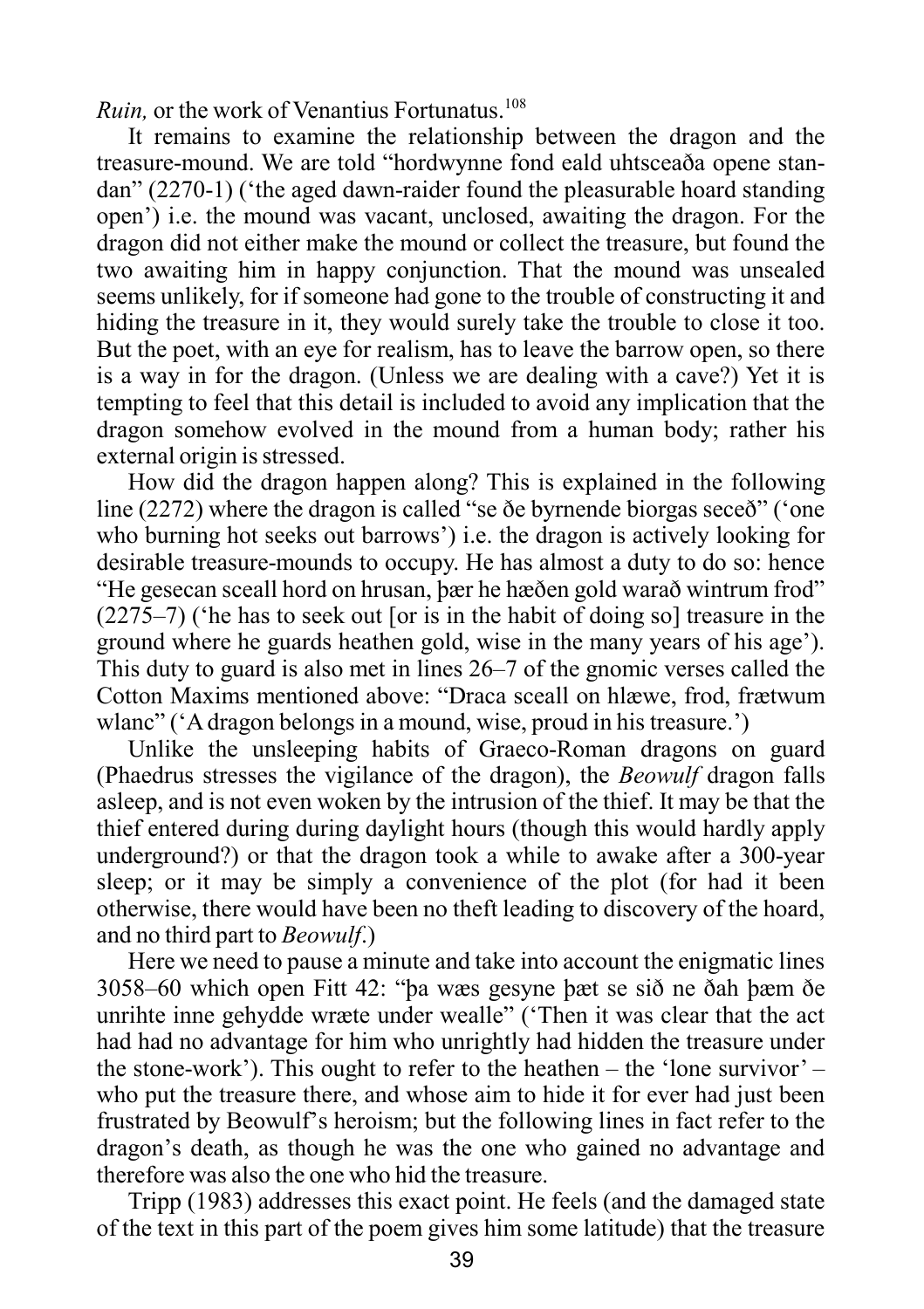mound was a burial mound and that the body in it turned into a dragon, from the need or desire of the dead man to guard his own gold. This body may in fact have been that of the lone survivor who consigned both his treasure and himself to the earth. Or, if we follow Tripp further, it may be the transformed body of Heremod himself, though this involves a major reinterpretation of the geography of the poem. We have noted examples of such human transformation in Norse legend earlier (Chapter 6), and in the context of *Beowulf*, the arrogant Heremod may seem a valid if inconvenient suspect.

But however appealing such speculations are, it must be stressed that it is not endorsed by the *Beowulf* poet. Indeed he may well have known of this theory of dragon-origin and actually cast his verse in such a way as to rebut it; for him, the treasure and the dragon have separate origins, and are brought together by chance. (His preferred word for the treasure-barrow is *beorg* "hill, mound", not so often *hlæw* "burial mound".) I speculate that the *Beowulf* poet is willing to indulge images of the heroic pagan past that seem to him positive and interesting and picturesque and harmless, but draws the line at including material that contradicts the basic Christian philosophy of the sanctity of the dead and the future of the soul.<sup>109</sup> Such a selective sensitivity may point to an immediate post-pagan context for the composition of the poem i.e. either close to the Conversion or to the new Viking incursions, which would both ensure interest in and knowledge of such subject matter and yet require careful handling. This could be particularly relevant if H.R. Ellis Davidson is correct is associating such superstitions with Scandinavia.<sup>110</sup> Might the early tenth century be exactly the sort of period when Christianity felt sufficiently confident in itself to use the pagan past and its symbology to gain effect, but only in a controlled and carefully censored way?

Let us round off the account with a brief view of the final conflict. Beowulf's attack is hampered by the dragon's most vicious weapon, fire; and when he does get close enough to stick his sword into the dragon's head, the sword breaks off and spoils the blow (2680+), and Beowulf has his neck seized in the dragon's jaws and is soundly bitten. The image of Beowulf hanging limp in the dragon's mouth like a rag-doll or a rat in a dog's muzzle, springs to my mind, not to make mock of his predicament, but simply because it is one of memorable images in which the poem abounds, for us to mull over. His friend Wiglaf is the one who comes to the rescue, and strikes the dragon 'a little lower' (2699–2700), without any hint as to why this proves a more successful tactic. (Saxo's Latin 'History of the Danes'tells us (Book XI ch.3) that a dragon can only be killed by stabbing through its navel – could this be a clue?). Wiglaf's blow takes effect. The fire abates. Beowulf then recovers consciousness in time to finish the dragon off by slitting it down the middle (*forwrat*, line 2705, from *writan* 'to write/engrave', could be interpreted variously here, but could well be relevant to the action of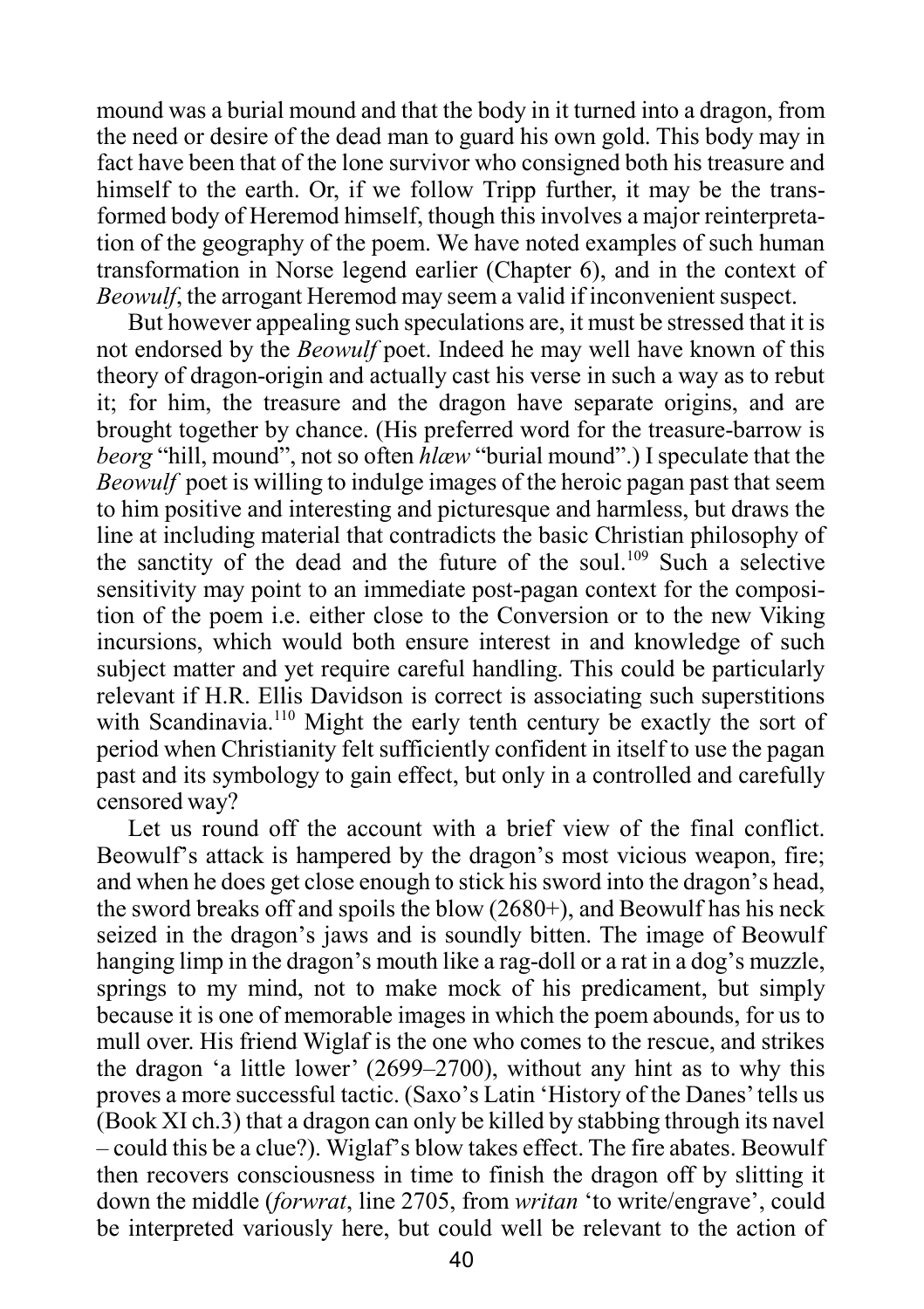skinning a snake). That this was done with a dagger, not a sword (2702–4, 2904–6) seems to be emphasised, though I cannot see why, unless to bring out the parallel with skinning an animal. Beowulf then dies, with the possible comforts of knowing that the dragon is also dead and the treasure his. (Pardon my bald language; if you want great literature you must read the poem in Old English, not this.)

### *Conclusion*

I have suggested that the dragon in Anglo-Saxon England is not a stable, unified concept, but one that draws on various traditions, and shows little consistency within the Anglo-Saxon (or Roman) period. That form of the dragon which is likely Germanic is as a representative of the dead, a transformation of the soulless body within the grave. Dragon as treasureguardian may also be a valid Germanic concept, or borrowed from Graeco-Roman tradition early enough to become absorbed into authentically developing Germanic legend. The dragon as fiery flyer seems neither native to Germanic nor Graeco-Roman belief, but to have been imported to the Roman world and developed there primarily as a military standard with some later association with astronomical phenomena and with the Christian portrayal of Satan. Though all these features might have been expected to have blended together by the end of the Roman Empire, they seem to retain some individual significance, so that the dragon is multi-faceted, with many possible associations and attributions available as alternatives.

The *Beowulf* poet based his work on the treasure-combat type of story, in part three of the poem, of a kind not unusual in Germanic lore. He expands the concept of the dragon to include the fiery-flying nature, but does not associate it with Satan. This is in keeping with the ostensible non-Christian setting and style of the poem, which admits moral arguments but seldom any overt religious reference. He may also be deliberately avoiding seeming to endorse any connection between dragon and the human dead. While the arrival in north-west Europe of any one specific attribute of dragon-kind cannot be easily or precisely dated, the absence of fire and flight from Aldhelm's portrayals ca.700 suggests this new aspect of dragon-nature may have become popular in the eighth century, perhaps from Charlemagne's revival of imperial culture. (In this general line of argument I am happy to acknowledge the prior work of Jeremy Harte (1982) whose article concisely covers a great many salient points.) The use of fusion of such variety of attributes detectable in the *Beowulf* poem may provide some backing for a later date for the poem. Specifically, the poem seems to expand the nature of the dragon beyond what might be expected in a simple treasure-combat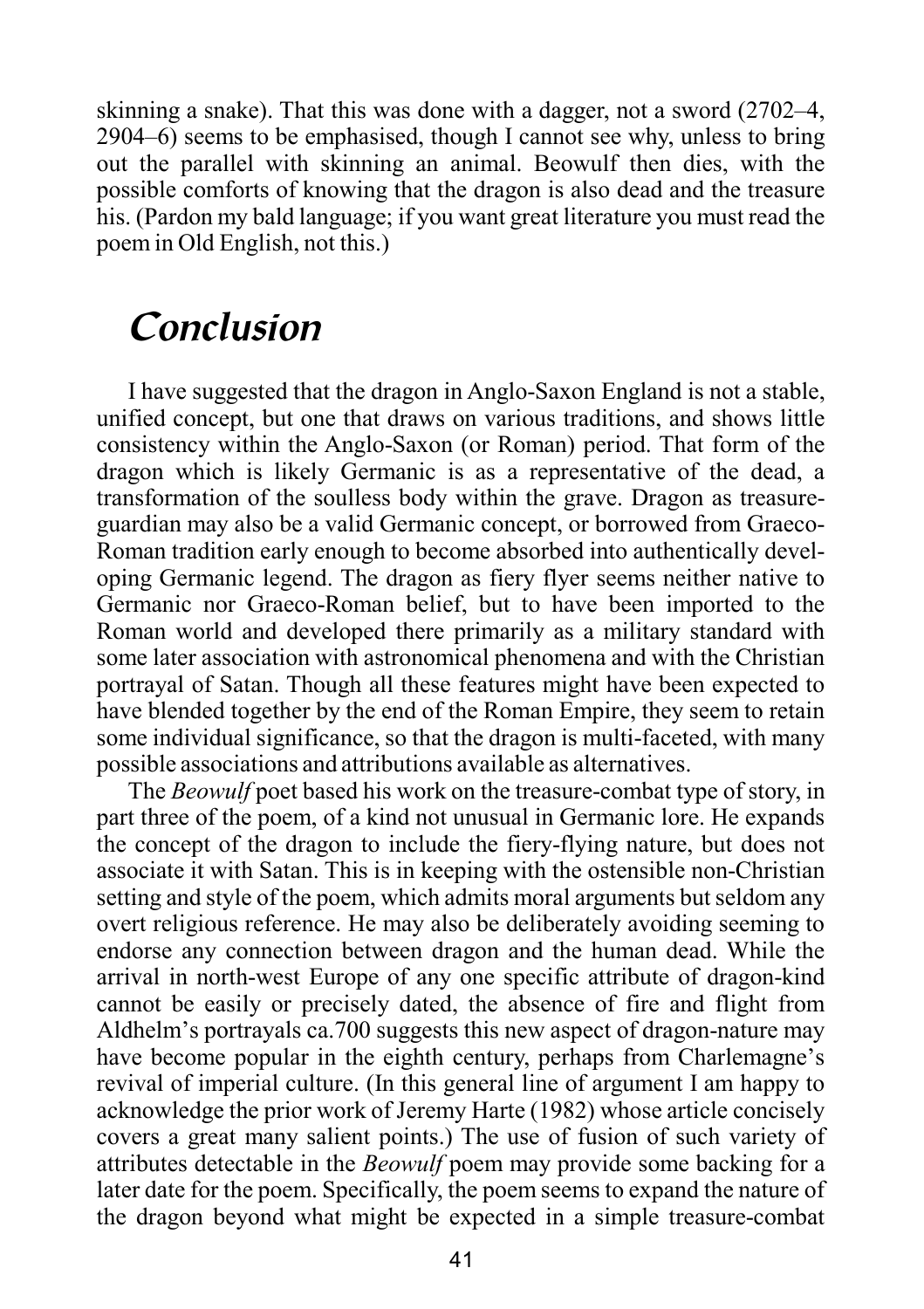narrative and to show awareness of a width of traditions that may derive from a number of hitherto unreconciled sources.

The evolution of the dragon continued after the Anglo-Saxon period. The attribute of flying became regularised in the depiction of wings; a standard elongated body and four legs became the medieval norm, and may owe something to Crusaders' experience of Eastern models.<sup>111</sup> The modern form is re-confirmed and influenced further by the closeness of this final Western form to Chinese and Japanese images. An equally radical change has been apparent over the last 2000 years in the role of the dragon, which covers the state of the afterlife, treasure-guardian, dangerous combatant, and identification with Satan. It remains a significant and potent image; but few critical interpretations or portrayals in literature are likely to match the grandeur and archetypal malevolence of that built up so many years ago in the poem *Beowulf*.

# *Sources*

*Note: Time and funds have ruled out the construction of anything like a full bibliography. The following is therefore more a list of works I have quoted from in the text. For Latin quotations in general I have used The* Leipzig Thesaurus *and for Old English word meanings,* Bosworth and Toller's Anglo-Saxon Dictionary. *Regrettably other standard reference works and editions of texts remain in abbreviated form in situ in footnotes or text.*

- ALLEN, Judy & GRIFFITHS, Jeanne *The Book of the Dragon* (London, 1979)
- BARING, Anne and CASHFORD, Jules *The myth of the goddess* (Harmondsworth, 1991)
- BRANDON, S.G.F. *Creation Legends of the Ancient Near East* (London, 1963)
- BROCKIE, William *Legends & Superstitions of the County of Durham* (Sunderland, 1886)
- BUCHTHAL, Hugo *Art in the Mediterranean World AD100 to 1400* (Washington, 1983)
- CLUBB, M.D. (ed.) *Christ & Satan* (Yale Studies in English 70, 1925)
- CROSS, James E 'An Unpublished Story of Michael the Archangel and its Connections'. pp.23-35 in: *Magister Regis: Studiesin Honour of Robert Earl Kaske.* (ed. Arthur Groos et al.), New York, 1986
- DAVIDSON, H.R. Ellis *Scandinavian Mythology* (London, 1969)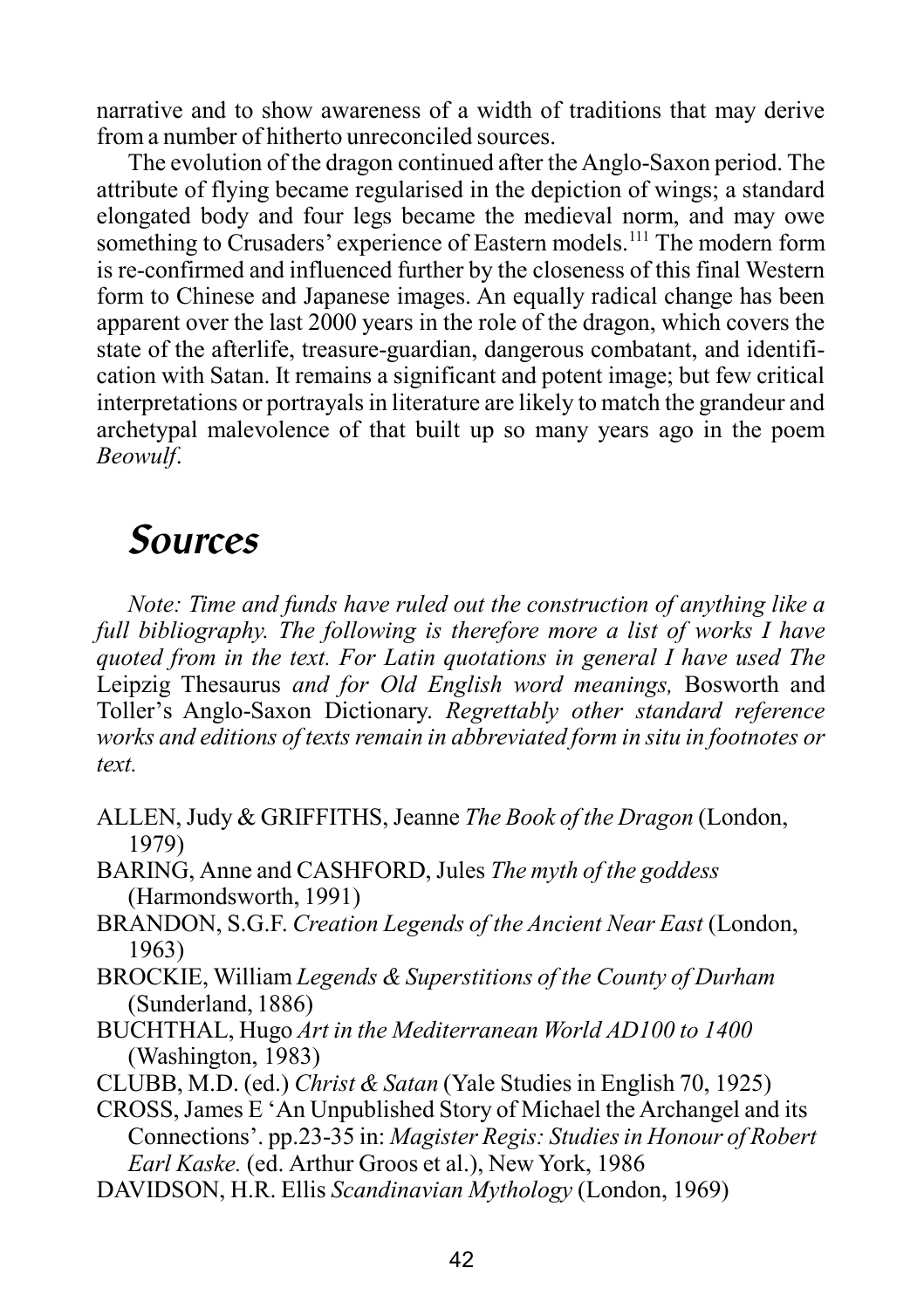- FONTENROSE,Joseph *Python* (Calif.1980)
- GRAY, John *Near Eastern Mythlogy* (London, 1969)
- GROSSE, A. 'Die Fahnen der roemisch-byzant. Armee' *Byzantinische Zeitschrift* 24 (1924)
- HANSMARTIN, D-K 'Beitraege zur Geschichte der Fahnen und ihrer Verwandten', ch.27 in *Schriften der Monumenta Germaniae Historica* vol.13 pt.2 (Stuttgart 1955)
- HARNISCHFEGER, E. *Die Bamberger Apokalypse* (Stuttgart, 1981)
- HARTE, Jeremy M. 'The dragon of Wessex', *Earth Giant* new series No.3  $(1982)$  p3–6
- HILL, Thomas 'Satan's Fiery Speech: 'Christ and Satan' 78-9' *NQ* 1972 pp.2-4.
- HOGARTH, Peter (with Val CLEARY) *Dragons* (Penguin:London, 1979)
- JONES, Gwyn *Kings, Beasts & Heroes* (Oxford 1972)
- LAWRENCE, W.W. *Beowulf and Epic Tradition* (1930)
- MYRES, J.N.L. *A corpus of Anglo-Saxon pottery of the pagan period* 2 vols(Cambridge 1977)
- NEWMAN, Paul *The Hill of the Dragon: An enquiry into the nature of dragon legends*(Bath, 1979)
- NORMAN, Vesey *The Medieval Soldier* (London 1971)
- PAYNE, Ann *Medieval Beasts*, (BL, 1990)
- PETTIT, Thomas'Beowulf: The mark of the beast and the balance of frenzy', *Neuphilologische Mitteilungen* 77 (1976) 526–35
- SIMPSON,Jacqueline *British Dragons* (London, 1980)
- SMITHERS, G.V. *The Making of Beowulf* (Durham, 1961)
- TALBOT RICE, D. *English Art, 871-1100* (Oxford 1952)
- TATLOCK, J.S.P. 'The Dragons of Wessex and Wales' *Speculum* 8 (1933)
- TIERNEY, Patrick *The Highest Altar: The story of human sacrifice* (London, 1989)
- TITLEY, Norah M. *Dragons in Persian, Mughal and Turkish Art* (The British Library: London, 1981)
- TRIPP, Raymond *More about the fight with the dragon* (Lanham, London 1983)
- WENDT, Herbert *Before the Deluge* (London 1968)
- WHITE, Lynn *Medieval Technology and Social Change,* (Oxford, 1962)
- WILD, Friedrich 'Drachen im *Beowulf* und andere Drachen' *Oesterreichische Akademie der Wissenschaften, Sitzungsberichte, Phil-Hist Klasse* 238 (1962)
- WILD, Friedrich 'Das Drachenfeldzeichen als'Koenigsstandarte'in England' *Moderne Sprachen: Organ des Verbandes der Oesterreichischen Neuphilologen* 7 (1963) 133–160
- WOLLMANN, Alfred 'Lateinischen-Altenglischen Lehnbezeihungen im 5.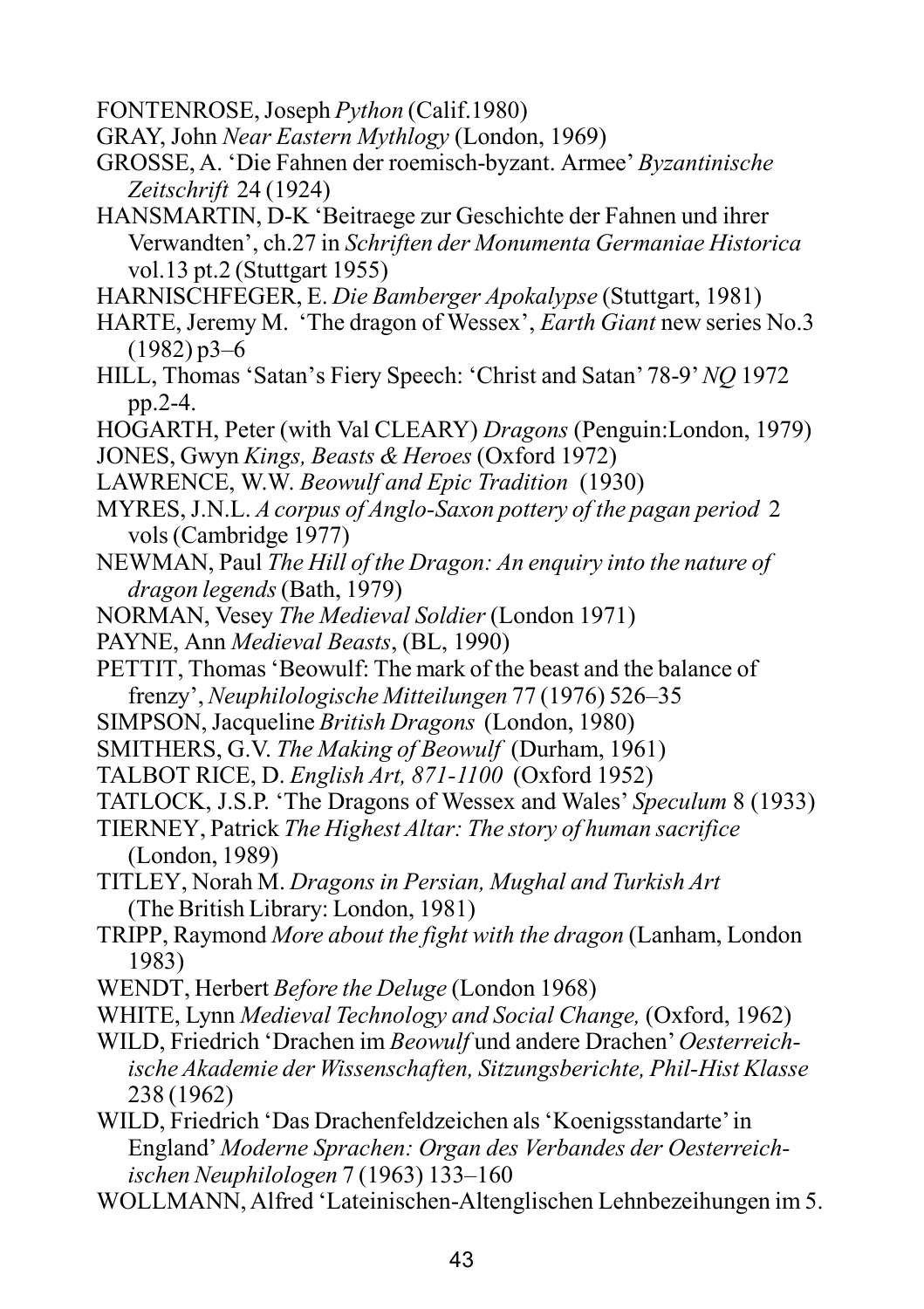und 6. Jahrhundert'in *Britain 400-600* ed. A. Bammesberger and A. Wollmann (Anglistische Forschungen vol. 205, 1990) WORMALD, F. *English Drawings of the 10th and 11th Century* (undated) WRIGHT, Dudley *The Book of Vampires* (New York, 1987). ZAJONC, Arthur *Catching the Light: The entwined history of light and mind* (London, 1993)

# **References**

- 1: Hogarth 1979, p50
- 2: see Titley 1981, pp3-7
- 3: ibid.
- 4: Brandon p57 fn1
- 5: See Gray (1969) pp29-32; D.S.Russell *The Method and Message of Jewish Apocalyptic* (London 1964) p123
- 6: Illustrated in *New Larousse Encyclopedia of Mythology* p91
- 7: 1979, p15
- 8: 1979, p24
- 9: 1980, Plate 1
- 10: Patrick Tierney *The Highest Altar*(London, 1989) ch.19, based on the work of Hyam Maccoby. On p393 he prints examples of amulets or seals with double snakes for legs, a (male) human torse, and chicken head.
- 11: Ahriman, 'the principle of evil', can take the form of a serpent in Zoroastrian belief - Simspon 1980 p23. For a possible illustration, after a bronze, see Allen & Griffiths, 1979, p19.
- $12$ <sup>c</sup>s v *draca*
- 13: *Opera* III
- 14: The source of West country 'drake'?
- 15: *Dræcca* in 'The Durham Ritual.
- 16: *Old English Grammar* para.495
- 17: Wild 1962 pp.10-11
- 18: III,116 etc
- 19: Trans. E.V.Rieu
- 20: Book 8
- 21: Trans.J.H. Mozley
- 22: See Ovid *Metamorphoses* Book 3 line 32
- 23: 3.355; see Fontenrose (1980) p58
- 24: Book 2
- 25: Illustrated in *New Larousse Encyclopedia of Mythology* p259
- 26: Ælfric *Grammar*, from Latin *trisulcam*: and see Wild 1962 p7 for further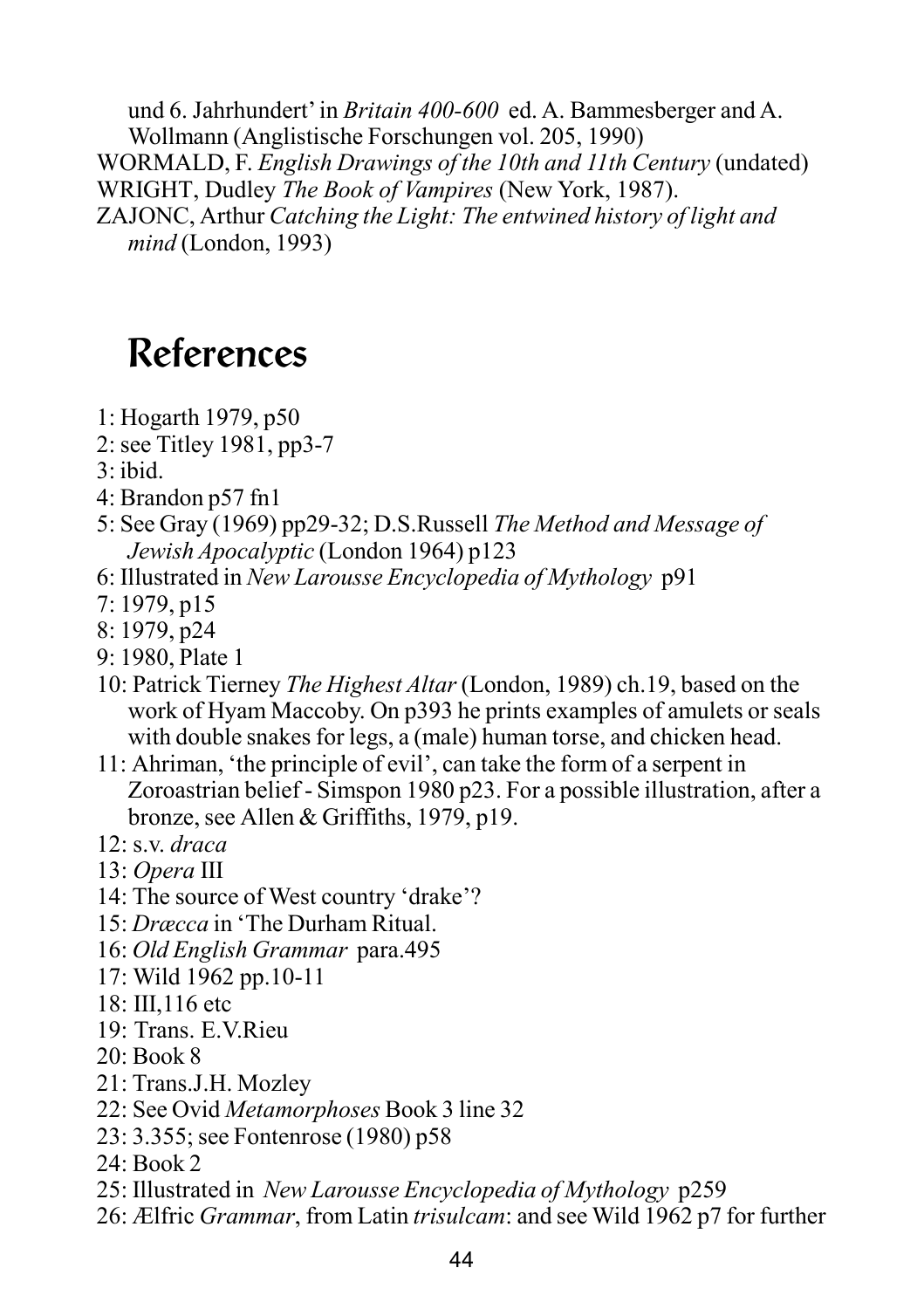Latin references.

- 27: See Allen & Griffiths 1979 illustration p101
- 28: Illustration Simpson 1980 pl.11
- 29: Illustration Allen & Griffiths 1979, p32
- 30: See J M. MacFie *Myths and Legends of India* (London, 1924) p89; for a further account see Donnas Rosenberg *World Mythology* (London, 1986, pp358-60)
- 31: The same story is retold in Ælfric's Cath.Hom. II, 18 (Philip & James).
- 32: H.R.Ellis Davidson 1969 p120 notes "the link between dragon and grave-mound might be explained not only by the idea of a guardian of treasure in the earth, but also by the imagery of the funeral pyre and the fierce flames devouring the dead...."
- 33: Book 4 no.21 ed. e.g. B.E.Perry *Babrius & Phaedrus*(Harvard, 1965) pp147-8
- 34: *Imagines* Book 2 no.17, trans. A. Fairbanks.
- 35: per Newman 1979 p38
- 36: Simpson 1980 p22 after *Folkminner och Foktenkar* vol.29 (1942) p81-5.
- 37: Per Leipzig *Thesaurus*
- 38: *Nat.Hist.* 16.234
- 39: Allen & Griffiths 1979 p31, but Ovid *Metamorphoses* Book 3 lines 97-8 makes it sound more like a punishment than a boon. See further John Pinsent *Greek Mythology* (London, 1969) p57
- 40: Hogarth, 1979, p113
- 41: Quoted in Tripp 1983 pp18-19 re *Gull-Thoris Saga*
- 42: See Pettit 1976 p531
- 43: Simpson 1980 p38
- 44: "Sandy's fear returned as soon as she had stopped laughing. She saw the slow jerkily moving file tremble with life, she saw it all of a piece like one dragon's body which had no right to be in the city and yet would not go away and was unslayable." Muriel Spark *The Prime of Miss Jean Brodie*, 1961, ch.2, re a queue of unemployed waiting to enter a dole office in pre-war Edinburgh.
- 45: 1969, p28
- 46: 1961, p8
- 47: p51, *Eyrbyggja Saga* trans. Pálsson and Edwards, New Saga Library, Edinburgh, 1973.
- 48: *M.G.H. Scriptores Rerum Merovingicarum*, vol.7, 1920, pp51, 70.
- 49: Cambridge, 1940 p338
- 50: Perhaps in this case 'wife' and 'husband'represent parted body and soul, to be reunited at doomsday?
- 51: Ch.34 §11
- 52: Illustration plate 166, Buchthal 1983
- 53: The word 'wyvern'is a mystery word it apparently comes from Latin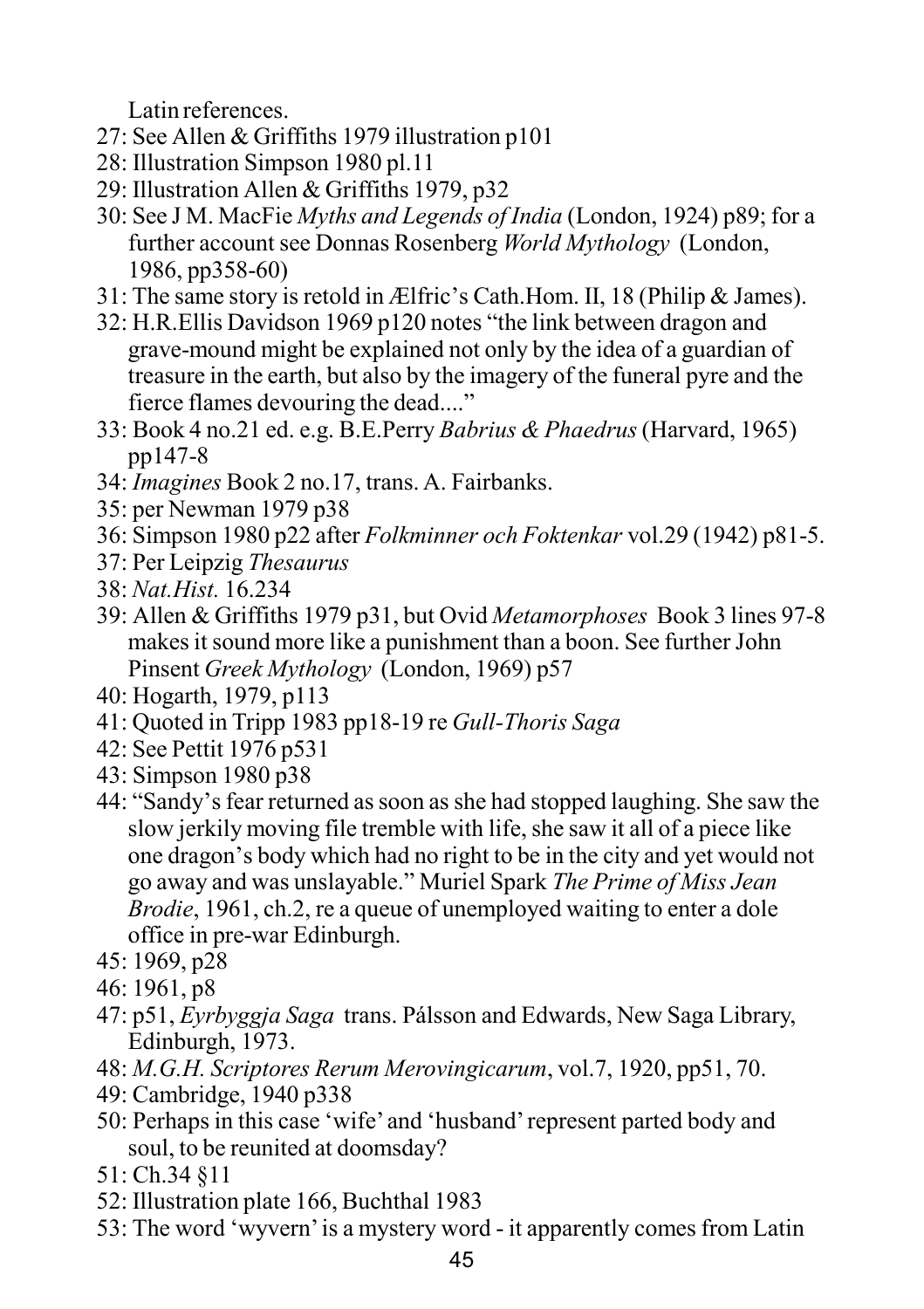'viper' at a time when the semi-vowel 'w' had not yet ceded to 'v/b' could it come to us via Celtic? - cf. Welsh *wiber*. But M.F.Wakelin *English Dialects: An Introduction* (London, 1972) notes, pp95-6, that v/w changes are also evidenced in the Middle Ages

- 54: See Talbot Rice 1952, Payne 1990 and Wormald
- 55: Illustration Simpson pl.9
- 56: Harnischfeger, 1981
- 57: We perhaps are now more conscious of the dinosaurian nature of dragons- "Man's Mesozoic ancestors, Dacqué theorized, must have lived with dinosaurs and other great reptiles; and these beasts would have made so strong an impression upon their developing minds that the impressions became hereditary and has continued on in our imaginations." Thus re 1924 Herbert Wendt *Before the Deluge* (London 1968) p298.Jacqueline Simpson (*British Dragons*, 1980) also considersthat dragons were developed as myths based on chance finds of dinosaur bones.
- 58: "a cycle of later legends with an Aryan basis" *New Larousse Encyclopedia of Mythology* p322
- 59: 1933, p229
- 60: There had early been the legend that a dragon'steeth, sown in the ground, produced warriors(e.g. Ovid *Metamorphoses* Book 3 lines 106ff), but its symbolic role as a standard seems of a different era; similarly the occasional ref. to winged dragons e.g. Ovid *Met.*7,234 "pennisque draconum" where dragons draw a chariot through the air, seems untypical.
- 61: 1969 p119
- 62: Cf. Cyprianus Gallus, early fifth centuryin his notes on the Heptateuch, quoted by Leipzig Thesaurus s.v.draco col.2062 - "tumidum formare draconem aere flavo iussus" - 'ordered to form a swelling dragon with golden air'
- 63: 1962, p8. 'These war-symbols, associated with the Indians, Persians, Scythians, Parthians and Dacians, were adopted by the Romans from the Parthians or Dacians, and converted into standards for cohorts.'.
- 64: Arrian *Tactica* quoted by Graham Webster *The Roman Imperial Army* (London 1969) p136 fn3
- 65: Except as a detail -see reference to Martianus Capella below
- 66: Trans. N. Platnauer
- 67: Trans. H.J.Thomson
- 68: Trans.J.C.Rolfe
- 69: In Schrader's *Reallexicon derIndogermanischen Altertumskunde* p409
- 70: Quoted by Tatlock 1933 p224 and fn1-2
- 71: 1962, p45
- 72: p45, cf. Tatlock 1933 pp224-5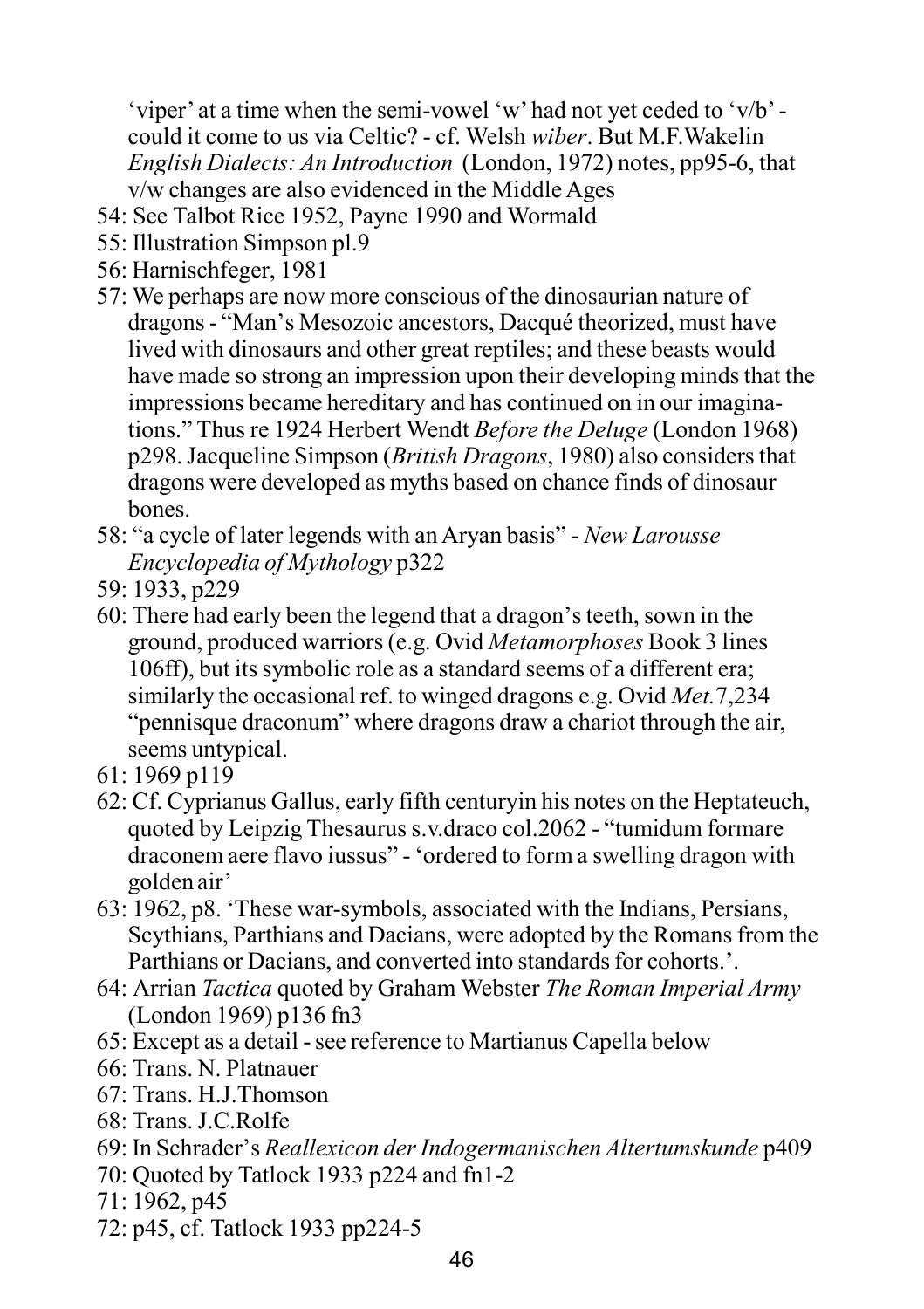- 73: See Hansmartin 1955
- 74: Also, recall that in classical belief, light *proceeded* from the eye to illuminate an object to permit vision -see Arthur Zajonc *Catching the Light* London 1993, p28
- 75: See also Leipzig *Thesaurus C-Supplement* s.v. *chimaera*
- 76: 'It omits a bitter flame from its mouth forwards'; 'breathing out a flame from its hideous mouth.'
- 77: Thus Cicero per *Supp.* cit.
- 78: See White 1962 p96 and p98 fn5
- 79: See J.R.Partington *A History of Greek Fire and Gunpowder* (Cambridge 1960 pp5-7
- 80: The Psalterium Aureum, St Gall Stiftsbibliothek MS.22, so called for its golden lettering
- 81: p141
- 82: For futher decription see J.Rudolph Rahn *Das Psalterium Aureum von Sanct Gallen*, St Gallen 1878 pp33, 42-3 and Plate X; Adolf Merton *Die Buchmalerei in St Gallen*, Leipzig 1923 p41, who noted the possibility that its exemplar was a Latin-Hebraic Psalter; and Norman 1971 pp35-6..
- 83: See Norman 1971 pp35-65
- 84: See R Chamberlain *Charlemagne* (1986, p118)
- 85: *Patrologia Latina* vol.110, col.1156 sub. III Id.Julii
- 86: *Bibliothek der anglosaechsischen Prosa* 3
- 87: MS.CCCC303 (post-Conquest) via Assmann p175
- 88: Via Cross
- 89: F. trans. Garmonsway
- 90: On the possible early equivalence of Yahweh and dragon-image, see section 1 above, and section 9 re *Numbers* ch.21.
- 91: Homily 11 ed. Pope; the passage translates: 'we read in booksthat the fierce fiend shall come in the form of a terrible dragon'
- 92: 'This is the archangel, St Michael, who will cut down before this world's end the ancient fiend, who is the great dragon who at the start of the world was created asthe brightest angel.'
- 93: 'The ultimate dragon, that isthe chief devil, who lies bound on his back with chains of red-hot fire, spreadeagled in the form of Christ's cross, at the bottom of Hell.'
- 94: 1925, p65
- 95: '...their visage was full of anger and their teeth extruding from the mouth; their eyes shone like the eastern morning star, and from the hairs of their head fire came out, or from the mouth.'
- 96: Ed. Herzfeld p152; the passage translates: 'eyes were like fiery iron, and sparks sprang from his mouth, and a foul smoke came from his nostrils.'
- 97: Quoted from the edition in *Monumenta Germaniae Historica*, *Auctores Antiquissimi*, vol.14, 1914.